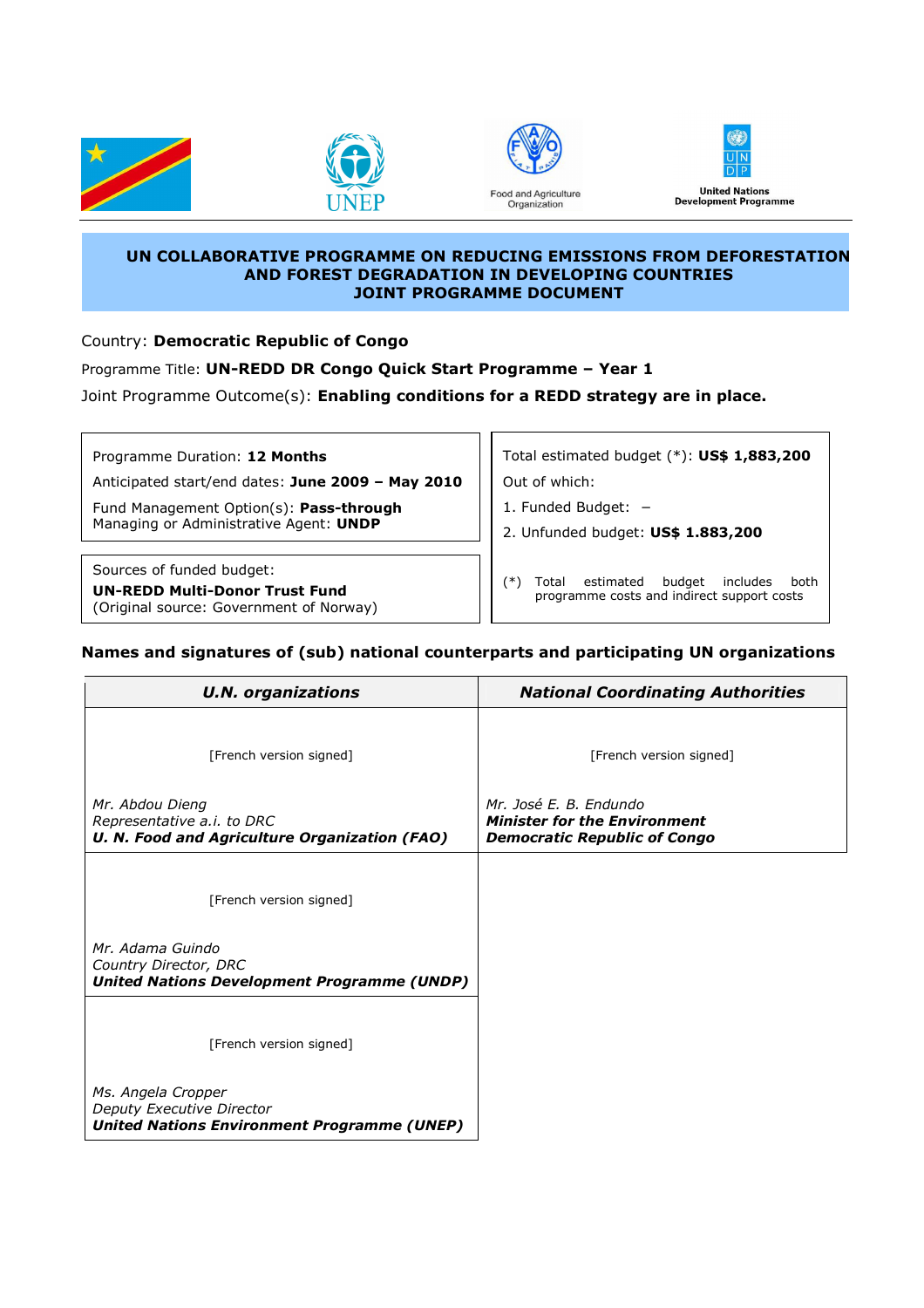## *INTRODUCTORY NOTE*

The REDD process in DR Congo (DRC) took off during an intense, multi-stakeholder and participatory REDD Scoping Mission in 19-30 January 2009 (the report of the mission is attached to this document). This mission, which included 9 different international organisations as well as both governmental and non-governmental stakeholders, succeeded in agreeing both the national approach to the REDD process and a work plan for 2009-2010.

This programme document derives directly from that REDD mission and represents phase-1 of the National Joint Programme (NJP) for UN-REDD. It contains quick-start activities for one year and for a budget of US\$ 1.88 million. Stakeholders considered that splitting UN-REDD's NJP in two phases was a reasonable approach in order to start activities soon while offering flexibility to design the mid-term stage of the REDD process. By the end of this first year, a phase-2 NJP will be developed and submitted to the UN-REDD Policy Board, to cover years 2-3 and the remaining budget of about US\$ 2.42 million.

In March 2009, the UN-REDD Policy Board considered an advanced draft version of this document and approved its scope and budget. This is the finalised version, which has included as follows: (i) detailed work plan, in Appendix A; (ii) recommendations from both the Policy Board and the International Secretariat; and (iii) final reviews and comments from UN-REDD agencies and civil society stakeholders. Nevertheless, no change of substance has been introduced in relation to the draft version that was approved by the UN-REDD Policy Board. This NJP keeps a degree of flexibility to ensure that implementation is adaptive to the evolution of REDD globally and at country level. It is to be noted that the Government is finalising a REDD implementation decree (which will fully institutionalise the process) and setting up a national REDD team and office (for which this NJP will be instrumental). Institutional and technical capacities are significantly weak in DRC, due to the post-conflict context, and therefore this NJP is indispensable to back the REDD process.

### **1. Executive Summary**

This programme aims at putting in place the enabling conditions for a REDD strategy in the DR Congo. Its core objectives are: (i) to prepare a Readiness Plan (R-Plan) through a participatory and multi-stakeholder approach; (ii) to inform and train stakeholders in order for them to actively participate in the REDD process; and (iii) to lay the technical foundations for REDD. The programme is accordingly structured in 3 components that respond to each of these objectives (see Results Framework in Section 4 below and detailed work plan and budget in Appendix A).

The Programme corresponds to a phase-1 of UN-REDD, for a duration of one year approximately, during which phase-2 (for years 2-3) will be formulated and duly submitted to the UN-REDD Policy Board. The budget for this phase-1 is estimated at about US\$ 1.88 million. The programme was elaborated through a qualitative dialogue with governmental and non-governmental stakeholders, both national and international. Its current structure and contents were developed during a multistakeholder and participatory REDD mission in January 2009 (the report is attached to this proposal for reference and details).

The programme will be financed from a Multi-Donor Trust Fund (MDTF) for UN-REDD, with funding from the Government of Norway, which may be complemented in the future. The MDTF will be implemented via a Pass-Through mechanism, which distributes technical and financial roles among the participating agencies: FAO, UNDP and UNEP. Within country, the programme will be lodged in the National REDD Office, which is being established and to which this programme will support financially and technically. A Chief Technical Advisor and an administrative-financial assistant will be recruited to manage the programme within Government, to provide qualitative technical advice and to ensure harmonisation between the 3 participating U.N. agencies and the relevant stakeholders.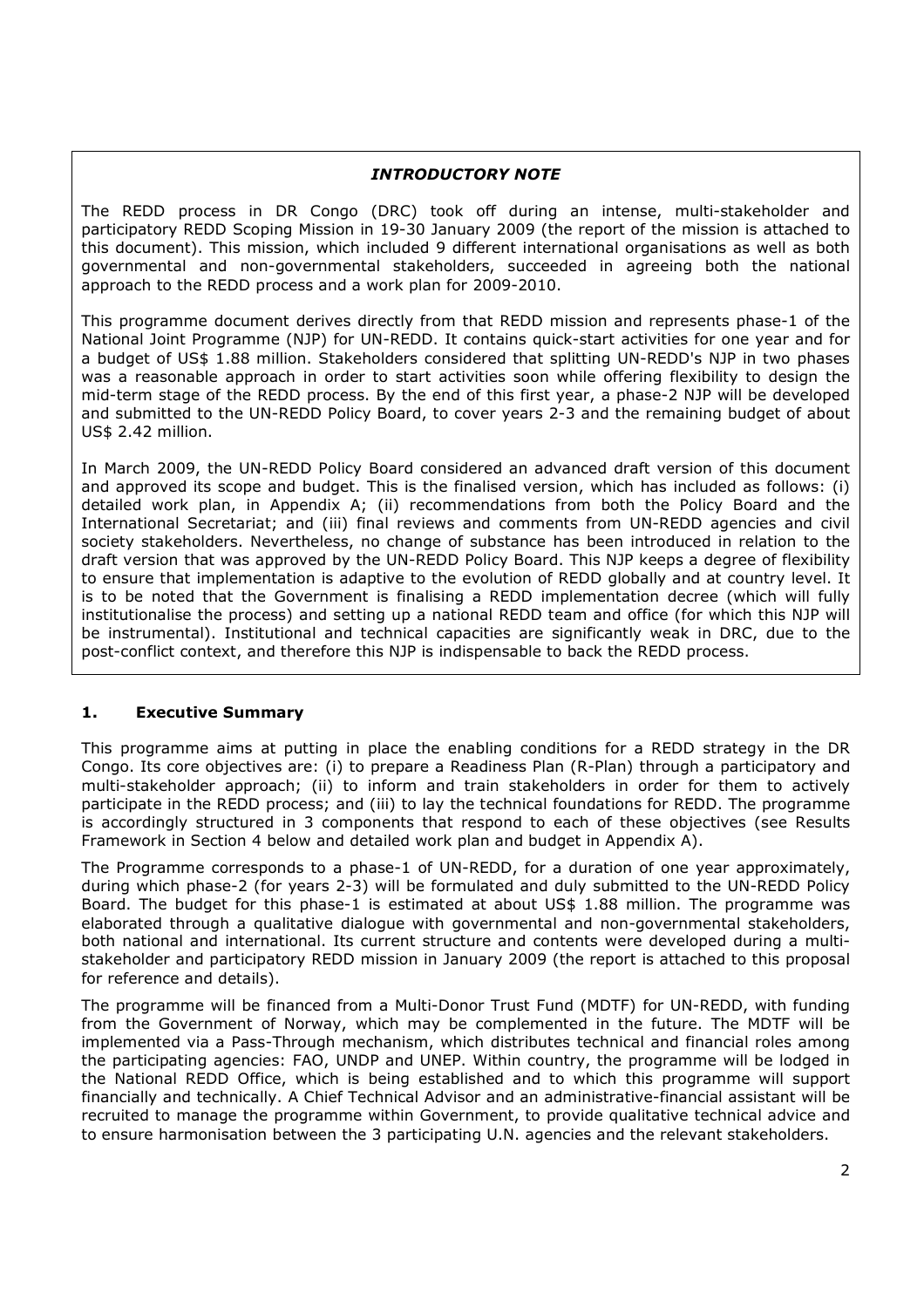# **2. Situation Analysis**

## **2.1 Introduction**

The Democratic Republic of Congo (DR Congo) has been selected by the UN REDD Oversight Board as one of the nine candidates for REDD-Readiness pilot projects. Approximately US\$4.3 million may be available for each country, with access to this funding dependent upon the development and UN-REDD Policy Board's approval of a nationally endorsed UN Joint Programme proposal – this document.

This document is the end product of an intensive four month development process involving a large number of national and international actors. The substance was consolidated and agreed upon during a 2-week, multi-stakeholder and participatory mission, with the participation of the 3 UN agencies that are part of UN-REDD (FAO, UNDP, UNEP), a delegation of Norway (as observer), the World Bank (as core partner for REDD in DR Congo) and 4 international NGOs with valuable and complementary expertise on REDD (WWF, WHRC, Rainforest Foundation and ONF-International). In DR Congo, many stakeholders participated in the mission and the REDD planning efforts, including Government (various ministries, led by the Ministry for the Environment which hosts climate change and REDD affairs) and non-governmental (such as the civil society platforms RRN and Dynamiche Autochtone). The report of such REDD Scoping Mission is attached to this proposal as key support documentation. The proposal document is based on the template for the UN Revised Standard Joint Programme Document version 2008 –with additional detail provided on the context and strategy.

# **2.2 The key features of DR Congo as a UN REDD pilot country**

The nine UN REDD pilot countries are all very different and the lessons learned from these pilots are expected to assist many other countries in their REDD readiness programmes. The key features of DR Congo in this respect are as follows:

- Scale  $-$  The humid tropical forests of concern are in the order of 1 million  $km^2$  with a further 1.5 million  $km^2$  of woodland, savannah and wetlands. For many rural livelihoods, biodiversity conservation and for carbon capture, this is a globally significant asset.
- **Regional setting** The forests of DR Congo represent 60% by surface area of the forests of the Congo Basin. Forest sector governance in the Basin is a regional issue and there is a longstanding formal sub-regional partnership (COMIFAC) aimed at harmonization and improving the sustainability of forest management in the 10 member states. Work in DR Congo will enrich the regional REDD process.
- **Low historical deforestation rates** The Congo Basin is fortunate in that it retains the great majority of its forest cover and historical and current deforestation rates are relatively low compared to say some forest countries in Asia and Latin America. This positive sign however poses particular challenges for the application of REDD, notably in relation to the Reference Scenario.
- **Under-development** DR Congo is one of the world's poorest and least developed countries, with very high levels of extreme poverty. Its economy is based principally on subsistence agriculture and extraction of natural resources. Entering a REDD regime would serve to improve rural livelihoods and forest conservation as part of the same, concerted effort.
- **Post Conflict recovery** Over the period 1996–2003, DR Congo suffered two major wars with some 4 million people killed and hundreds of thousands, displaced. Some armed conflict persists to date, mostly in the Eastern part. The country is now in a post-conflict recovery and stabilisation process – which offers a unique window of opportunity for embedding change as the government and the economy develop from a very low base. Natural resources, such as forests, represent a crucial aspect of development.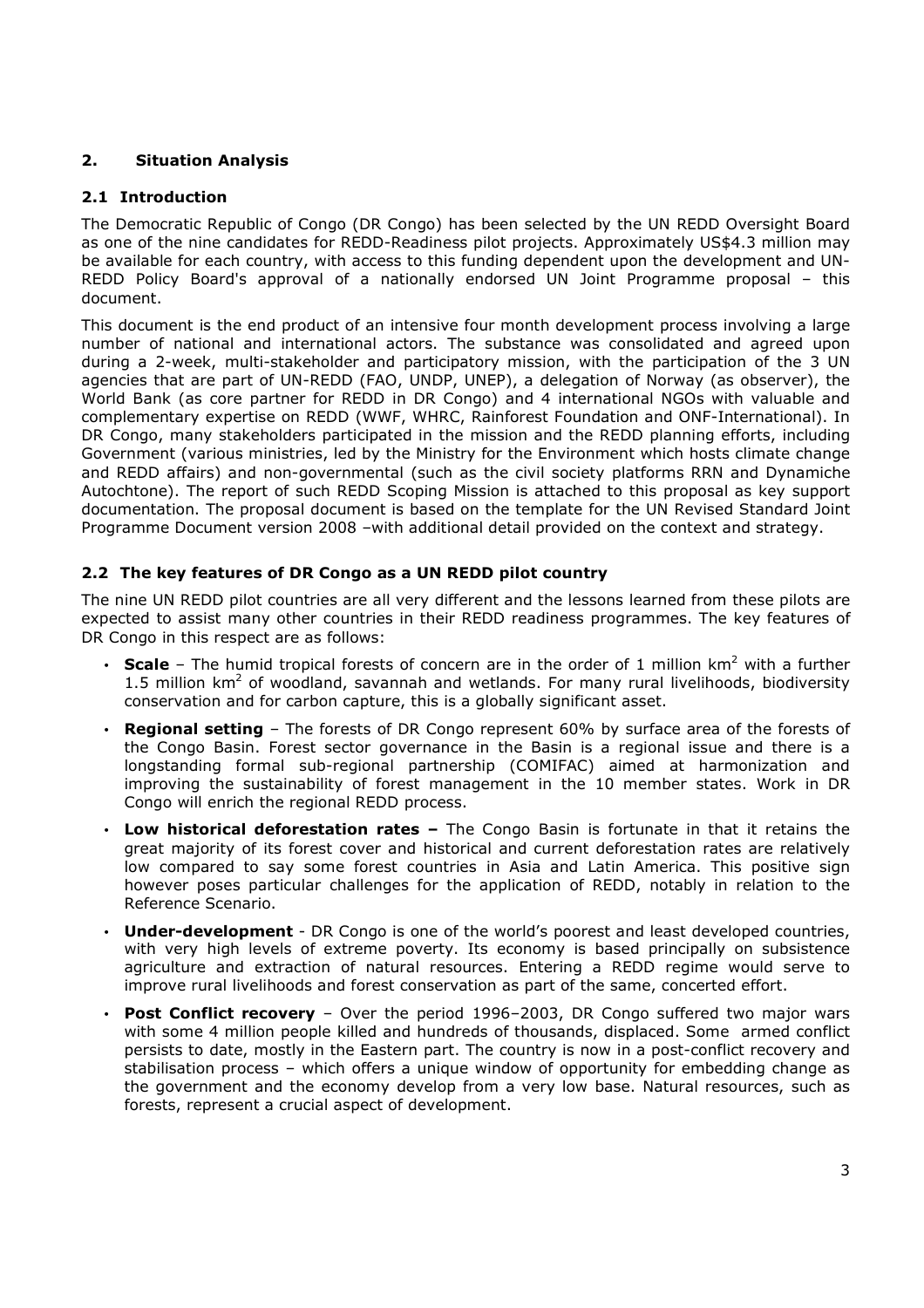- **Substantive UN REDD partner national presence** The UN as a whole has a major presence in DR Congo with an unprecedented humanitarian, peacekeeping and development support, which entails a budget in excess of US\$2 billion per annum. All three of the UN REDD partners (UNDP, FAO and UNEP) have operational offices in Kinshasa. The UNDP and FAO operations are substantive and UNEP is commencing a post-conflict recovery programme, working in partnership with these agencies and a range of other partners. Hence there is unusually strong and united capacity in the agencies at the national level.
- **Substantive ongoing activities in REDD relevant sectors** As a result of its global significance, the forests of DR Congo actually receive significant levels of international assistance. There is a high level of activity in fields such as protected area management, community based natural resource management and institutional capacity building, which are all relevant for the REDD process.

In summary, DR Congo is considered to be a highly appropriate but also challenging UN REDD pilot country, yet it will require substantive support in terms of capacity-building, international technical assistance and continued follow-up. Further regional and national background details are provided in the remainder of this section.

# **2.3 Regional context – The Congo Basin**

### **The Congo Basin forest**

The Congo Basin forest, located within the boundaries of Cameroon, Central African Republic, Democratic Republic of Congo, Equatorial Guinea, Gabon, and Republic of Congo, is the world's second largest contiguous block of tropical forest on the planet harbouring an extraordinary biodiversity, with 10,000 species of plants, 1,000 species of birds, and 400 species of mammals. Its regional level of endemism is extremely high with up to 85% of native plants found only here. It is home to millions of people, most of whom rely on forest for their livelihoods. The Congo Basin forest also performs valuable ecological services, such as flood control, climate regulation at the local and regional levels, and buffer against global climate change with huge amount of carbon stored in its abundant vegetation.

The forests of the Congo Basin are estimated to be a carbon sink of 24-39 Gt of carbon; i.e.: three to four times the level of worldwide anthropogenic emissions of greenhouse gases (GHGs). The Congo Basin forests form an integrated ecological unit, encompassing the territories of Cameroon, Central Africa Republic, Democratic Republic of Congo, Equatorial Guinea, Gabon and the Republic of Congo. Economic integration is increasing, with a planned expansion of trans-boundary transport infrastructure, the emerging regional market for commodities and the migration of population. Forests of the Congo Basin are interconnected and the six countries are strongly committed to a harmonized approach to preserve their forests (cf. Summit of the Head of States in 1999 and the Treaty of the COMIFAC in 2005).

### **Basin deforestation rates and drivers**

The Congo Basin's ecosystems have not yet suffered the damage observed in many other regions (Amazonia, South East Asia) and are quite well-preserved. Contrary to other large forest-rich countries, such as Brazil or Indonesia, the development policies of the Congo Basin countries have not so far been conducive to deforestation. This is not to say that there has been no deforestation, but it has been mainly due to poverty and has had a relatively small impact in terms of area and overall emissions. The Congo Basin countries are therefore referred to as "high forest, low deforestation" countries.

The current situation characterized by low historical rates of deforestation may be changing, however. There are signs that the Congo Basin forest is under increasing pressure from a variety of forces, including oil and mineral extraction, road development, logging, agribusiness, production of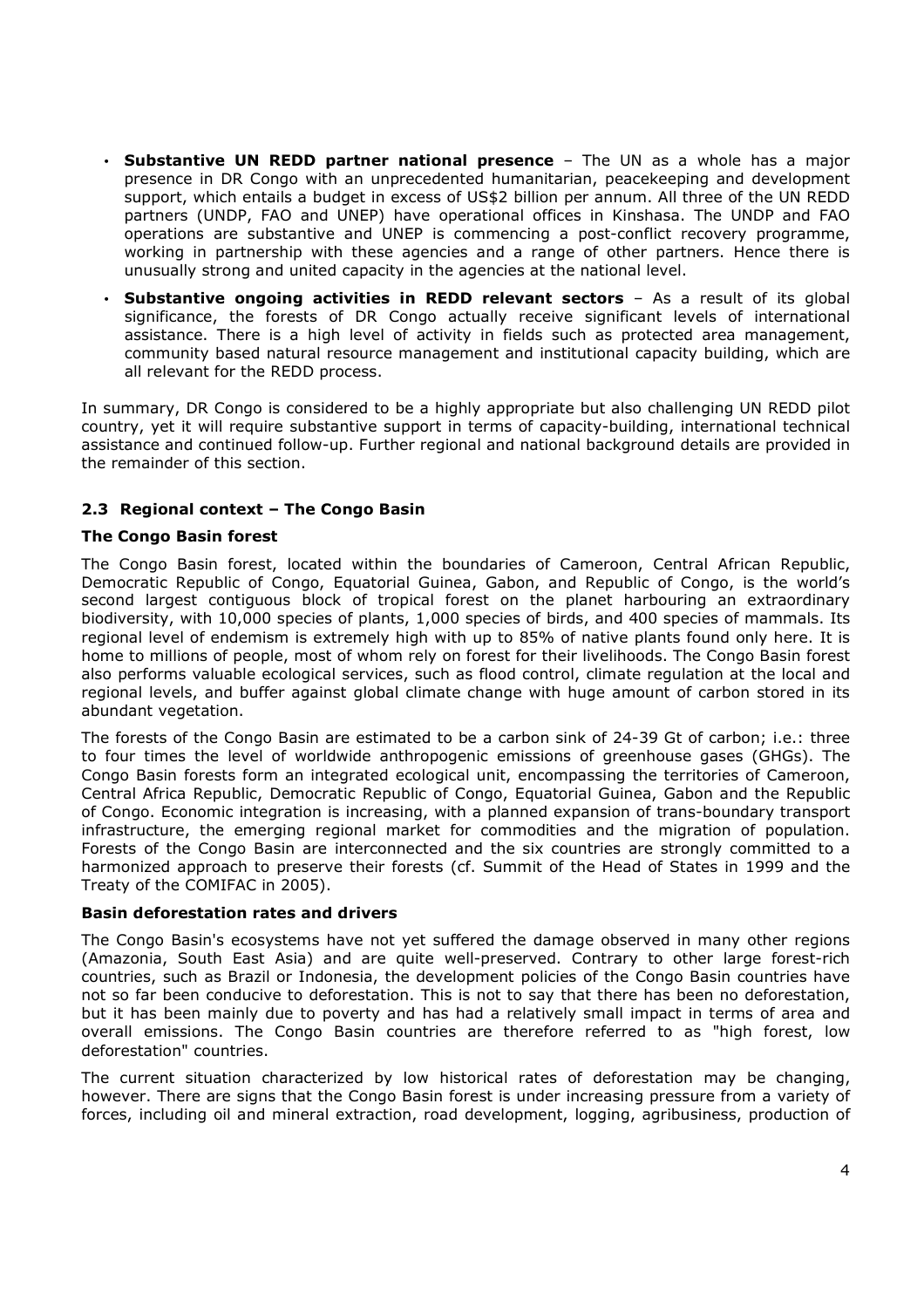biofuels, in addition to agriculture expansion for subsistence and population growth –factors which might drastically amplify the rate of deforestation and forest degradation in the coming decades.

Beyond occasional studies on investment feasibility and news reports on actual investments, the evidence that long-term deforestation trends are on the rise is anecdotal. There is therefore a need to assess these trends in a much more rigorous way if they are to be taken into account in setting the reference emissions levels for the purpose of a post-2012 climate regime.

### **Regional forestry governance - COMIFAC**

At the regional level, the most significant governance forum and instrument is COMIFAC (Conference des Ministres en Charge des Forests d'Afrique Centrale) and its associated Convergence Plan (2003-2010). DR Congo is a signing party to this plan which sets out a detailed road map for harmonization and advancement of sustainable management of the forests of central Africa. Multiple elements of the convergence plan have direct relevance for REDD.

#### **Regional REDD initiatives**

As one of the COMIFAC signatories, DR Congo is committed to harmonization of forest-related policies via the Convergence Plan. This includes climate change linked initiatives such as REDD. Hence any support to DR Congo on REDD should be in alignment with, and support the COMIFAC efforts on REDD. In addition one of the primary drivers of COMIFAC level coordination on REDD will be to identify and attempt to manage REDD leakage points at the sub-regional level, i.e. through deforestation trends simply shifting from one country to another in response to differing policies and levels of enforcement.

COMIFAC partners met in Washington DC on October 23rd 2008 and agreed a detailed work plan of action on REDD, with a focus on preparations for the climate treaty negotiations in Copenhagen (December 2009). This workplan has a strong emphasis on harmonization of the technical development work needed for all countries to achieve REDD readiness. There is a very strong financial and coordination rationale, for example in the development and agreement of standard methodologies and terms, and sub-regional plans.

The combined UN-REDD and World Bank REDD readiness investment in DR Congo for the next 3 years is expected to be much higher than similar investments in other COMIFAC countries. Hence efforts in DR Congo REDD readiness should lead the way for COMIFAC and significant efforts should be made to share the benefits of the REDD investment in DR Congo with the other countries.

COMIFAC is receiving separate technical and financial support for REDD readiness with a short term focus on Copenhagen 2009, but this does not extend to substantive technical development. Hence there is a need to ensure the technical development work within this DR Congo project includes activities to spread the benefit to and assist in harmonization with the COMIFAC countries.

In addition, the Congo Basin Forest Fund (CBFF) is a regional financing mechanism, administered by the African Development Bank, with the aim to protecting forests and reducing deforestation. It entails US\$ 200 million from Norway and UK's DFID in equal parts. It will finance governmental and non-governmental proposals alike, whether regional, national or local. It thus represents a source of funding for governments, NGOs, civil society organisations and the private sector, encouraging them to work together.

Furthermore, under the GEF, various international agencies are preparing a major *Strategic Programme for Sustainable Forest Management in the Congo Basin,* with finance sought from the Tropical Forest Account initiative among other GEF windows. This programme aims, among its outcomes, to promote reliable models for REDD and to share experiences from REDD pilot projects, as well as to strengthening national capacities to evaluate Carbon stocks in forests and to monitoring GHG fluxes from land use and land use changes. The programme foresees a project that would serve specifically to enhancing capacities on REDD issues in the Congo Basin.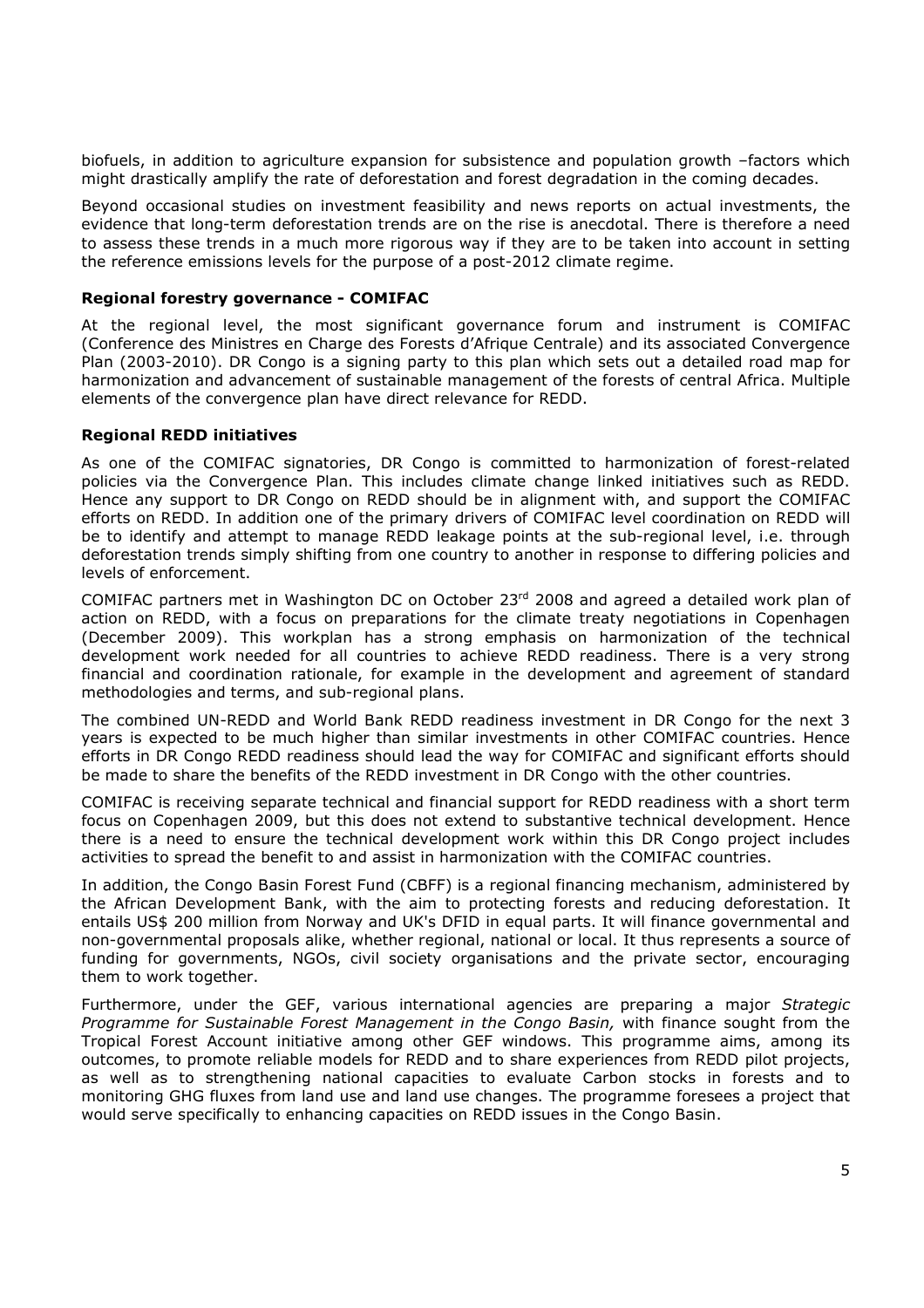# **2.4 Country Context**

### **Socio-economic status**

Despite its great natural resources, the DR Congo remains at the bottom three of the world's poorest countries based on its GDP per capita. Between 1995 and 2004, GDP per capita consistently decreased and subsequently increased between 2004 and 2006 from US\$ 639 to US\$ 980. Agriculture represents 55% of GDP whereas industry and services represent 11% and 24% respectively. This vast country has 80 millions hectares of arable land, the second largest water basin in the world and 125 million hectares of forests. Despite its great agricultural potential, it only exploits 10% of available land and imports 29% of its cereal. Furthermore, it exploits only 2.5% of its potential hydroelectric power. In 1998, only 6% of households had access to electricity compared with 25% for the rest of sub-Saharan Africa. The DR Congo contains 49% of the world's cobalt reserves which translates into 3.4 million tones. Despite this great mineral wealth, the impact on the financial and employment sector remains weak.

The DR Congo has an annual population growth rate of 2.9% and is home to 60 million people, 60% of which are under 20 years of age. The average life expectancy is 43 years and an estimated 73% of the population does not consume a sufficient amount of calories, compared to 33% average in sub-Saharan Africa. The Human Development Index varies greatly between provinces. Kinshasa has the highest score, twice as high as the Equateur Province.

#### **Political and stability status**

DR Congo is currently in the process of long term post-conflict recovery. A democratic government model is in place and governance authority is being gradually decentralized. Conflict remains in isolated parts of the eastern provinces. The marked lack of infrastructure and the size of the country means that the majority of the population is relatively isolated and the reach of the central government is somewhat limited outside of the main cities.

### **2.5 Forestry Context**

#### **The forests of the Democratic Republic of Congo**

Forests in DR Congo cover about 135 million ha (Mha) (i.e. 1.35 million  $km^2$ ), or 60% of the land, including about 85 Mha of dense humid forests representing about half of African dense humid forests. Carbon stocks in forest biomass in DR Congo are the second largest in the tropical world; depending on estimates, they range from 20.4 to 36.7 billion tC (the estimate in the national report to FRA 2005 amounts to 32.1 billion tC).

#### **Deforestation rates and drivers**

The current DR Congo national annual net rate of deforestation is an estimated 0.20 %, which is the highest in the Congo Basin. Deforestation is caused by various factors, yet their specific weight is often poorly known or under dispute. The expansion of subsistence farming, either through shifting cultivation or by direct conversion of forests into small-scale permanent agriculture, seems to be a major driver of deforestation and forest degradation. Fuelwood collection and charcoal burning is also a clear cause of forest degradation, up to full deforestation, around major urban centres. Industrial logging is an important economic sector and poses evident risks of forest degradation and deforestation. Although logging activities seem modest for the time being in DR Congo (logging companies harvest about 7 times less than pit sawing by the informal sector, according to some assessments), it is an economic activity that creates serious concern for forest conservation and sustainable forest management. Patches of intensive logging are causing forest degradation in some parts of the country. This situation is under review however as currently the government is considering the terms for converting logging concessions into forest concessions for up to 9 million ha (90,000 km<sup>2</sup>).

In DR Congo there is needed to confirm the drivers of deforestation and to assess their respective importance and likely trends. Stakeholders (Government, CSOs and the private sector) disagree on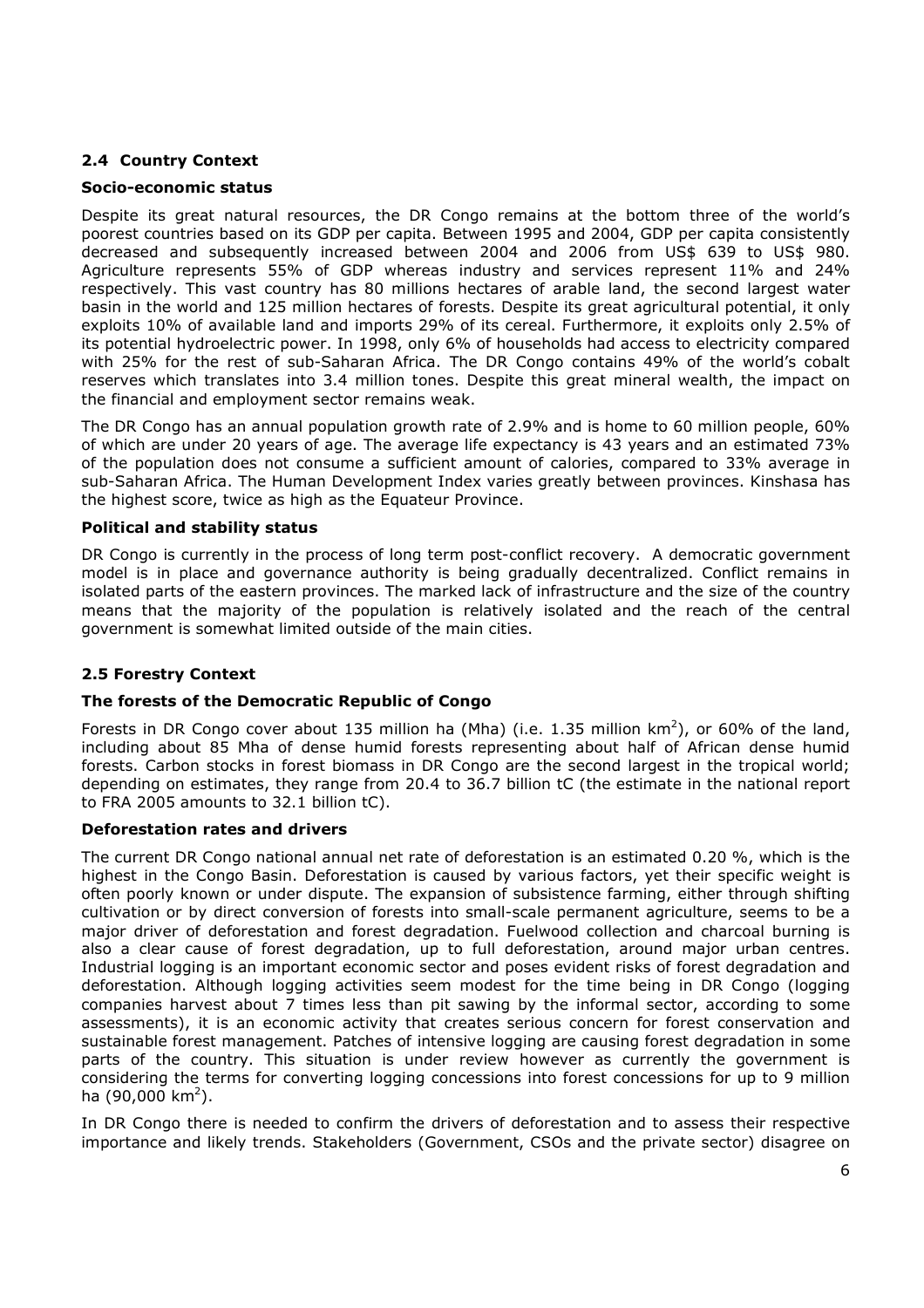the drivers of deforestation in the country. There is thus need to conduct studies and discussion events to reach a sort of national consensus on the true drivers of deforestation, on their respective weight (and location), and on the best mitigation measures for each (i.e. policy, institutional and investment measures required).

### **Forest sector governance**

The key institution for forestry and REDD in DRC is the Ministry for the Environment, namely the *Ministère de l'Environnement, Conservation de la Nature et Tourisme* (MECNT). Sustainable management of forests is an important part of MECNT's mandate. A Thematic Group on Forests has been established and is operational. It is chaired by the Minister of the Environment, co-chaired by the Ministry for Planning and involves relevant MECNT Directorates as well as representatives of the international technical and financial agencies supporting the forestry sector in DRC. As regards REDD, the most important Directorates of the MECNT are the Direction for Sustainable Development ("Direction du Développement Durable") and the Direction for Forest Data and Management ("Direction Inventaire et Aménagement Forestier").

The main other ministries relevant to REDD are the Ministry for Agriculture, the Ministry for Rural development, the Ministry for Mining, the Ministry for Public Works and Territorial Management, and the Ministry for Planning. Inter-ministerial consultation is apparently low and inter-ministerial coordination is said to be seldom operational.

The legislation most relevant to REDD is the Forest Code ("Code Forestier"), which was adopted in 2002, and the corresponding regulatory framework ("textes d'application"), which has been devised with the assistance of FAO and progressively developed in recent years. The Forest Code, which is replacing a forest legislation dating back to 1949, is based on a modern approach aiming at developing the multipurpose roles and functions of the forests with active participation of the local population. Three categories of forests have been established, including gazetted forests (for nature conservation and environment protection mainly), permanent production forests (for large and long term concessions) and protected forests (for which utilization rules are more flexible, and which include medium-term logging contracts, community forests, and even agriculture). The Forest Code has still a way ahead, addressing issues being raised by some stakeholders, adapting to evolving needs in the domain and new challenges, improving its regulatory framework (e.g. new rules, and application and monitoring of rules) and better recognition of new developments in the forest sector (such as community forestry, and community-based forest mapping and monitoring, which are being successfully advanced by national CSOs such as particularly RRN).

DRC is currently in a transition phase to materialize these categories on the ground. In particular, after the cancellation of the pre-Forest Code harvesting permits in 2003, a "conversion" process is underway by which candidate concession holders have to apply to obtain a new title in line with the new Code.

The main governance challenge in DRC is, together with improving the legal framework, to enforcing the law. As an example, the mentioned Forestry Code is not fully enforced for the time being, most of the area forest taxes remain at the central level (a tiny portion of them only seldom reaches the provincial level, despite national laws stating otherwise) and examples of local communities actually benefiting from the redistribution of these taxes only exist under some pilot operations. This may be of particular importance for REDD when REDD moneys will have to reach their main beneficiaries at the local level. It is therefore essential to expand such pilot operations, and encourage the debate on this issue, at the national, provincial and local levels.

# **Forestry management and capacity building activities**

The most significant activity ongoing on forestry management in DR Congo is the finalization and launch of the "Programme National Forêts et Conservation de la Nature (PNFoCo)". A first draft was produced in 2003, it was recently updated (2008) and it is in the final review by key stakeholders. Once finalized, PNFoCo is supposed to provide a strategic framework for the development of the forestry sector with a 10-year time horizon. PNFoCo relates overall to REDD, since its main objective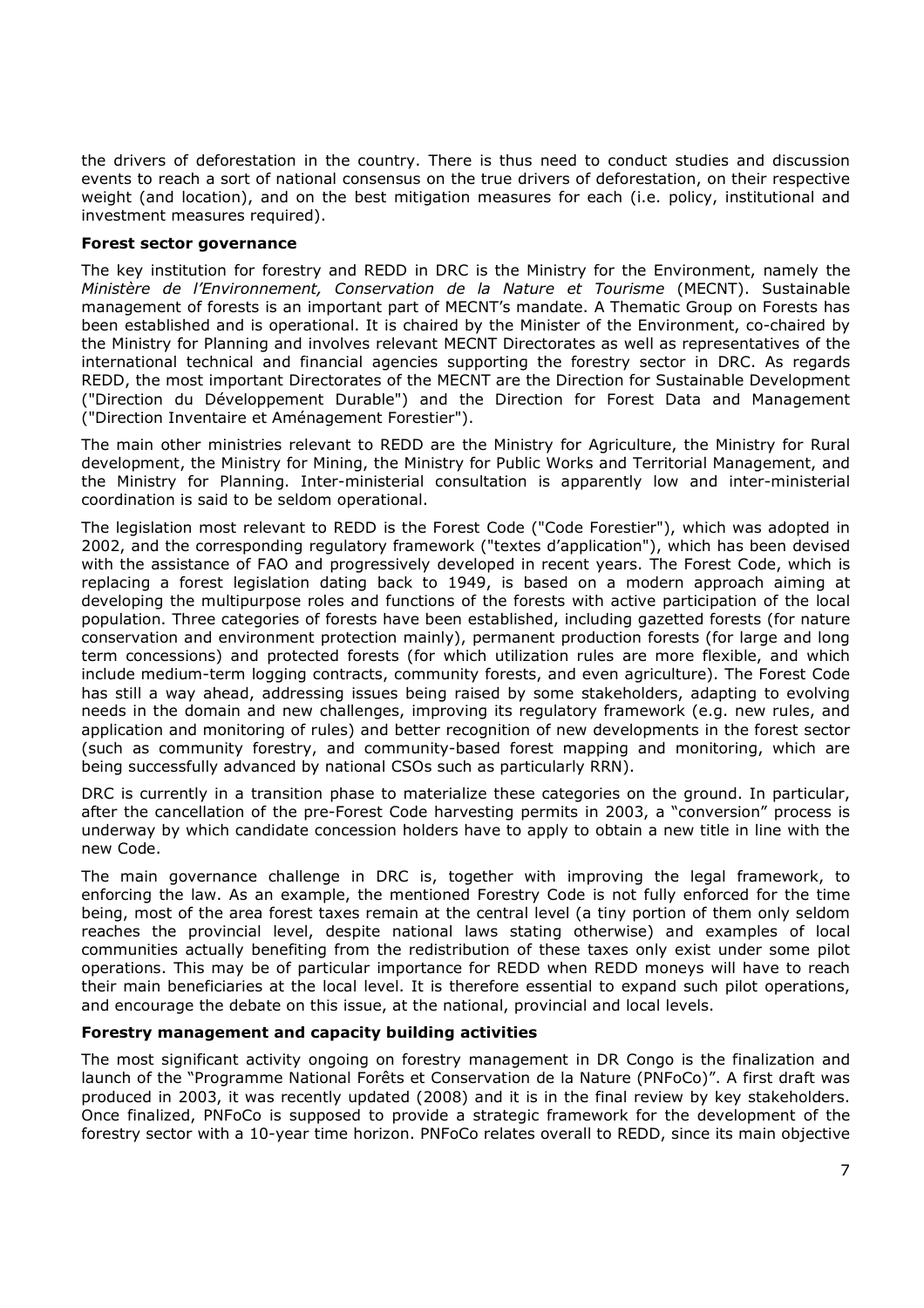is to develop SFM in DRC; it relates also more specifically to REDD under its components 2 (participatory land use planning), 5 (rural forestry, with a focus on channeling back forest revenues to local communities) and 6 (environment). The updated "Agenda Prioritaire pour la Relance du Secteur Forestier" (February 2008), attached to the PNFoCo document, includes also several important REDD related points (e.g. actually transferring 40% of the area taxes to provinces and territories, supporting and scaling up land use planning initiatives, developing innovative financing instruments based on carbon storage, and other environmental services).

Comprehensive and major World Bank support to the forestry sector is being prepared in line with the PNFoCo. The focus is on strengthening the capacities of DRC institutions and civil society organizations so that they can better implement, enforce and monitor the new policies contained in the Forest Code. The main instruments for this will be the Forest and Environment Sector Project (IDA: US\$ 64 million), a GEF grant for national parks, and a Multi-Donor Trust Fund (Belgium, European Union, France, United Kingdom, and Luxembourg) to improve forest governance. These operations will support participatory land use planning, community forestry, participatory development of sustainable management plans, strengthened enforcement capacities for concessions, and improved management of artisanal logging.

### **Conservation and participatory management of natural resources**

Apart from general forestry management the most significant government input to forestry conservation is in its management of legally protected areas: specifically national parks, game reserves and protected wetlands, which together cover some 8% of the country. The government authority responsible for protected area management is the Institute Congolese Pour La Conservation de la Nature (ICCN). Illegal deforestation inside protected areas is a recognized problem, particularly in the eastern provinces.

The NGO sector is highly active in forest conservation in DR Congo. Most of the major international environmental NGOs -- including WWF, WRI, the Rainforest Foundation, WCS and CI – are involved and collectively have a large number of projects and pilot operations in support of participatory management of natural resources and environmental protection. These international organisations are working with many more national environmental and community-oriented NGOs, many of which are members of NGO platforms and networks, such as RRN and Dynamiche Autochtone.

The forestry conservation sector has a broad international funding base. Key players include the African Development Bank, the European Union, FAO, GEF, UNDP, UNEP, The World Bank, bilateral donors (Belgium, France, Germany, the United Kingdom, the United States of America) and some international NGOs.

# **2.6 REDD Readiness context**

### **The Deforestation/Degradation Reference Scenario**

In December 2007, the Conference of Parties to the UNFCCC in Bali recognized the concept of Reducing Emissions from Deforestation and Forest Degradation (REDD) as a significant opportunity for climate change mitigation in developing countries. Emissions from deforestation and forest degradation will have to be monitored, reported and verified in comparison to a reference level (reference scenario). This reference scenario would be based on historical emissions, but should also take into account 'national circumstances' (Bali Action Plan, 2007).

This decision is encouraging for the Congo Basin countries, characterized by large forest cover and low historical rates of deforestation and degradation; however setting the reference scenario remains very challenging: historical rates of deforestation are not a good predictor of future trends given the increases in emissions expected to result from economic policies and development trajectories. Hence, there is a critical need to develop methodologies capable of predict deforestation and degradation based on independent variables, such as macroeconomic and political trends.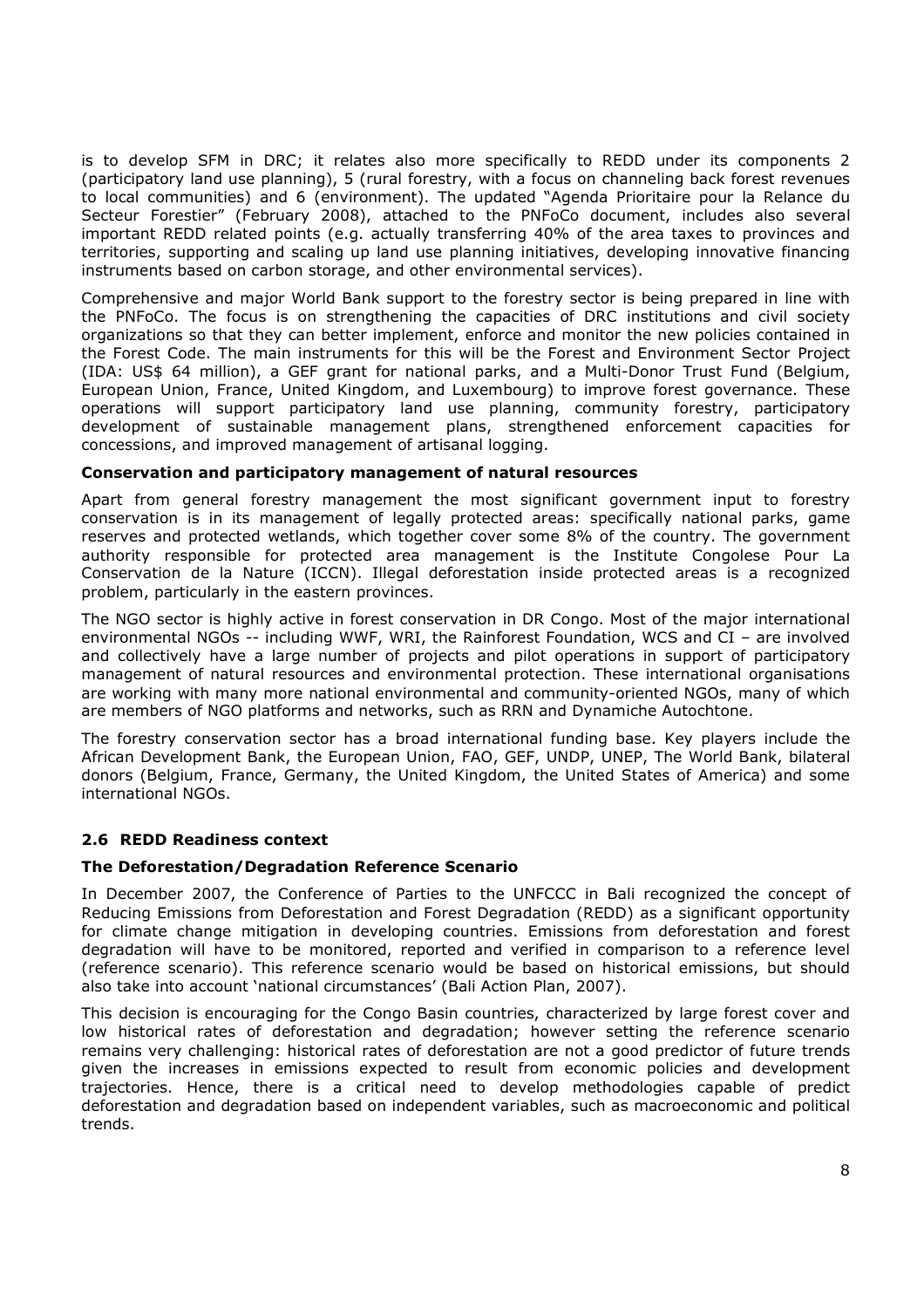#### **REDD stakeholder engagement**

The two major challenges for adequate REDD stakeholder engagement in DR Congo will be: (a) access, and (b) divergent views and vested interests.

The most important stakeholders of a potential REDD regime in DRC are the direct actors in forest use and those involved in deforestation and forest degradation processes. They include forestdwelling communities, logging companies, the growing migrant populations escaping from conflict zones and searching farm land and livelihoods, and the actors of the fuelwood/charcoal business around major urban centres, among others. These stakeholders are those who could make a REDD strategy work, and who should be beneficiaries of any REDD regime.

Forest-dwelling peoples are a key REDD stakeholder due to their current or potential role in forest conservation, and to their crucial dependence on the forest for livelihoods (hence requiring REDD to adopt a tactful approach that ensures forest conservation, land and food rights, and poverty reduction to go hand-in-hand). CSOs and NGOs are also important REDD stakeholders since: (i) they should be key actors in involving local communities in the implementation of a REDD regime; and (ii) their constituencies will benefit from REDD environmental and social co-benefits.

The private sector is a relevant REDD stakeholder. The logging concession holders and the wood industry are crucial actors for forest conservation and sustainable management, as well as for a viable REDD regime. In addition, the potential investors in industrial agriculture (such as palm oil and rubber) are likely to be affected by some REDD-related constraints and their expansion in the country need careful consideration from the perspectives of land tenure rights, community development and forest conservation.

In DR Congo, relations between these various stakeholders are mixed: they do not always cooperate and there is an element of mutual distrust. The forest sector is one of the typical domains of clash between the Government, the private sector, civil society and rural communities. Civil society perceives Government as indulgent with logging, even as accomplice of the corruption and human displacement that often surrounds illegal logging. Nevertheless, the current Government is carrying out a major shift in forest policy, especially since the results of a major inter-ministerial commission on forest concessions have been released and adopted: 91 of the 156 forest concessions will be cancelled, amounting to 57% of the surface assessed or some 12 million hectares. On the other hand, Government regards civil society as an ever-lasting advocacy player, with little concern for policy making and for addressing the economic and development challenges of the country.

Despite this heritage of distrust between Government and civil society, the REDD process has started in DR Congo as a cooperative effort among both actors. They have discussed and participated in joint events, nationally and abroad. The international REDD mission, in January 2009, was a clear multi-stakeholder and participatory exercise, where both Government and civil society discussed and prepared a REDD workplan together (see attached report from the REDD Scoping mission). There are good prospects for REDD to advance as a participatory effort where Government and civil society dialogue, cooperate and even share responsibilities. All stakeholders are aware that the building of a REDD regime can only succeed if it rests on solid participatory grounds.

#### **A key partner for REDD – The World Bank**

The World Bank has a parallel process on investment in REDD readiness in DR Congo and so substantive efforts have been made and will continue to ensure harmonization between the World Bank and UN-REDD programmes in DR Congo.

Specifically, DR Congo has been nominated a REDD Country Participant in the World Bank administered Forest Carbon Partnership Facility (FCPF) and thus is eligible for funding via a relatively standardized process. In the first instance, the government will receive a grant of US\$ 200,000 to assist it in development of a Readiness Plan (R-Plan). Development of the R-Plan is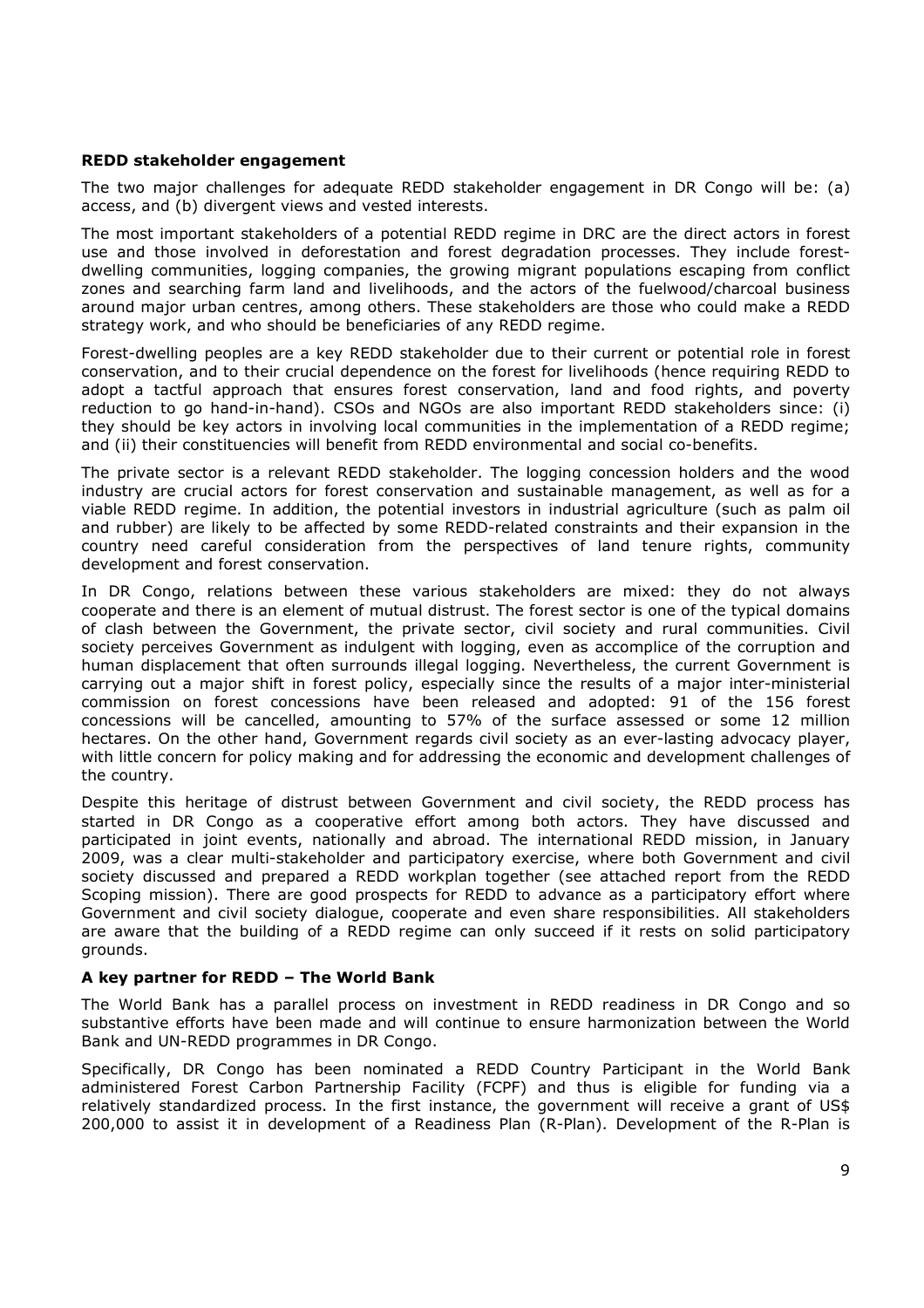expected to take up to 1 year and its completion is one of the criteria for eligibility for the next stage of assistance (which is anticipated to be in the order of US\$ 3-5 million).

The World Bank approach to fund management is different from the UN approach in that the former is government executed. Hence the initial grant will provide vital enabling funds in particular for the development of government capacity.

The design of this project has been developed in close dialogue with the World Bank. A FCPF team from the World Bank participated actively during the REDD Scoping Mission of 19-30 January 2009 and provided input to the preparation of this draft. In addition, the mission served to ensure harmony between FCPF and UN-REDD, and to agree on a country-based REDD process. This synergy included agreement between FCPF, UN-REDD and Government for the establishment of a national REDD office (National REDD Coordination) through which both FCPF and UN-REDD activities would be implemented. In addition, the World Bank is finalising a major investment programme, the PNFoCo (see section 2.5 above), that is meant to strengthen the policy and institutional capacities for sustainable forest management. The REDD process will benefit from it and cooperation will be established to ensure harmony and catalyse synergies.

### **REDD Readiness data and technical needs**

Compared to many other sectors, the forestry sector in DR Congo is relatively well endowed with historical data; however major challenges remain to improve data collection and evaluation to REDD ready standards.

**Forest cover and land use** DRC is well supplied with REDD relevant geographical data, dealing with forest and other land cover; it is also well covered with forest change studies based on satellite imagery, at the country or at the Congo Basin levels. The main set of available data and corresponding studies at the country level are the following:

- Forest maps at a 1:50,000 scale over 16 Mha of forests, based on aerial photographs dating back to the 1950s and the 1960s (1:40,000 scale) or to the late 1970s (1:20,000 scale);
- The first forest change study, over the 1980–1990 period, carried out with FAO assistance under the FRA 1990 exercise.
- The land cover map produced at a 1:200,000 scale in 2003, under the FAO Africover Project which covered 10 Eastern African countries with the assistance of Italy from 1995 to 2002.
- A forest change study carried out with WWF assistance on satellite imagery around 2005.
- Community forestry studies conducted by Congolese NGOs (AMAR, OCEAN, Reseau CREF) in 2006.
- Participatory and community-based land-use mapping experiences, which suggest new paths for forest assessment and monitoring.

In addition, DRC is benefitting from two complementary forest change studies which are being carried out at the level of the Congo Basin in a coherent and very cooperative manner:

- With FORAF (EU-JRC and UCL) support, changes in forest cover (deforestation and reforestation) and other main types of land use are being studied on the basis of a sample of Landsat images (at 30 m resolution) taken in 1990, 2000 and 2005. This study is expected to be completed by mid-2009.
- With CARPE/USAID support, the Decadal Forest Change Mapping Project focuses on creating forest cover maps to provide a baseline for future monitoring of forest resources. The UMD, SDSU, and NASA are cooperating to complete this mapping effort by mid-2009.

**Carbon Data** Forest resources data, from which forest carbon can be estimated, are very partial and patchy in DRC. Indeed, only about 21 Mha of forests out of an estimated total of 135 Mha had once some kind of inventory. DRC reporting on forest carbon to FRA 2005 was based on forest cover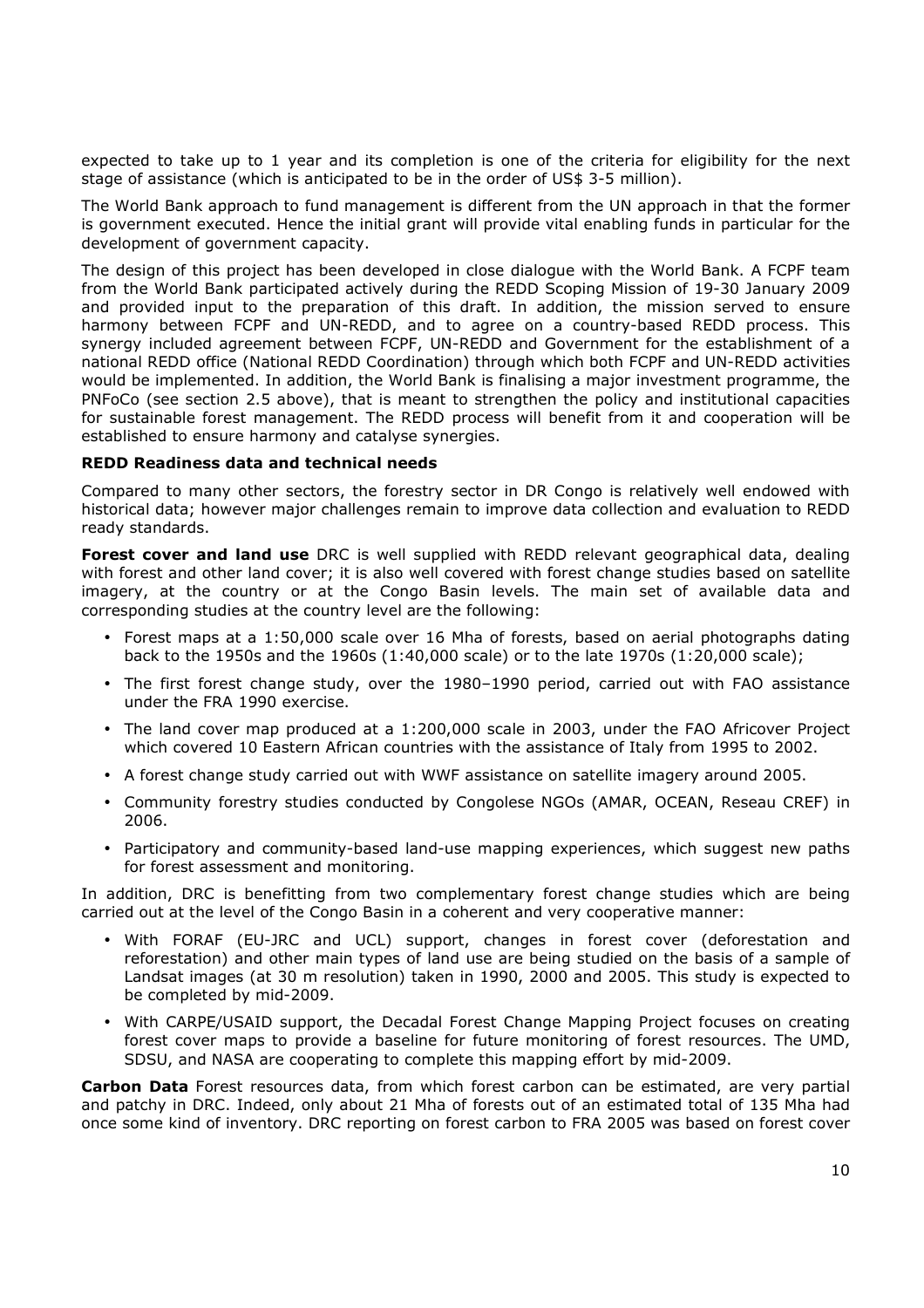and standing volume estimates, derived from the above mapping exercises and inventories, to which standard factors were applied.

Data on carbon stocks in land cover types other than forests are very scarce in Congo Basin countries. Only few pioneering studies are giving an idea of the carbon stocks in some postdeforestation situations. As an example, preliminary results are showing that carbon stocks in a 20 year old fallow resulting from shifting cultivation or a 20-year old oil palm plantation are not exceeding one fourth of pre-deforestation stocks.

### **3. Strategies, Lessons Learned, Risk Assessment, Sustainability of Results**

#### **3.1 The Joint Programme Strategy**

#### **Summary**

The programme strategy is based upon the following principles, listed and then described in turn below:

- Dividing the anticipated long term investment into phases;
- Establishing and supporting the National REDD strategy and REDD office;
- Focusing on capacity building and foundational activities;
- Encouraging a participatory design process;
- Identifying and managing the risks.

#### **Dividing the Quick-Start programme into two phases**

REDD in DR Congo is at an early stage of development and a detailed national strategy and workplan is yet to be developed. In addition, climate change negotiations in Copenhagen (December 2009) will have a significant impact on the economics and schedule for REDD projects financed through carbon trading. Finally much of the technical development work is at an early stage, with a range of scoping and feasibility studies required before detailed work can be designed and begin in several areas.

Hence robust planning is only possible for up to 12 months, which is the period proposed for this funding allocation. A second proposal will be developed and submitted within Year 1 to allow for a smooth transition to Year 2.

### **Establishing and supporting the National REDD strategy and REDD office**

The core of the project strategy is for UN-REDD in DR Congo to be an integral and founding part of a national REDD strategy and associated national REDD office. Management details are provided in later sections but are based upon the following aspects

- Co-location of national and international counterparts in a national REDD office facility based in Kinshasa;
- Coordination of REDD related efforts at a national level via a formal structure of oversight, steering committees and associated technical task teams.
- Assurance of broad stakeholder participation through membership in the coordination mechanisms;
- Staged, participatory design of a national REDD strategy;
- Compulsory liaison of international REDD efforts with the national REDD strategy and coordination mechanisms.

#### **Focusing on capacity building and foundational activities**

The central objective of UN REDD is to assist the government and civil society of DR Congo achieve a state of REDD readiness. Hence the role of UN REDD in DR CONGO is primarily to build capacity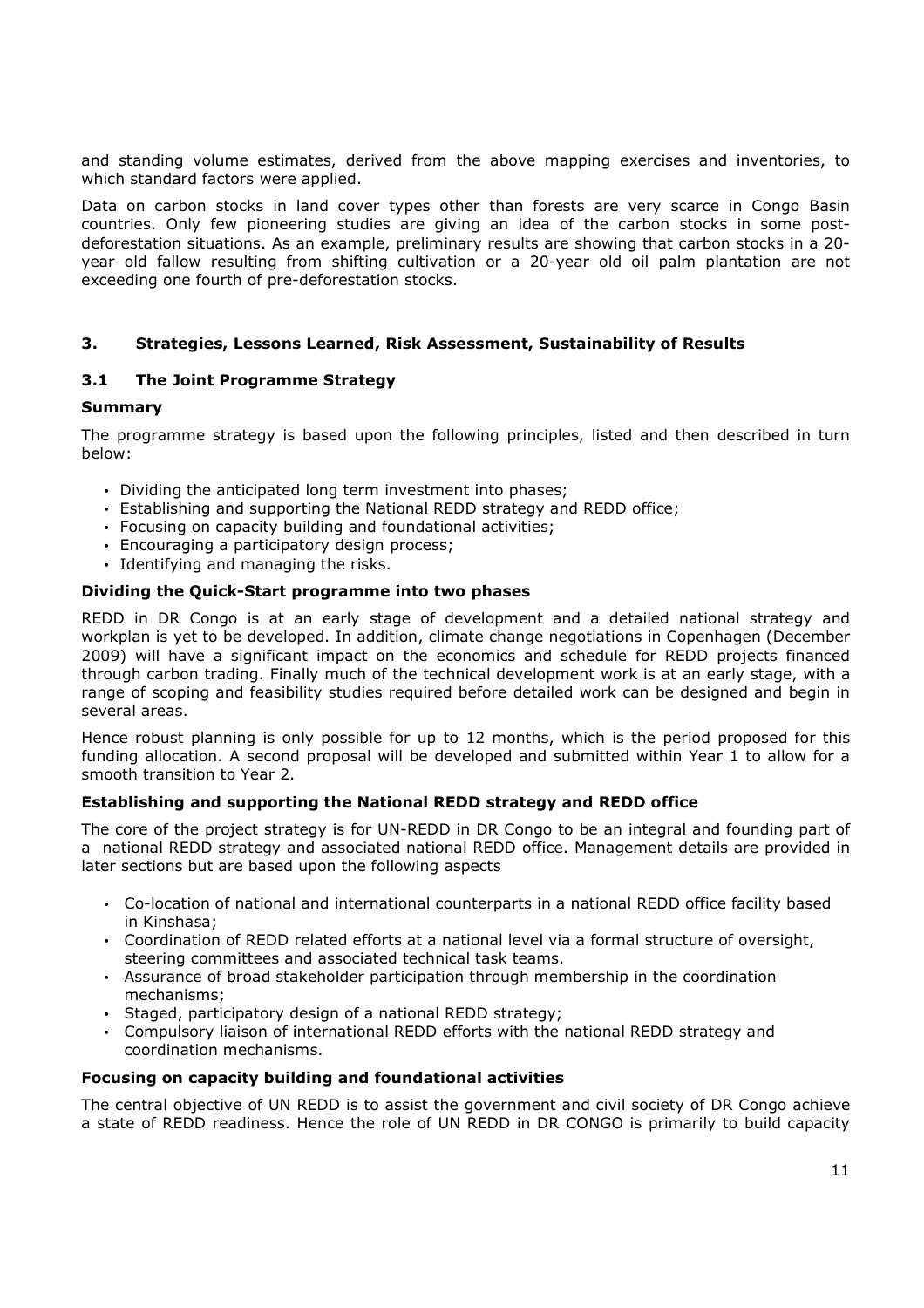and to assist the government in technical development at the national and sub-national levels. This will be done in close cooperation with the FCPF and other technical and financial partners for REDD.

The forest and land management sectors in DR Congo currently suffer from a significant lack of trained manpower. Application of REDD will exacerbate this skills gap. Hence there is a clear and urgent need for large scale routine technical capacity building – for both routine forest and land management and for the more specialized REDD topics.

There is strong national desire for REDD activities in DR Congo to progress rapidly towards practical field based activities resulting in visible benefits for the local population. This is acknowledged however achieving this is not a realistic goal for Year 1 – particularly given the noted gap in capacity. An underlying goal for UN REDD Year 1 should be to establish the conditions to enable practical field projects in later phases and using other funding sources such as the CBFF.

#### **Encouraging a participatory design process**

The NJP formulation is based principally upon input provided from three missions;

- 1. An initial preparatory mission in December 2008, led by FAO to gather data and develop background material.
- 2. An intense REDD Scoping Mission, from 19-30 January 2009, which was multi-stakeholder and participatory. This mission served to elaborate and agreed upon, by a diversity of relevant stakeholders, a national REDD work plan for 2009-2010. It thus provided the architecture of this NJP for UN-REDD and a combined scoping/formulation/appraisal exercise for it. The REDD Scoping Mission's report is attached for complementary details and support information.
- 3. A final mission on 2-5 March 2009 for fine tuning and signoff by the government and the three agencies, followed by e-mail based review by CSOs.

The nature of the second mission defined the working dynamic that is expected to prevail during the REDD preparedness process. The main participatory features of the REDD Scoping Mission were: (a) participation of 3 international NGOs that have different and complementary expertise relevant to REDD; (b) inclusion on a permanent basis of key national organisations from civil society and from indigenous peoples in the mission, plus inviting several civil society representatives from the provinces to some events; and (c) organisation of a civil society workshop, which had some 50 participants, plus some sessions on participation and consultation. As result of the mission, the following key participation elements were adopted for the NJP and for the overall REDD process: participation is an inherent principle of the REDD process; the National REDD Committee shall include a qualitative and fair civil society representation; and civil society, including organisations from forest-dependent indigenous peoples, have the right to participate in training, discussion, validation and decision-making events around REDD.

The NJP formulation has taken into account the extensive NGO experience in both forest conservation and forest assessment. Some international NGOs, such as particularly WWF and the WHRC, have done valuable assessments on the DR Congo forests and deforestation trends, including on REDD dimensions. They participated in the REDD Scoping Mission that led to the formulation of this NJP, contributing with qualitative inputs.

The NJP formulation has paid careful consideration to the concerns of forest-dependent peoples. Various civil society organisations that advocate and support the rights and concerns of the forestdependent peoples, both international (Rainforest Foundation) and national (Dynamique Autochtone, RRN and REPALEAC), participated actively in the REDD Scoping Mission that served to build this NJP. Their major issues and recommendations were: (i) need to conduct intense sensitisation and training on REDD, including to non-governmental stakeholders and also at the provincial level; (ii) ensure participatory quality of REDD oversight and decision-making mechanisms; (iii) careful consideration during REDD preparedness of land tenure issues, deforestation causes, the necessary synergies between REDD and ongoing forest sector reform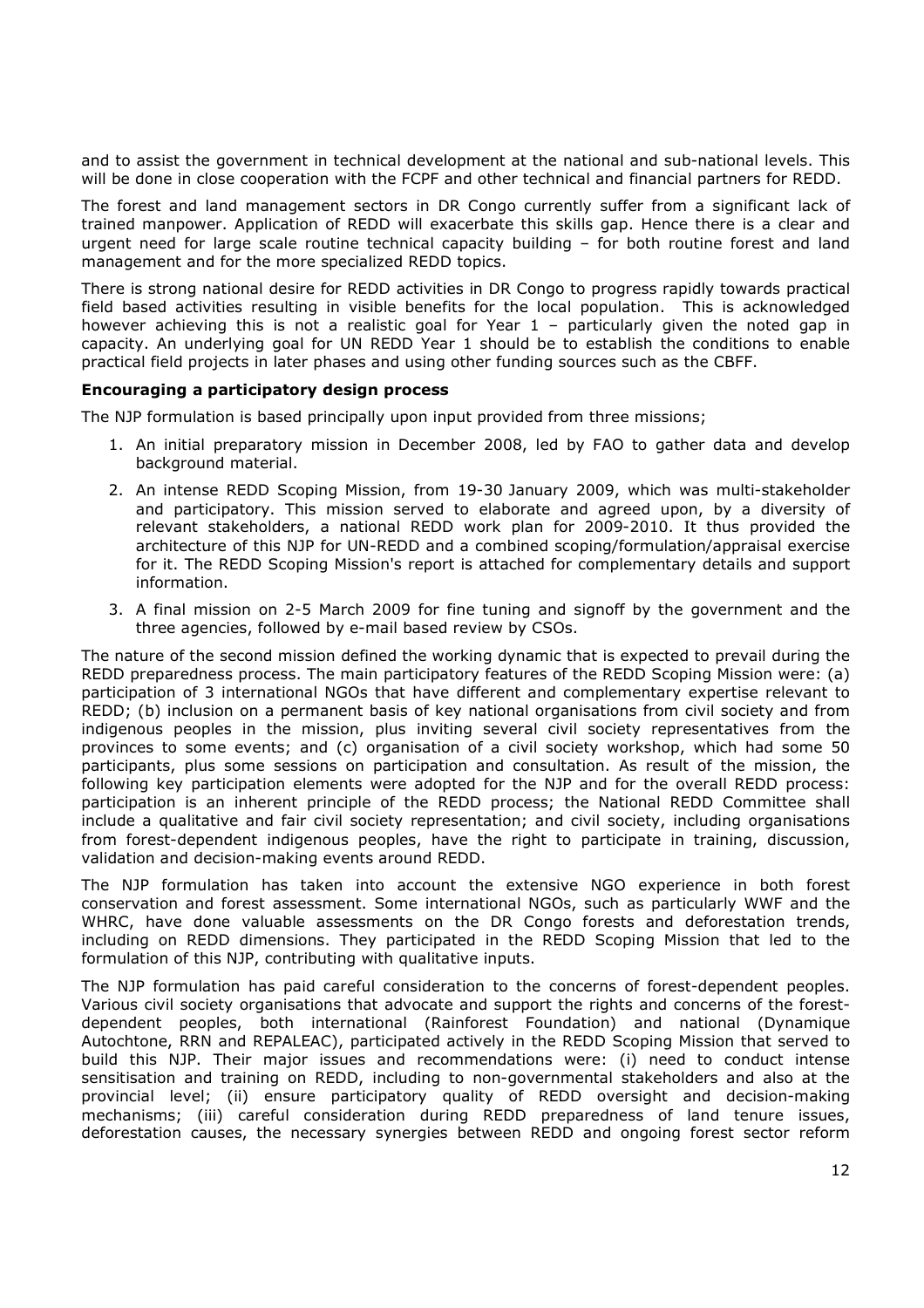processes, and a fair distribution of eventual REDD financial benefits; and (iv) options of national NGOs to implement REDD preparedness activities. They have been incorporated in the NJP. Furthermore, the draft NJP was circulated among governmental and non-governmental stakeholders, who provided comments that have been incorporated into this NJP, or at least served to refine the final version.

The vision is to continue the participatory approach into the implementation and throughout the programme lifecycle. Development of the national REDD strategy will be key in this respect.

#### **Rapid mobilisation**

The national REDD office will eventually be based in a single facility, potentially within a new government forestry complex to be built in Kinshasa. This facility however is not confirmed and in any event will not be ready before end 2010. In addition, the fund management facilities within the host ministry of environment are currently limited. Hence an interim solution is needed for rapid mobilisation, both for project accommodation and financial management.

The interim arrangements will be project fund management via the UNDP system and project accommodation in the existing joint UNEP-UNDP office for environment and climate change. This will allow for rapid mobilisation, with initial activities commencing within a month of fund release.

One of the Year 1 project activities will be development of the longer term solution for both project accommodation and increased levels of funds management by the government.

#### **Identifying and managing the risks**

REDD in DR Congo presents a unique situation – it is an important opportunity, however the project design needs to accommodate a range of risks. This is described in more detail in section 3.3 and in Table 3 further down.

#### **3.2. Lessons learned**

Due to the novelty of REDD in DR Congo, there are limited lessons to be learned directly in this field. However DR Congo has an extensive history of international investment in the sectors of forestry, conservation and governance, from which a great deal can be learned with respect to programme design. Some key lessons include:

- There is a clear need to provide logistical support and build capacity at all levels and all project locations in order to deliver projects;
- DR Congo is a relatively expensive country to operate, particularly for field projects;
- The lack of a reliable road network means that isolation is a major obstacle to implementing national scale programmes;
- It is common to encounter a strong divergence in views between Kinshasa and the provinces;
- It is common to encounter lack of trust and lack of cooperation between the government, indigenous peoples and NGOs;
- Deforestation drivers are highly region specific and so management strategies must differ also.

#### **3.3. Programme risk assessment**

The overall programme risks are considered below, together with initial comments on risk management options. In addition, a specific results-based risk assessment is presented in Table 3 further below, including the prevention and mitigation measures.

#### **Stability**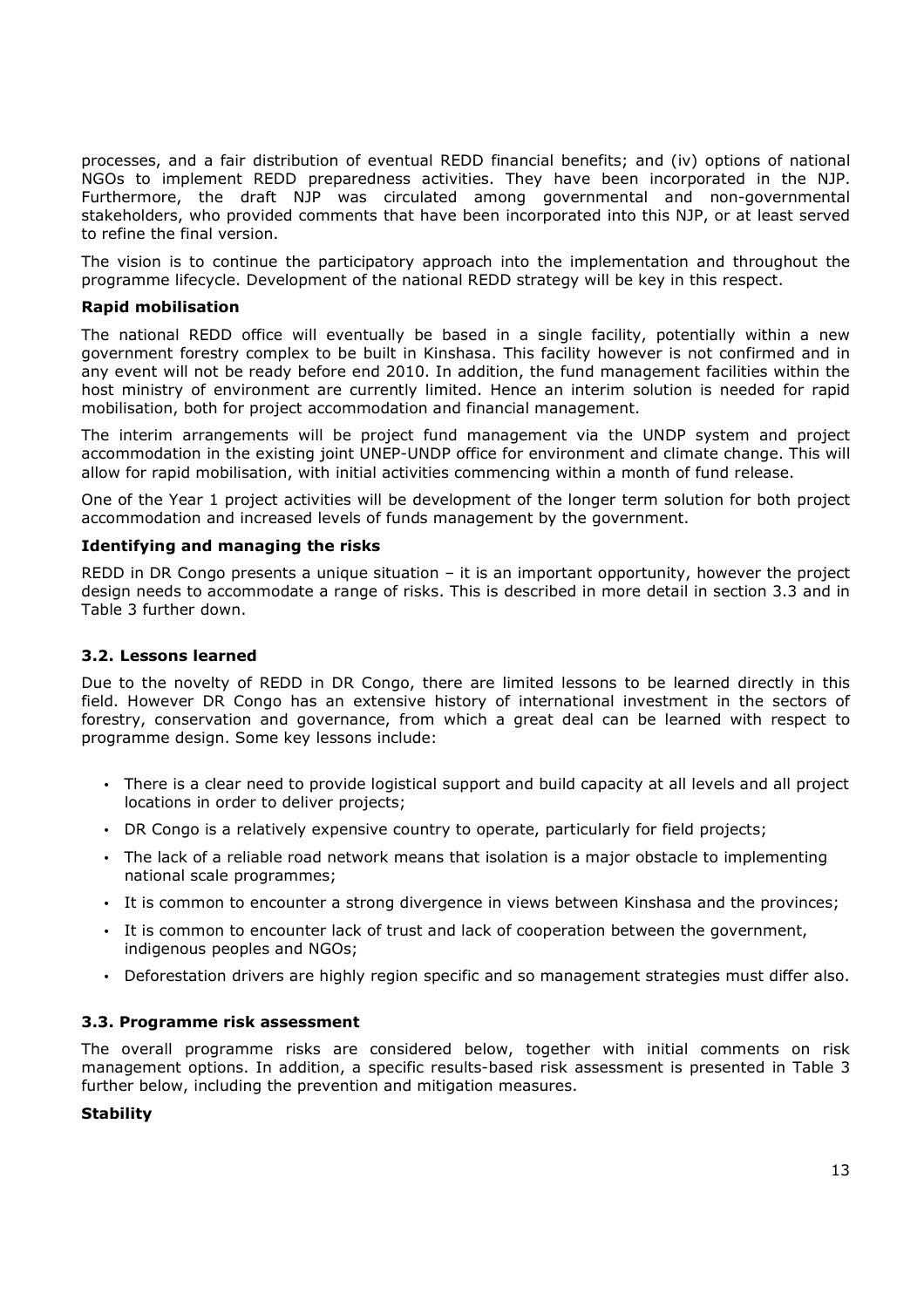DR Congo has a long history of instability and poor governance, with violent conflict persisting from 1994 until today in limited regions in the east. Political instability and enduring poor governance represents the largest risk to the project – which needs to be accepted. At the same time, assisting in the stabilization of DR Congo is one of the primary goals of the large scale UN presence, so UN REDD should contribute to such efforts.

#### **Land tenure and indigenous rights**

As in much of Africa, the land tenure situation in DR Congo is difficult. At the national level the structure is based upon the concept of national government ownership of virtually all agricultural and forestry land, with extensive rights ceded via a combination of traditional usage rights and more modern leases and concessions. Disputes are common due to a lack of clarity, transparency and documented titles.

A particular challenge for the application of REDD is ensuring that the rights of indigenous peoples and local communities are recognized from the outset and such stakeholders are involved in all stages of project identification, design, implementation and revenue sharing. The success of a REDD strategy and regime will depend on the ability of forest-dependent communities to continue playing their stewardship roles, which requires appropriate recognition and protection of their land and forest resource rights.

The project has started well in this respect with the substantive participation of indigenous peoples' representatives in the scoping and proposal development process. To summarize the input received from these groups, REDD was recognized as a positive opportunity however the risk of dispossession and inadequate benefit sharing is real and needs to be addressed via a participatory design process – which is more than just consultation.

### **Field security and logistics**

Logistics in DR Congo are difficult and expensive and security is an issue in some parts of the country. For UN REDD at this stage the difficulties are noted but are not insurmountable and are principally seen in the project budget in travel and meeting costs.

Difficult logistics are reflected in the high cost and difficulty of lumber transport from the central regions and thus is one of the reasons for the continued existence of the forest. This situation is ironically actually favorable for the application of REDD as it assists the economics of alternative forest based livelihood options.

With respect to security, at present approximately 10% of the area of DR Congo is considered too unstable for the application of REDD projects. The areas of concern are mainly in eastern provinces of North and South Kivu and Ituri. The provinces containing the largest reserves of humid tropical forest are however relatively stable and secure.

#### **Transparency and governance**

DR Congo currently scores very badly on the Transparency International Corruption perception Index (171 $<sup>st</sup>$  out of 180 countries) and the potential for corruption is well noted. Measures to avoid</sup> corruption are embedded in the UNDP fund management system and for Phase I this is considered a routine matter given the extent of project oversight (see Section 8). More importantly, one of the major activities occurring in the next few years will be the development of the National REDD strategy. It is critical that the design of this strategy includes counter-corruption safeguards and avoids setting up structures that can be easily distorted and encourage illegitimate rent seeking.

### **3.4 Measures to ensure sustainability**

This project needs to be considered as the first stage of a long term commitment by the UN to REDD in DR Congo. It is estimated that DR Congo will need 3 to 5 years to be substantially REDDready and have large scale REDD field projects in place. The best way to ensure sustainability is therefore to follow up this Phase I project with a longer term donor and UN commitment.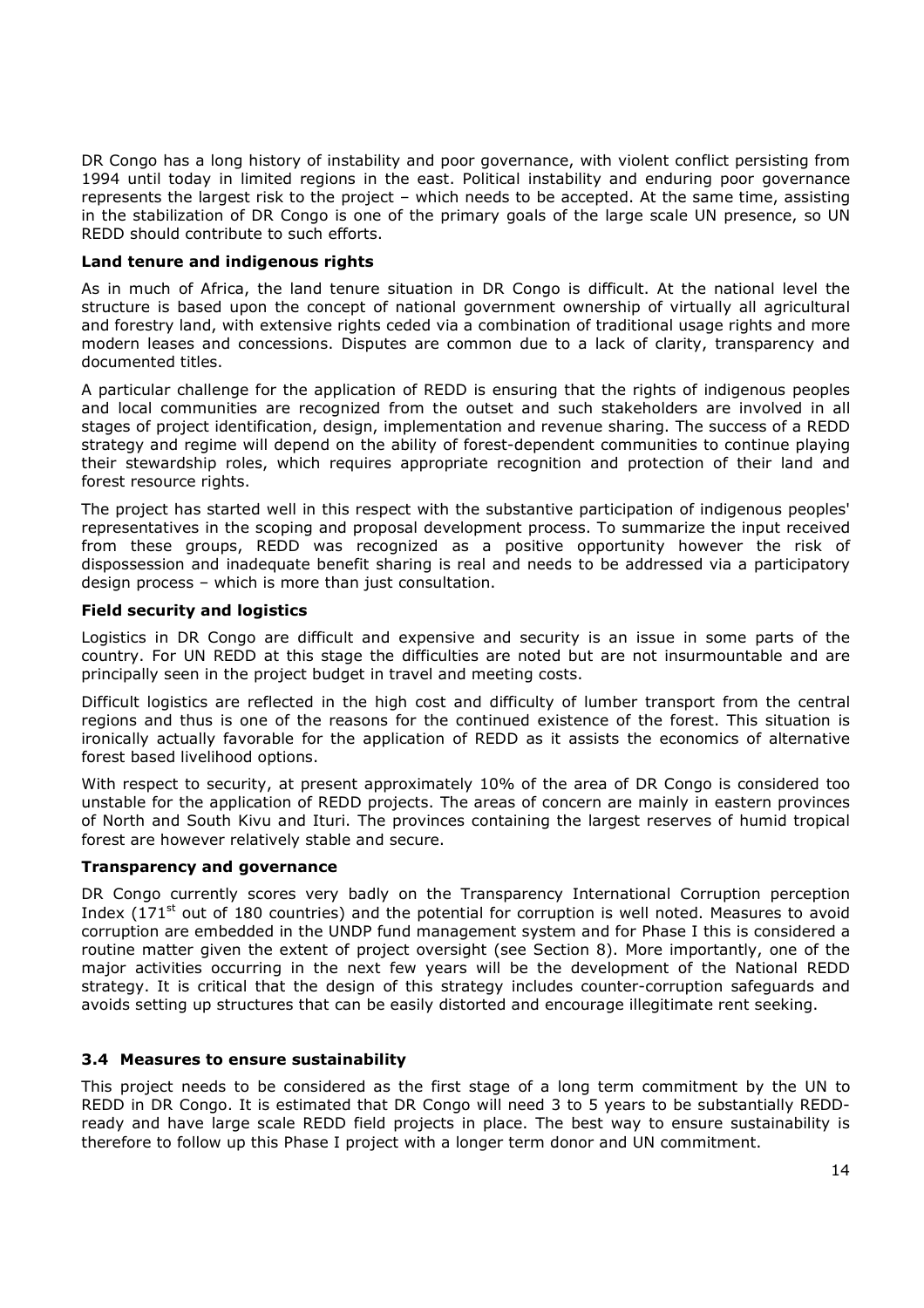In this context, the following features of the QuickStart Year 1 project are designed to help ensure sustainability:

- The project office is locally based in Kinshasa and will become part of the national REDD office as it is mobilized;
- The project underpins a nationally led and owned coordination process;
- Capacity building forms a large part of the project scope;
- Continued technical assistance and accompaniment are requited, including international technical support and external UN-REDD missions.
- Local NGOs and other partner will play a large role in the project.

#### **3.5 Cross-cutting issues**

The following issues are considered to be crosscutting for the project:

**Poverty reduction**. This is a central goal of both the government and the UN in DR Congo. Hence a central goal of the UN REDD intervention should be to help ensure that the forthcoming national REDD strategy is designed to be pro-poor.

**Peacebuilding.** DR Congo is a post conflict country with areas of ongoing instability. Due to the land tenure situation, any new measure which assigns or re-assigns rights for the use or management of natural resources has a potential for conflict generation. Hence the national REDD strategy will need to address this issue at the outset.

**Governance and decentralization.** DR Congo is at present in the process of decentralization of governance, with responsibilities being transferred from Kinshasa to the provinces. At the same time a significant investment (both nationally and internationally) is being made in improving governance in general (justice system, administration etc.) The forthcoming REDD strategy must anticipate and support these initiatives.

**Gender.** Gender is considered an important issue at two levels. Firstly gender balance and involvement in the this project is considered a routine requirement. Secondly the details of the forthcoming REDD strategy need to recognize the role of gender in both the deforestation drivers and in the potential alternative livelihood strategies. For example commercial charcoal production is a typically male dominated business whilst domestic fuel wood gathering is a primary responsibility for female and junior household members.

#### **4. Results Framework**

The objective of the programme is to put in place the enabling conditions for a REDD strategy. This objective is in line with the UN-REDD global objective, namely to increase international confidence and understanding about the feasibility and options for including a REDD mechanism in a post-Kyoto regime for climate change. It is also in line with UNDAF's objective for DR Congo, as follows: "natural resources are managed in a sustainable manner on the basis of legal codes".

The scope of work of the project has been divided into 3 major components, which are linked to 3 major objectives, as proposed during the multi-stakeholder REDD mission. They are as follows (see Table 1 for summary and Appendix A for details):

- 1. Planning and Coordination
- 2. Capacity Building
- 3. Technical dimensions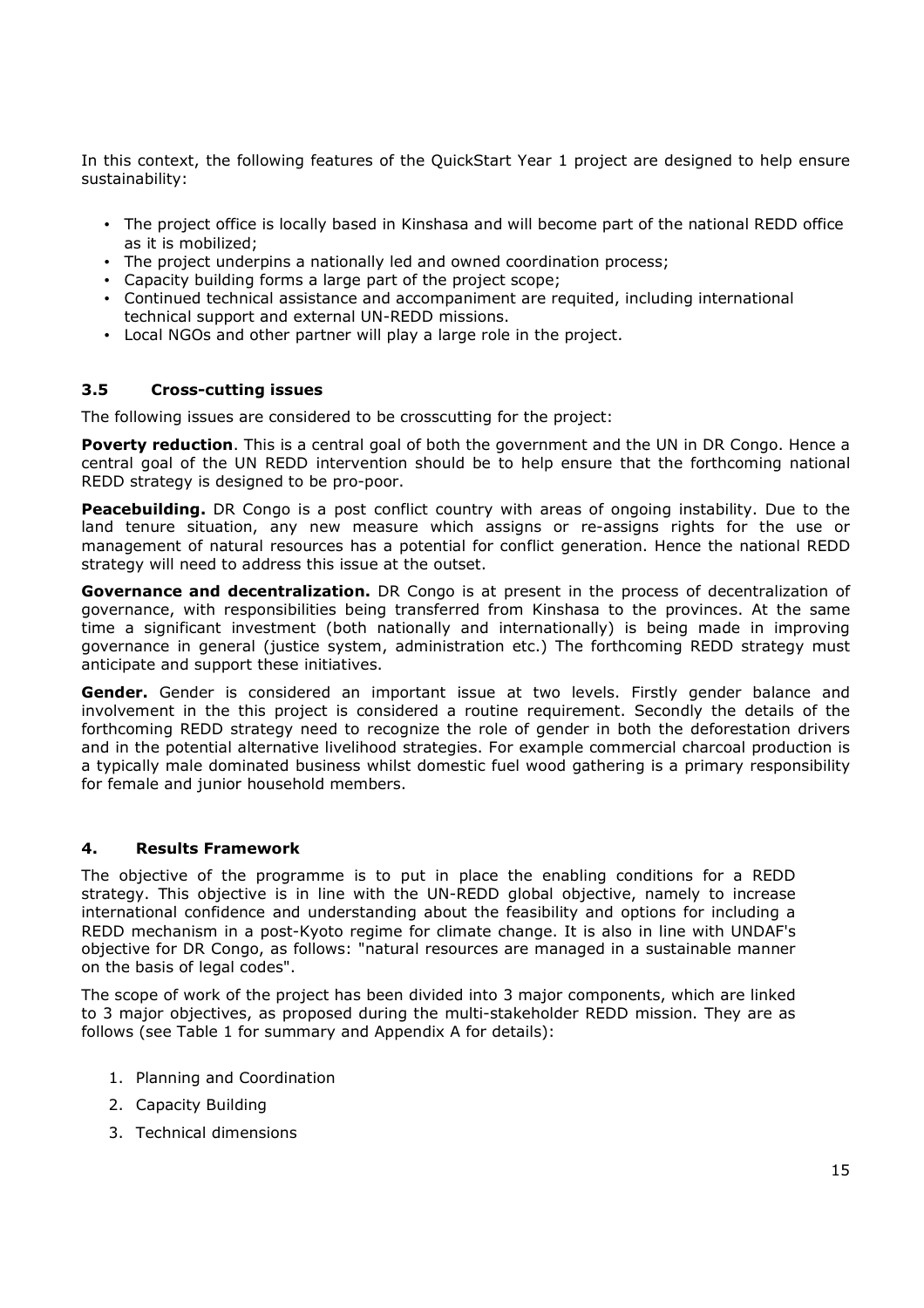**Component 1. Planning and coordination (US\$ 680,000) (implementation agencies: UNDP/UNEP).** The objective of this component is to prepare a Readiness Plan (R-Plan) with a participatory and multi-stakeholder approach. This component will basically consist on establishing and supporting the policy and institutional structures to advance the REDD process. This includes to establish the National REDD Coordination, which will be the REDD "hub" that will host and manage the donor-supported projects, such as the present UN-REDD programme and the FCPF grant. In addition, the UN-REDD programme will finance the functioning of the REDD structures, notably the National REDD Committee (to be likely composed by 12 members, with a governmental and non-governmental parity) and the inter-ministerial committee. A scientific-technical advisory committee may also be established and financed to validate studies and provide technical guidance for decisionmaking. In addition, this component will finance a number of meetings and activities of CSOs in order to be better prepared to participate in decision-making processes, such as the National REDD Committee meetings and the international negotiating events (2 members of the civil society will be financed to be part of the DR Congo's delegation). In addition, this component will cover the recruitment of a Chief Technical Advisor (CTA)to manage the UN-REDD programme and to provide qualitative advise to Government on the REDD process; given the institutional weaknesses in the country and the challenge of managing a US\$ 4.3 million programme as UN-REDD is, an internationally-recruited CTA (UN L4 level) plus an administrative-financial assistant (national recruitment) are deemed indispensable for a smooth and dynamic implementation of the UN-REDD NJP. Furthermore, this component may finance drafting, advice and consultation events for drafting the R-Plan to complement the planned efforts under the FCPF grant. Finally, this component will finance activities and actions around the cooperation with COMIFAC, particularly on REDD-conservation methodologies and lessons learned.

**Component 2. Capacity building (US\$ 265,000) (implementation agency: UNDP).** This component's objective is to inform and train key stakeholders in DR Congo in order for them to actively participate in the REDD process. This component responds to two challenges: (i) there is poor knowledge on REDD, in both the governmental and nongovernmental sides; and (ii) a due technical understanding of REDD is indispensable for a meaningful process and for qualitative participation. During the REDD scoping mission, most of the stakeholders indicated that sensitisation and training, at national and provincial levels, are necessary for the REDD process to advance. In this sense, poor knowledge risks to cause confusion, unnecessary controversies and even to disrupt the process. For Year 1, the following activities and actions are envisaged: preparation of a wide range of information, education and communication materials (IEC) in order to reach a wide audience; preparation and implementation of a capacity-building plan, aimed at qualified training of representatives from key stakeholders, both governmental and from civil society (many informative and technical workshops are anticipated, both in the capital city of Kinshasa and in 4-5 provinces); technical support to REDD-related data collection partners and institutions; and specialized technical training and study tours, among others.

**Component 3. Technical dimensions (US\$ 815,000) (implementation agencies: FAO/UNEP).** This component aims at defining the technical foundations for REDD and initiating their development. It particularly focuses on the two technical pillars for REDD: the *Reference Scenario* and the *Monitoring, Assessment, Reporting and Verification system* (also named MARV system). Above all, a number of preliminary studies and assessments are required, and this component will finance some, such as: policy review for REDD; assessment of successful forest conservation experiences and lessons learned (REDD project design models); land tenure and forests assessment; study on drivers of deforestation and forest degradation (to provide a more neutral and legitimated analysis of that controversial issue); and a study on revenue distribution on natural resources (to draw lessons for a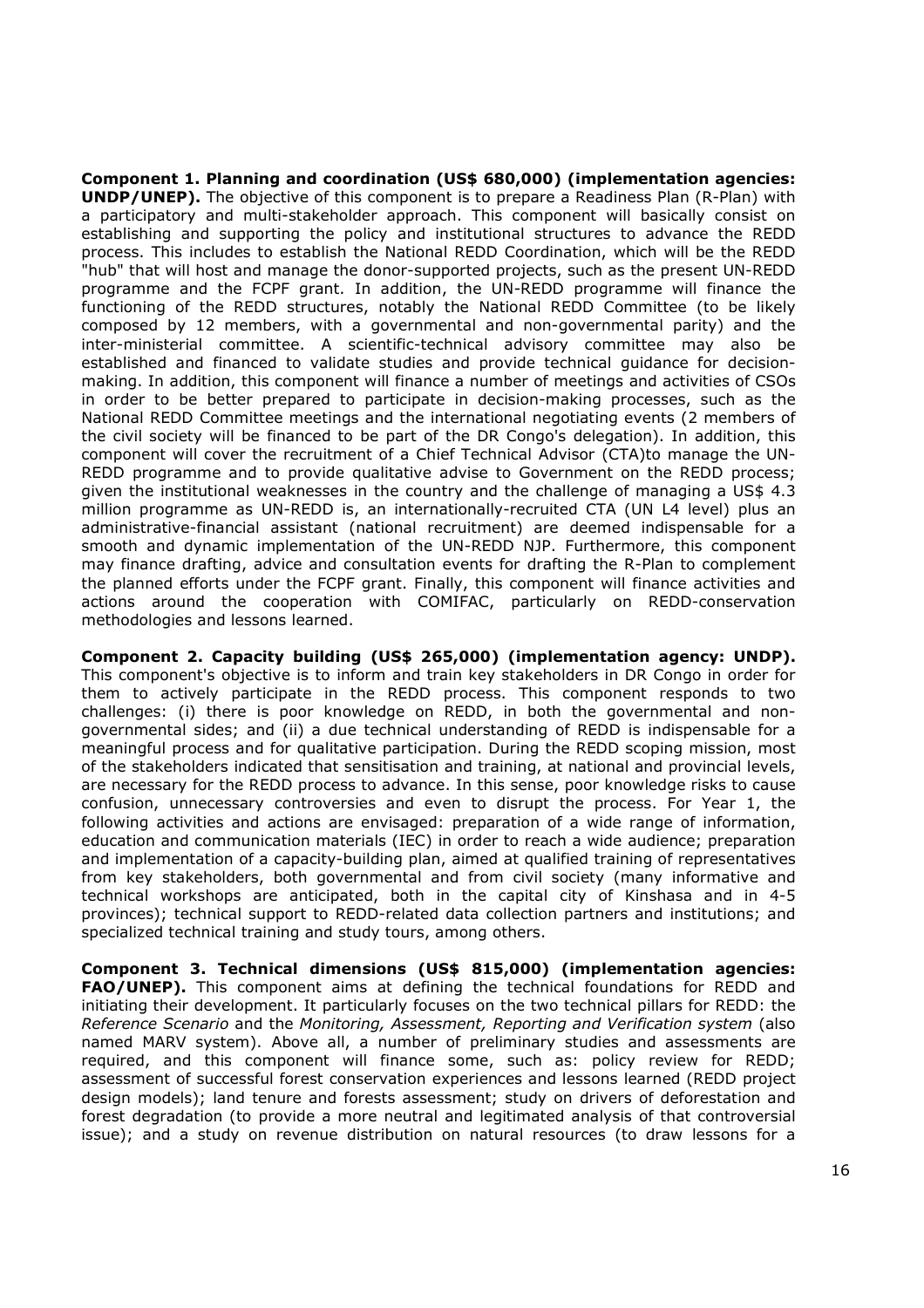potential REDD regime). Then a study on options for Reference Scenario will be conducted, in order to inform the national and regional position for this matter, which is crucial and polemic in the case of the Congo Basin (due to low deforestation record, a prospective, rather than historical trend, is favoured by the region's policymakers). Furthermore, substantive work will be financed to developing measurement protocols and sampling design for a national forest carbon survey, including preliminary implementation in one forest type. In addition, the component will serve to develop methods for Reporting and Verification at sub-national level, consistent with national reporting requirements. Finally, a first environmental and social assessment of a potential REDD regime will be conducted, in order to identify strategic issues.

These three components will all run in parallel and there are many linkages between them. In particular capacity building is a cross-cutting issue that is integrated into the design of nearly all activities. The activities and logistics entailed in mobilising the national REDD Coordination and team are largely contained in the Planning and Coordination Component. Note that many of the activities noted can be considered as simply the first phase of a longer term effort. The coordination workload will continue for the very long term, although it is anticipated that international support will start to wide down once national capacity and stable funding is in place. Capacity building on REDD in general will be a long term process (some 5 years) and work in year 1 focuses on development of key and technical personnel. Much of the technical development work must be staged, with exploratory studies, methodology development and initial data collection and analysis required in Year 1 to enable planned more detailed work from Year 2 onwards.

Table 1 below comprises the Results Framework. Further details are to be found in the REDD Scoping Mission's report, which is attached to this document.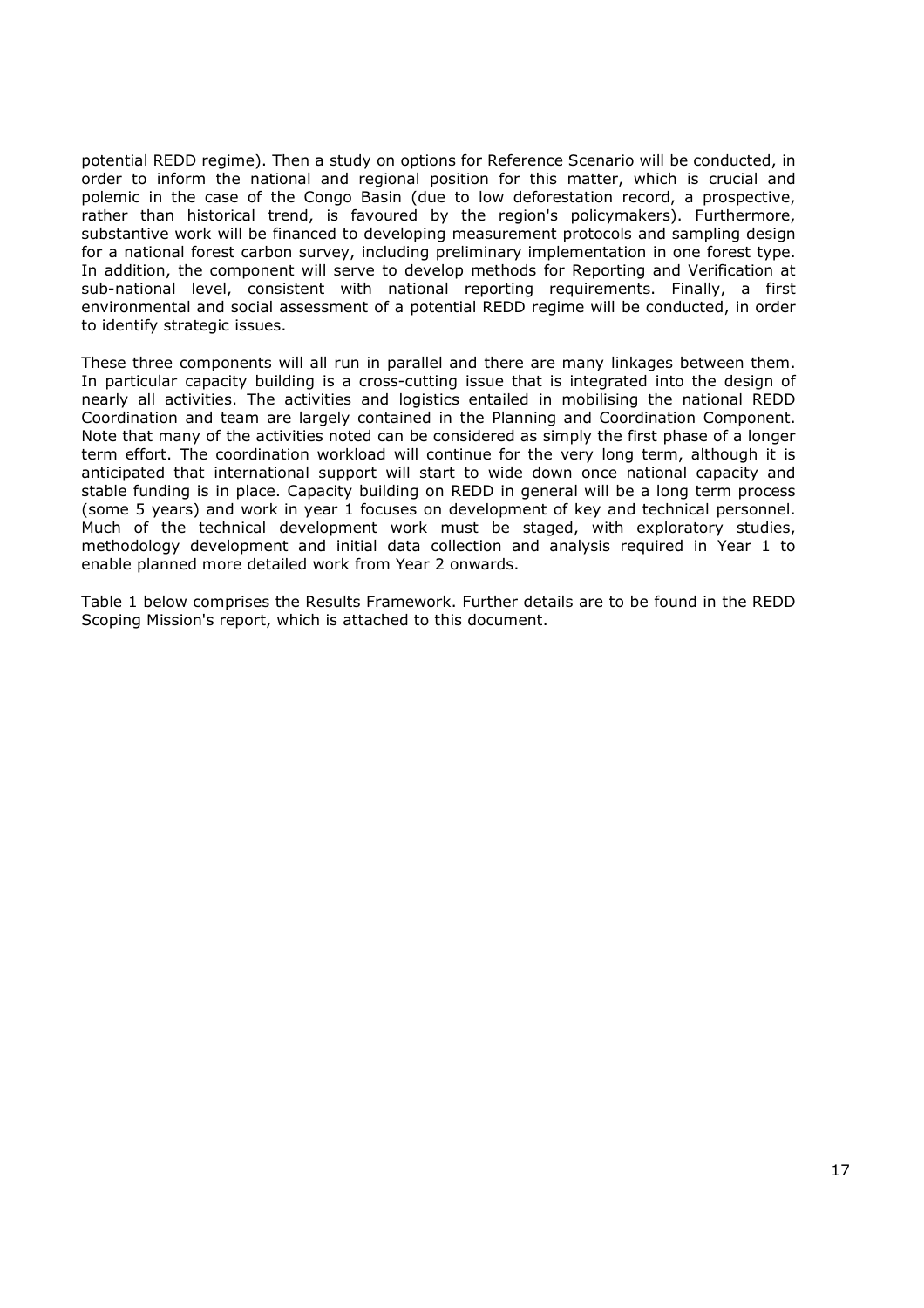### **Table 1: Results Framework**

**UNDAF outcome:** Natural resources are managed in a sustainable manner on the basis of legal codes.

**UN-REDD global outcome:** Increased international confidence and understanding about the feasibility and options for including a REDD mechanism in a post-Kyoto regime.

## **UN-REDD Joint Program outcome:** Enabling conditions for a REDD strategy are in place.

| JP Outputs                                                                                                              | Participating<br><b>UN</b><br>organization | Implementing<br>Partner<br>(tentative)                       | Indicative activities for each Output                                                                                                                                                            | Resource<br>allocation<br>(Y1) |  |  |
|-------------------------------------------------------------------------------------------------------------------------|--------------------------------------------|--------------------------------------------------------------|--------------------------------------------------------------------------------------------------------------------------------------------------------------------------------------------------|--------------------------------|--|--|
| 1. Planning and<br>coordination<br><b>Readiness-Plan (R-</b><br>Plan) is prepared<br>with a participatory<br>and multi- | <b>UNDP</b>                                | Nat'l REDD<br>Office<br>World Bank<br><b>CSO<sub>s</sub></b> | REDD coordination and management, including:<br>• National REDD office<br>• Support to REDD structures<br>• UN-REDD NJP management (CTA et al.)<br>• REDD decree<br>• R-Plan drafting and advice | 500,000                        |  |  |
| stakeholder<br>approach                                                                                                 | <b>UNDP</b>                                | <b>CSO<sub>s</sub></b>                                       | Civil society preparedness for REDD decision-making<br>(workshops, consultation, participation in DRC delegation)                                                                                | 100,000                        |  |  |
| US\$680,000                                                                                                             | <b>UNEP</b>                                | Nat'l REDD<br>Office                                         | Cooperation with COMIFAC on REDD-conservation<br>methodologies & lessons learned                                                                                                                 | 80,000                         |  |  |
| 2. Capacity building                                                                                                    | <b>UNDP</b>                                | <b>CSOs</b>                                                  | IEC materials; Capacity-building plan; Publications; radio<br>programs; communication events                                                                                                     | 70,000                         |  |  |
| Key stakeholders of<br>the REDD process<br>are informed and                                                             | <b>UNDP</b>                                | <b>CSO<sub>s</sub></b>                                       | Workshops on REDD: IEC, training, technical discussions<br>(national & provincial levels)                                                                                                        | 120,000                        |  |  |
| trained in order to<br>actively participate                                                                             | <b>UNDP</b>                                | <b>SPIAF</b>                                                 | Support to REDD-related data collection partners and<br>institutions                                                                                                                             | 50,000                         |  |  |
| in the process<br>US\$265,000                                                                                           | <b>UNDP</b>                                | <b>SPIAF</b>                                                 | Specialized technical training, study tours                                                                                                                                                      | 25,000                         |  |  |
|                                                                                                                         | <b>FAO</b>                                 | DED/DDD                                                      | Policy note and detailed policy review for REDD                                                                                                                                                  | 20,000                         |  |  |
| 3. Technical                                                                                                            | <b>FAO</b>                                 | <b>SPIAF</b>                                                 | Development of measurement protocols and sampling<br>design for a national forest carbon survey, and preliminary<br>implementation in one forest type                                            | 300,000                        |  |  |
| dimensions                                                                                                              | <b>UNEP</b>                                | <b>CSOs</b>                                                  | Assessment of successful forest conservation experiences<br>and lessons learned / REDD project design models                                                                                     | 100,000                        |  |  |
| The technical<br>foundations for                                                                                        | <b>UNEP</b>                                | GEC/CSOs                                                     | Environmental and social assessment on REDD                                                                                                                                                      | 120,000                        |  |  |
| <b>REDD are defined</b>                                                                                                 | <b>FAO</b>                                 |                                                              | SPIAF/AF/FCPF Studies: Land tenure and forests / Deforestation drivers                                                                                                                           | 25,000                         |  |  |
| and initiated                                                                                                           | <b>UNEP</b>                                | JS/CSOs                                                      | Study on revenue distribution on natural resources                                                                                                                                               | 50,000                         |  |  |
| US\$815,000                                                                                                             | <b>FAO</b>                                 | DDD/SPIAF                                                    | Studies on Reference Scenario options                                                                                                                                                            | 80,000                         |  |  |
|                                                                                                                         | <b>FAO</b>                                 | DDD/SPIAF                                                    | Development of methods for Reporting and Verification at<br>sub-national level, consistent with national reporting<br>requirements                                                               | 120,000                        |  |  |
| <b>UNDP</b>                                                                                                             | Programme Cost                             |                                                              |                                                                                                                                                                                                  | 865,000                        |  |  |
|                                                                                                                         | Indirect Support Cost (7%)                 |                                                              |                                                                                                                                                                                                  |                                |  |  |
| <b>FAO</b>                                                                                                              | Programme Cost                             |                                                              |                                                                                                                                                                                                  |                                |  |  |
|                                                                                                                         |                                            | Indirect Support Cost (7%)                                   |                                                                                                                                                                                                  | 38,150<br>350,000              |  |  |
| <b>UNEP</b>                                                                                                             | Programme Cost                             |                                                              |                                                                                                                                                                                                  |                                |  |  |
|                                                                                                                         | Indirect Support Cost (7%)                 |                                                              |                                                                                                                                                                                                  |                                |  |  |
|                                                                                                                         | <b>Programme Cost</b><br>1,760,000         |                                                              |                                                                                                                                                                                                  |                                |  |  |
| <b>Total</b>                                                                                                            | <b>Indirect Support Cost</b>               |                                                              |                                                                                                                                                                                                  |                                |  |  |
|                                                                                                                         | Total<br>1,883,200                         |                                                              |                                                                                                                                                                                                  |                                |  |  |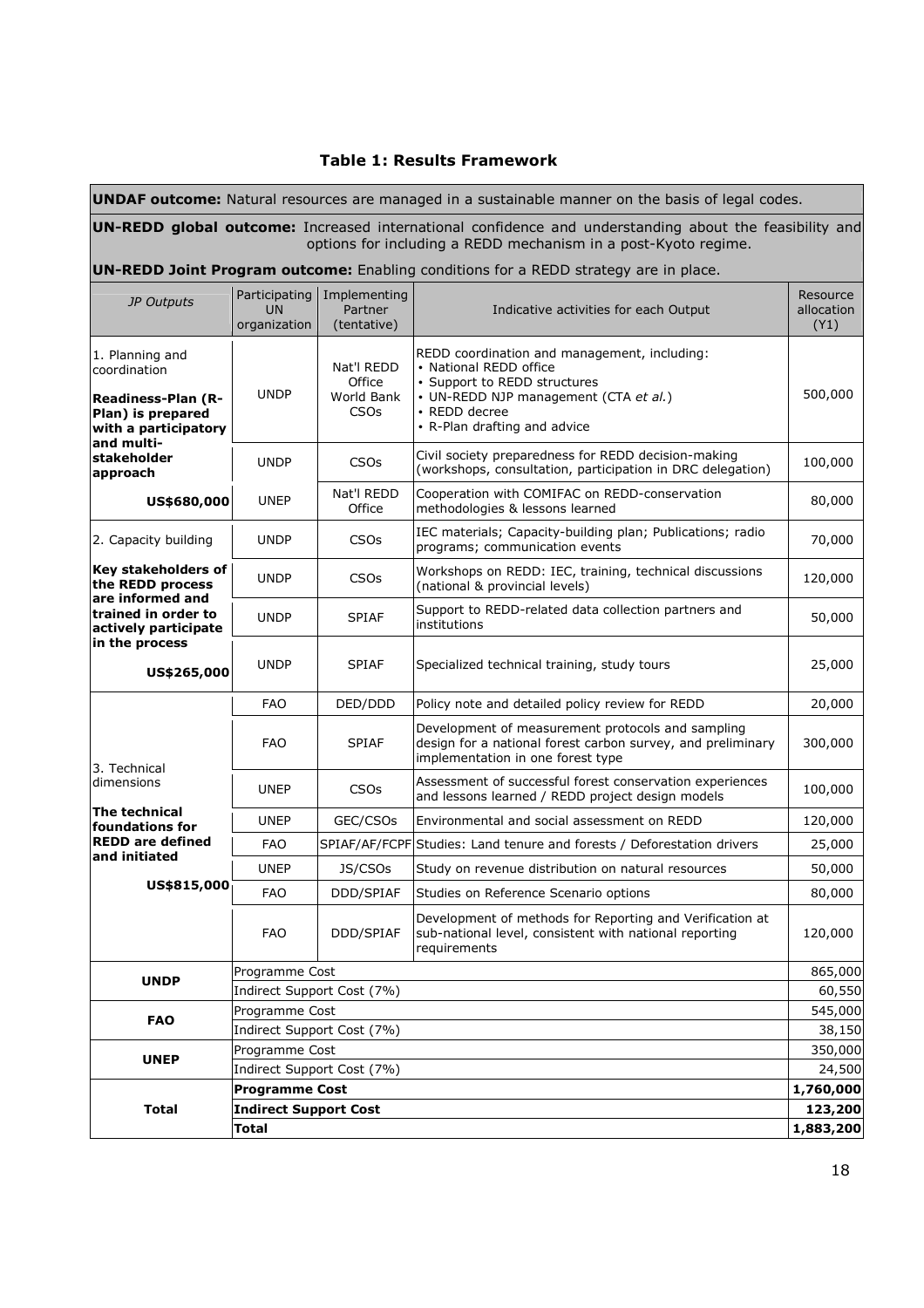## **Implementation aspects**

#### *REDD principles*

The joint multi-stakeholder REDD mission agreed upon the following core principles that should guide the REDD process:

- There shall only be **one national REDD process**, to which the different technical and financial partners (such as UN-REDD and FCPF) will contribute to.
- The REDD process shall be **participative** and within a spirit of national concertation.
- **Transparency**.
- **Technical quality**.
- Integration within the **regional strategy** for REDD led by the COMIFAC.

The project's scope of work, as contained in the Results Framework above, was devised following these principles and with the aim at reinforcing them.

#### *Implementing strategy and partners*

The UN-REDD programme will be implemented in direct cooperation and concert with Government and with full consultation and participation of civil society stakeholders. Since the scope of work for REDD is wide and complex (including lots of capacity-building activities and technical issues), the UN-REDD programme will rely on many implementing partners, notably technical institutions and civil society organisations (CSOs), both international and national.

When possible, UN-REDD agencies and the REDD team will try to assemble various tasks into one contract or a consortium of activities in order to eliminate silos, improve costeffectiveness, ease implementation (the UN-REDD programme is about "quick-start") and encourage cross-fertilisation of ideas. The UN-REDD programme is not a fund to distribute funding or activities among interested partners, but an instrument to build a meaningful and solid REDD strategy nationally.

The DR Congo has already a number of CSOs that work in the environment sector, in forest conservation and monitoring, and on the rights of forest-dependent peoples. They will be a key implementing partners for some of the UN-REDD activities, such as on capacity-building. They will also play a leading role in the consultation activities and events to be held throughout the REDD process. During the REDD scoping mission that served to build this NJP, three key platforms of CSOs of the DR Congo played an active and fruitful role: RRN (which is the main national NGO network on natural resources and the environment), Dynamique Autochtone and REPALEAC. These networks, or some of their most competent NGOs, are likely to play an active role during implementation, and it is very desirable they do so because of the valuable skills and experience they have. In addition, they are well connected to international NGOs that work on the forest sector and on REDD, such as particularly Rainforest Foundation (a leading NGO internationally on the rights on indigenous peoples in forest policies and practices), and therefore they will bring easily in international experience from the civil society side. Furthermore, many of DR Congo's NGOs have fluid connexions at the provincial and local level, therefore facilitating the linkages between the national processes and the grassroots.

OFAC (Observatory of Central African Forests) has been identified by FAO as a relevant implementing partner for technical aspects of REDD, for both technical and institutional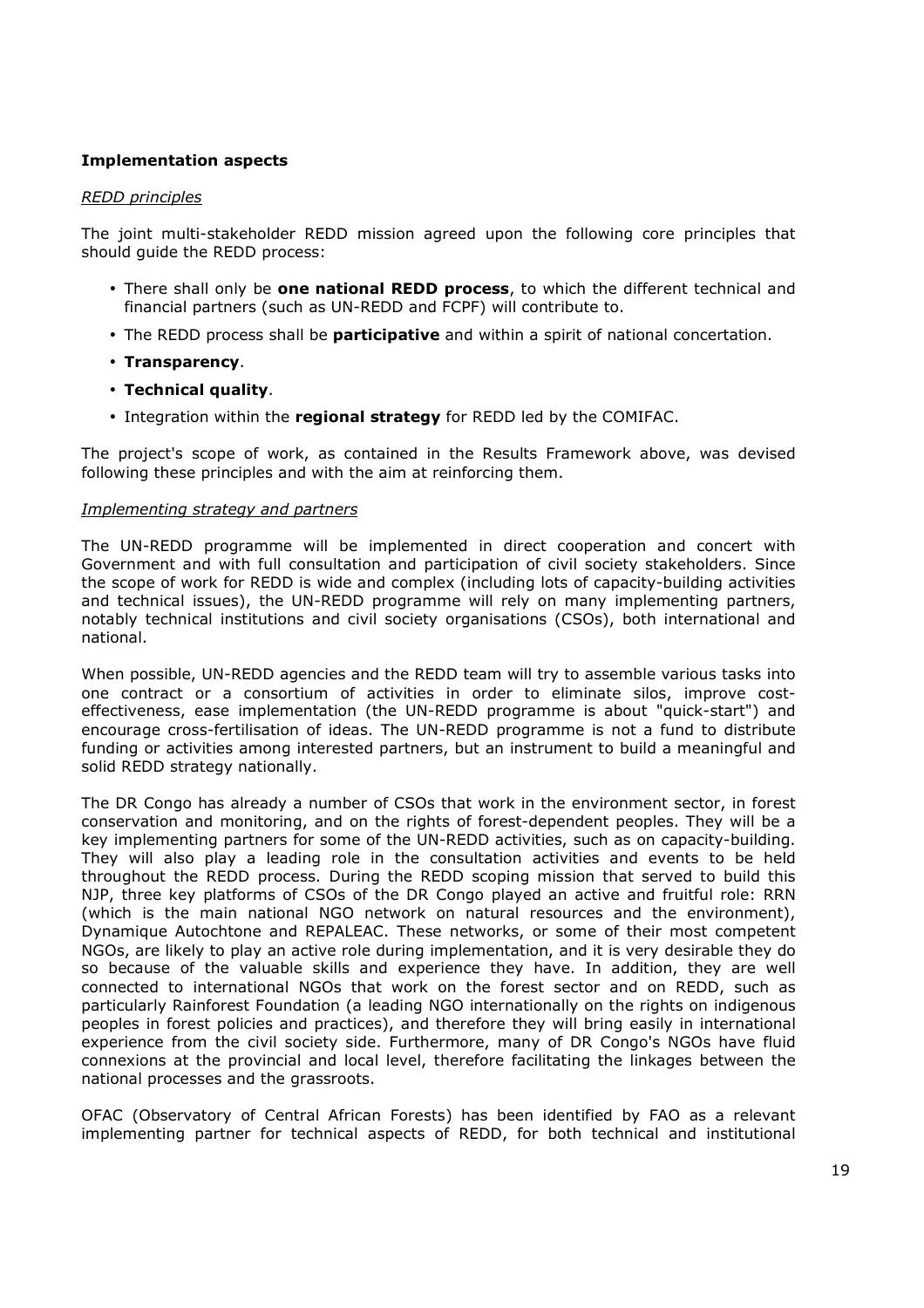reasons. OFAC's partner institutions have the technical capacity, experience and tools that are extremely relevant to UN-REDD activities in DRC. OFAC is an initiative of the CBFP, supporting the implementation of COMIFAC's Convergence Plan, in particular in the assessment and monitoring of forests. OFAC should soon become a COMIFAC specialised agency and is currently supported by FORAF, a regional project, whose regional centre in Kinshasa has important capacities and cooperates with regional and national training and research institutions like ERAIFT and the University of Kisangani, both partners of FAO in other projects.

The WHRC is also a valuable partner, both for technical issues and capacity-building activities on REDD. WHRC has already experience on assessing deforestation trends, on designing programs that reduce deforestation while strengthening the rights of forest-dwelling peoples, on Carbon surveys, and on forest modelling and monitoring relevant for REDD. WHRC has also played a lead role in the establishment of the Forum on REDD Readiness, which is a international, multi-stakeholder forum on REDD. For the case of DR Congo, WHRC is willing and ready to support on: (i) forest monitoring and Carbon assessment; (ii) spatial modelling of REDD scenarios; and (iii) capacity-building and REDD readiness.

Another potential implementing partner is WWF, which is an international organisation with a valuable presence in DR Congo. In the Congo basin, WWF has a wealth of practical experience in forest conservation as well as on supporting policy and institutional development in the forest domain. WWF is already developing REDD pilot projects, which are likely to serve as innovation grounds and test for a REDD regime.

The Congo basin is home to many competent organisations that work in forest conservation and sustainable livelihoods. It is expected that the UN-REDD programme and the national REDD office will establish a regular dialogue with them and regularly employ them to implement activities for REDD readiness in the major 3 pillars (components), namely: coordination/management, capacity-building and technical development for REDD. It is important that the implementing partners are selected on the basis of skills and competence, and in ways that avoid mistrust or that risk undermining the multi-stakeholder dialogue that the national REDD process needs to rely on.

#### *Carbon assessment aspects*

The UN-REDD will aim at improving capacity in assessment and monitoring through the design of a forest carbon survey to support a system of Measurement, Assessment, Reporting and Verification (MARV). In particular, the UN-REDD programme will work on developing a methodological approach for a national forest carbon survey. The national forest carbon survey should allow the estimation of forest carbon stock and forest carbon stock changes according to the IPCC LULUCF Guidance and the IPCC AFOLU Guidelines. In particular there will be a definition of the measurement protocols and the sampling design. During the first year there will be a testing phase on the methodological approach in on pilot forest type. Regarding a MARV system in DRC, the UN-REDD Programme will evaluate options that comply with the guidance already provided under the UNFCCC for non Annex I and Annex I Parties and will define a methodological approach to be implemented in DRC. The design of the MARV system should consider REDD implementation at sub national scale, providing consistency between the UNFCCC reporting requirements and in country reporting requirements. To emphasize possible synergy all the activities related to MARV in DRC will be coordinated from a technical point of view with the Central Africa Forest Observatory (FORAF) which is already coordinating technical cooperation in the region and in DRC.

In addition, the programme will provide options on reference emissions level (REL) and reference scenario. In this sense, it will review the methodologies for establishing REL and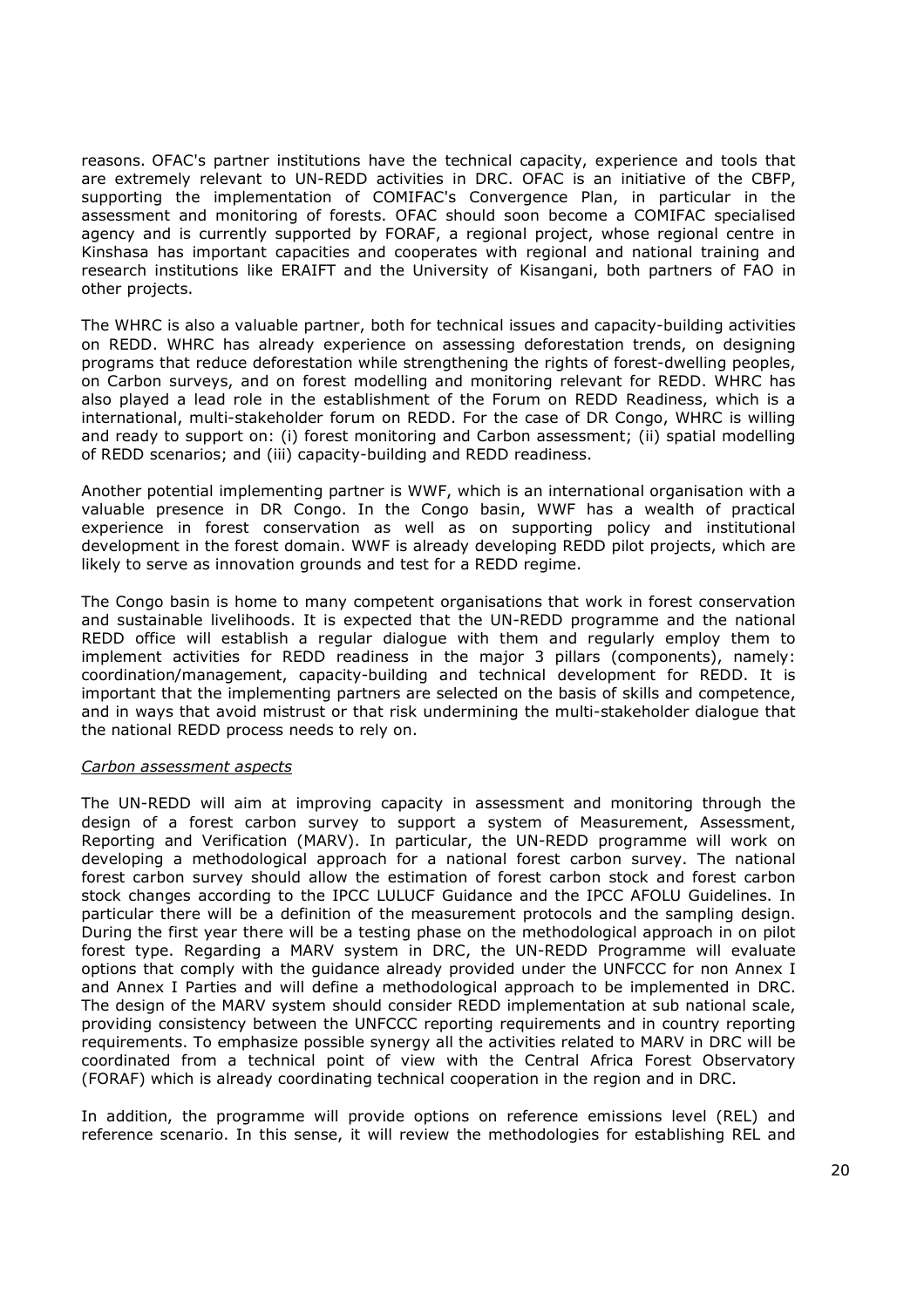reference scenario and it will identify all the options that could be technically implemented in DRC. The project will also provide a pros and cons analysis of the possible options to support future DRC Authorities decision.

# **5. Management and Coordination Arrangements**

#### **5.1 Global UN REDD Structure and procedures**

This NJP will abide by the arrangements set out in the UN-REDD *Memorandum of Understanding* and its annexes (available at www.undp.org/mdtf/UN-REDD/overview.shtml). The management aspects of the pass-through modality are detailed under section 7.

### **UN-REDD Policy Board**

The UN-REDD Policy Board provides overall leadership and sets the strategic direction of the UN-REDD Programme. It decides on Programme financial allocations, in line with the budget parameters set out in the UN-REDD Framework Document, and develops monitoring mechanisms, with a view to ensuring Fund-wide success. The UN-REDD Policy Board ensures coordination with REDD actors at a global scale, such as the World Bank's FCPF participants' committee. The Terms of Reference and Rules of Procedure for the UN-REDD Policy Board will be made available on the UN-REDD Programme website: www.un-redd.net.

#### **UN-REDD Secretariat**

The UN-REDD Secretariat serves the Policy Board, using the capacities of the participating UN organizations, research institutions and recognized experts. It ensures policies and strategies decided by the Policy Board are implemented and adhered to. The Secretariat will manage the national joint programme review process. It will also manage the UN-REDD's overall monitoring and evaluation function which includes *inter alia* monitoring allocations to and delivery by the country joint programmes, and tracking Programme-wide progress and ensuring that monitoring mechanisms are applied.

The Secretariat's main roles can be summarised as follows:

- Policy Board support
- Partner and external relations
- Quality assurance and oversight of national joint programmes
- Quality assurance and oversight of the International Support Functions described in the Global Joint Programme (hereafter referred to as the "Global Joint Programme")
- Monitoring and knowledge management

### **Participating U.N. Organizations' Coordination Group**

The Participating U.N. Organizations' Coordination Group consists of representatives of the three U.N. agencies: FAO, UNDP, and UNEP. The Coordination Group will have the main function in ensuring active, participatory and well-coordinated engagement by the agencies to implement the goals and objectives of the overall UN-REDD Programme, as well as to provide oversight of the Secretariat consistent with the strategic directions and decisions provided by the Policy Board.

### **Administrative Agent (AA)**

The Administrative Agent (AA) of the UN-REDD Fund is the UNDP Multi-Donor Trust Fund (MDTF) Office. The MDTF Office manages the distribution of resources and serves as the administrative interface with donors. UNDP's accountability as the Administrative Agent is set out in the policy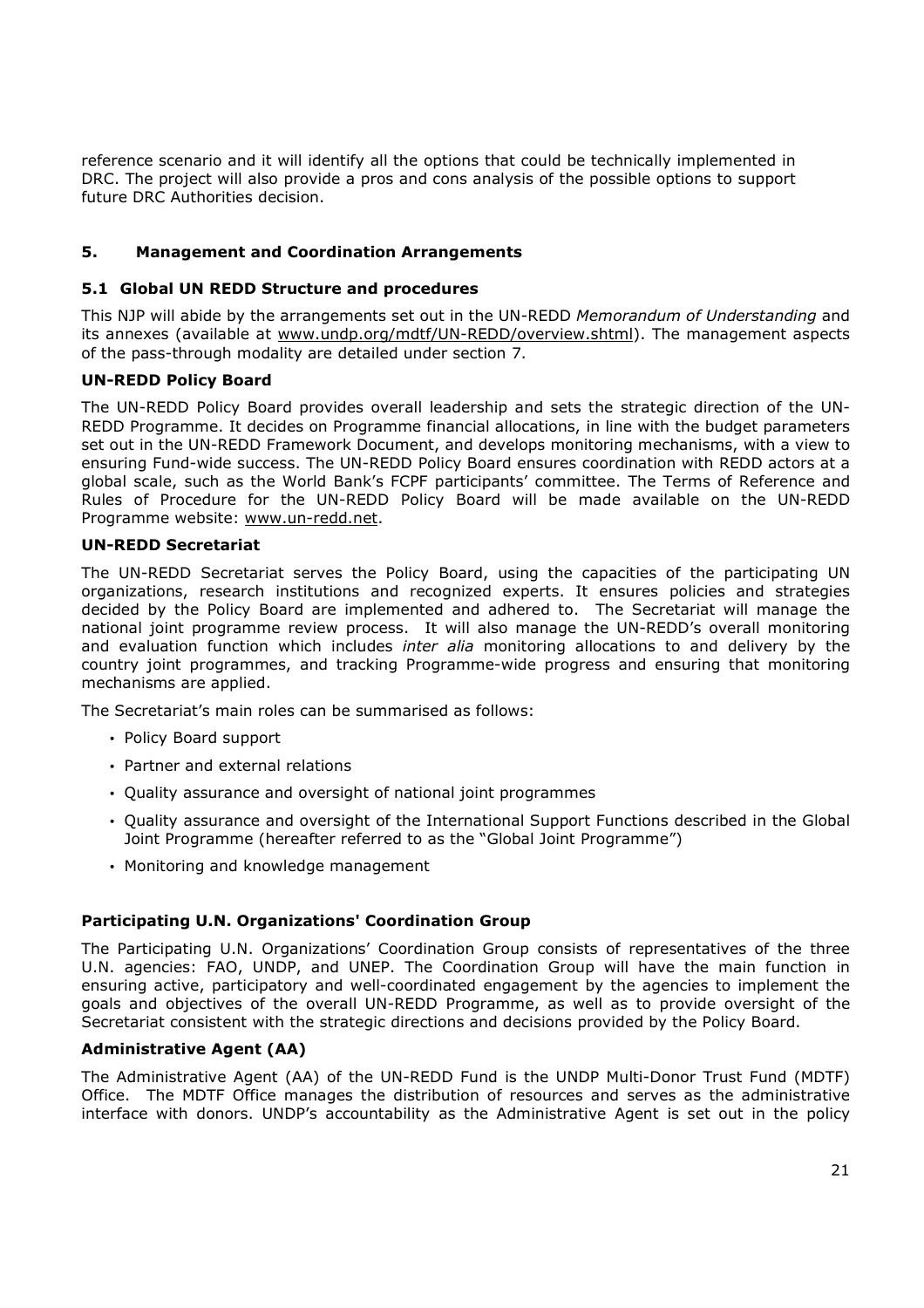"UNDP's Accountability when acting as Administrative Agent in MDTFs and/or UN Joint Programmes using the pass-through fund management modality". The MDTF Office as AA will is responsible for:

- Receipt, administration and management of contributions from donors;
- Disbursement of funds to the Participating UN Organization, in accordance with the instructions of the UN-REDD Policy Board;
- Provide support to FAO, UNDP and UNEP in their reporting functions;
- Compilation of consolidated narrative and financial reports to the Policy Board through the Secretariat, national steering committees and to donors.

The Administrative Agent may undertake additional functions at the request of the Participating U.N. Organizations. The Administrative Agent will charge a one time fee of 1 per cent for fund administration and fiduciary responsibilities which will be provided in advance on the basis of Programme Documents budgets approved by the Policy Board.



**Figure 1: UN-REDD Generic National Management Arrangements** 

### **5.2 National level UN REDD Structure and procedures**

### **Introduction**

The planned national structures follow the generic international model with some minor differences and details due to the preferred approach of the government of DR Congo to REDD readiness. In fact, the proposed national management arrangements concur with the spirit of a national appropriation of the projects and the REDD process.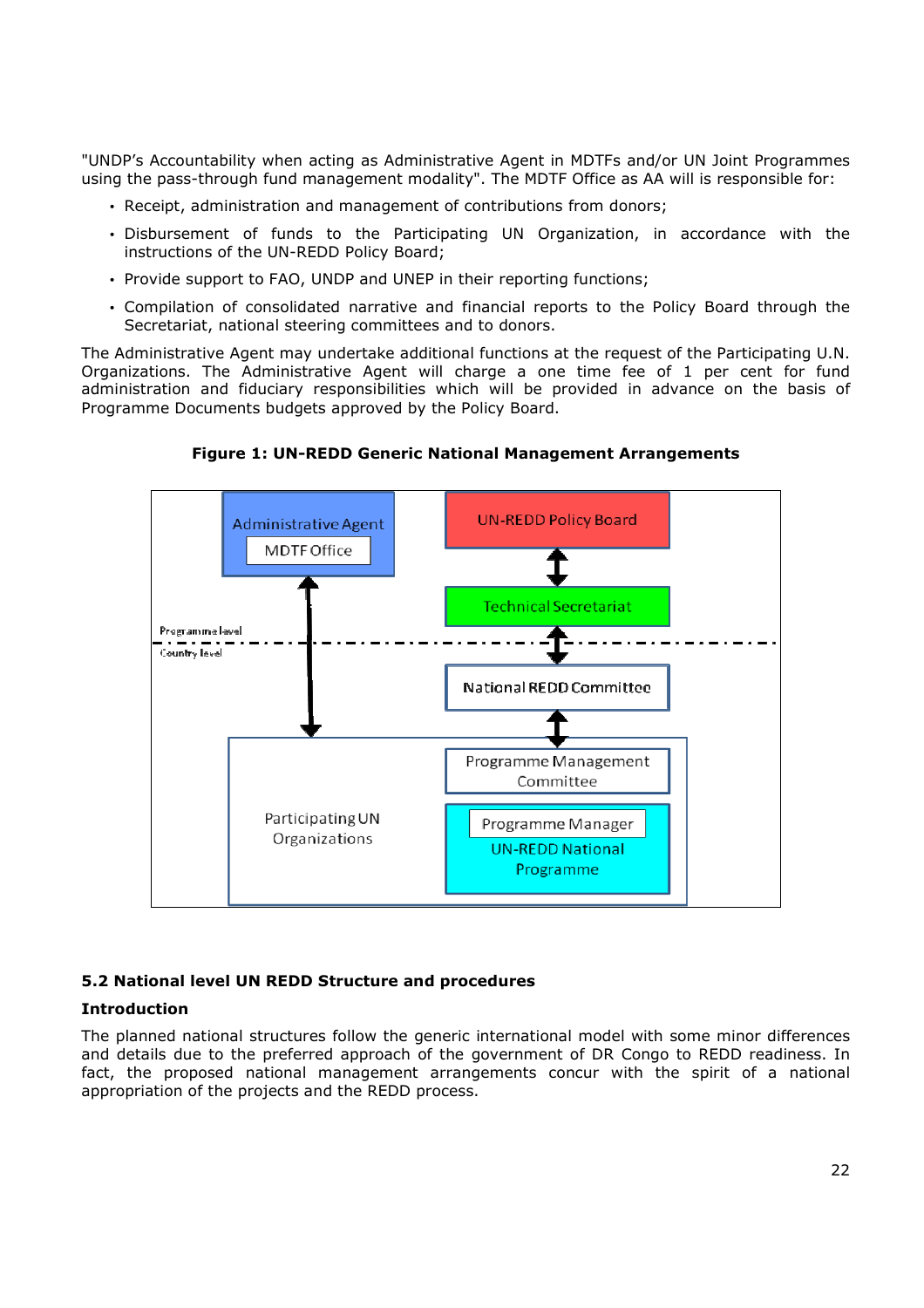## **DR Congo government coordination - National REDD Committee**

UN-REDD is already supporting the establishment of the national structures that will sustain the REDD process in DR Congo. The proposed arrangements, which were developed in a participatory manner during the REDD Scoping Mission, are in essence as follows:

- The leading coordinating and decision-making body will be a **National Committee** which will be composed of representatives of all major REDD constituencies, both governmental and nongovernmental (in particular, Government, civil society, private sector and forest-related scientific expertise). This body will meet regularly (probably each quarter) and provide the link with a number of satellite bodies. The planned UN-REDD implementation team will link into this level and also work with the REDD coordination team in co-located offices.
- Senior-level government oversight will be provided by an **Inter-Ministerial Committee** led by the MECNT with representatives from several other ministries. The planned UN-REDD Programme Management Committee will link into this level.
- Day to day management of REDD activities will be organized via a National REDD office with a small **National REDD coordination team**, which will work under the supervision of the Direction for Sustainable Development [DDD] and the Focal Point for the UNFCCC, from MENCT.
- A number of **technical task** teams and working groups will develop and disband as appropriate.

## **Joint National and UN REDD office**

A national REDD office (National REDD Coordination) will be established with support from the UN-REDD joint program, and will start with the initial assistance of the UNEP-UNDP joint office for environment and climate change. It is anticipated that the national office will have a long term staffing of five with up to three visiting professionals (see below).

The office will have independent field visit capability. DR Congo is in security Phase II–III, so compliance of the UN-REDD team with MOSS entails the purchase and operation of a UN MOSS compliant vehicle (others will be rented), communication and safety equipment.

### **National REDD coordination team**

The National REDD coordination team is responsible for detailed management and implementation of the plans developed and agreed by the National Committee. It will work under the supervision of the Direction for Sustainable Development and the Focal Point for the UNFCCC. It has the following core staff:

- REDD National Coordinator This person will lead the coordination team and is the government focal point for REDD on a day to day basis. The Terms of Reference are presented in Appendix B. This post is being currently recruited and thus will be likely on board at the start of this NJP.
- Consultant/project officer for Information, Education and Communication (IEC);
- UN-REDD Chief Technical Advisor (CTA) see Appendix C for draft Terms of Reference;
- Administrative and logistical support (2 national appointments).

In addition the core team will host a number of consultants appointed for short to medium term technical tasks.

### **The UN REDD team for DR Congo**

Oversight of UN REDD in DR Congo will be conducted by a Programme Management Committee. This committee will consist of the national heads of agency/country directors for UNEP, UNDP and FAO and the U.N. Resident Coordinator (or delegate). In addition to providing oversight to the UN-REDD programme, this committee will ensure integration under the UNDAF thematic structures in place, whole-of-government responses and integration of REDD into national development planning processes.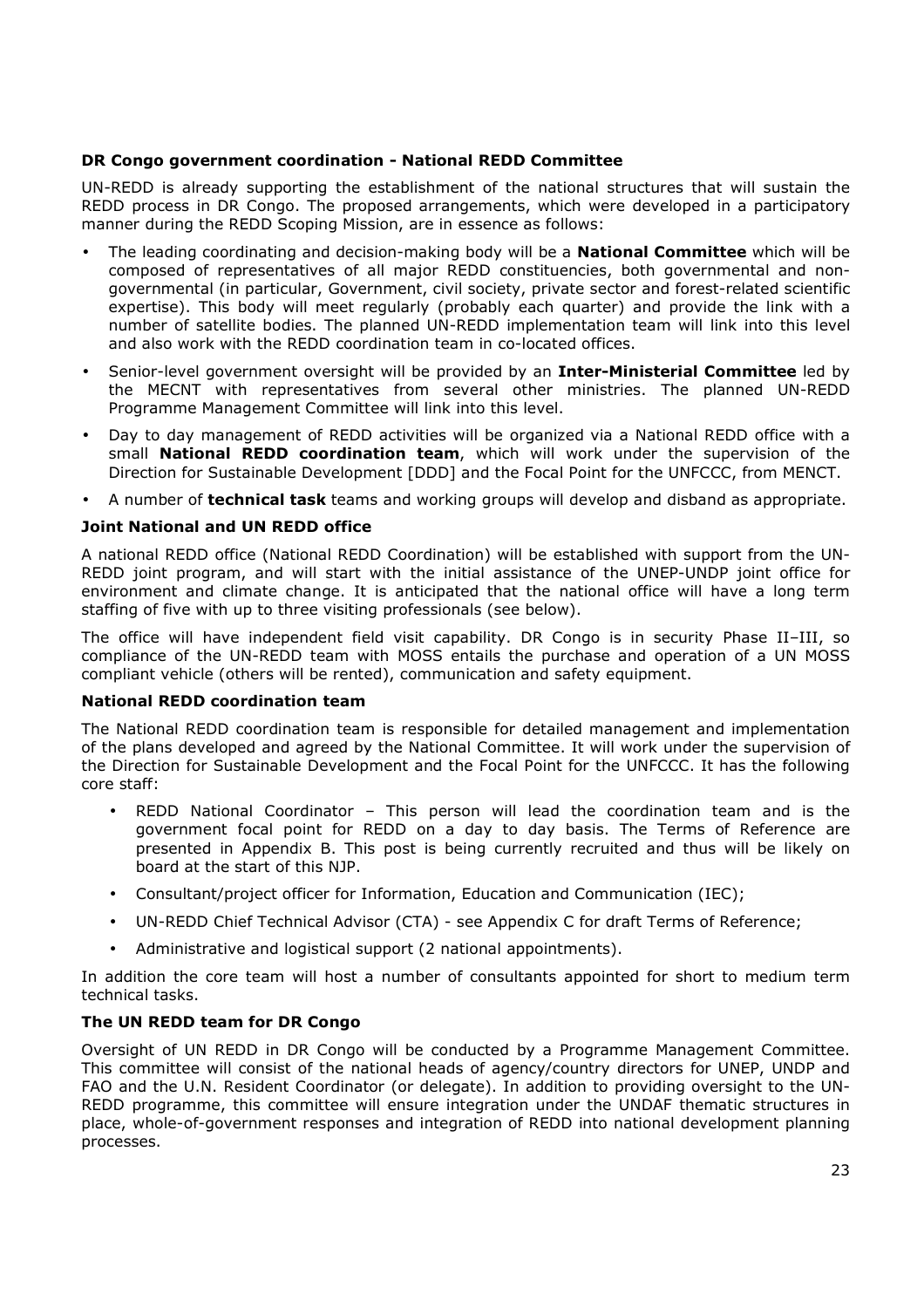The UN REDD implementation team in DR CONGO will be headed by a Chief Technical Advisor (CTA) based in Kinshasa. This person will be an internationally recruited professional. They will be employed under a UNDP contract for HR management but report on performance to the Programme Management Committee. They will be considered a core part of the National REDD Coordination Team as detailed above. The CTA will be empowered to effectively coordinate the joint programme and to ensure that the activities led by the different UN agencies are synchronised, that implementation is smooth, and that the UN-REDD programme truly contributes to, and builds the national REDD process.

The detailed ToR for the CTA are being jointly developed (see Appendix C for a draft) but has three principal duties:

- 1. Management of the UN-REDD programme (scope, activities and budget).
- 2. Provision of technical assistance.
- 3. Assisting the government in coordination of the national REDD process.

The other permanent UN-REDD DR Congo staff member will be a UNDP-appointed senior administrative officer. This national appointment will report to the CTA and be responsible for financial management and administration of the UN-REDD programme.

At the national level, staff from all three UN agency country offices will be involved. The three UN agencies will also provide part time input from technical staff in their respective national, regional and global offices (UNDP-Dakar, FAO-Rome/Libreville, UNEP-Nairobi). It is assumed that some additional support will be provided from the UN-REDD global secretariat; however this is excluded from the project scope and budget.

The UN-REDD Programme will be supported by the U.N. Resident Coordinator in his strategic leadership of the U.N. Country Team and relationships with national authorities. The U.N. Resident Coordinator (or their designate) will provide ongoing oversight to the joint programme at the national level, ensuring the participating U.N. organizations are meeting their obligations. The Resident Coordinator is entrusted with supporting the overall programme design under the government's leadership, ongoing programmatic oversight of the UN-REDD activities and UN coordination with the National REDD Office where such exist. The Resident Coordinator also facilitates ongoing monitoring and evaluation of UN-REDD activities in conformity with UN standards. On receipt of consolidated country level reports, the Resident Coordinator will provide an overall assessment of the programme's progress and results. He/she will also facilitate ongoing monitoring and evaluation of Fund-supported activities in conformity with UN standards and any guidance provided by the UN-REDD Secretariat or Policy Board.

# **6. Fund Management Arrangements**

### **6.1 Pass Through model**

The UN-REDD Collaborative Programme utilizes the 'pass-through' modality for fund management. Participating UN organizations, in this case FAO, UNDP and UNEP, assume full programmatic and financial accountability for the funds received from the Administrative Agent.

Each Participating UN Organization shall decide on the execution process with its partners and counterparts following the organization's own regulation and rules. National governments, Regional Development Banks and NGOs can receive funding through a Participating UN Organization and act as executing agencies. Participating UN Organizations shall be entitled to deduct their indirect costs on contributions received according to their own regulations and rules, taking into account the size and complexity of the particular programme. Any indirect costs will be reflected in the Joint Programme submitted to the Secretariat. Indirect costs will not exceed 7 per cent of the project budget. These costs cover general oversight, management, and quality control, in accordance with its financial regulations and rules. Specialized service delivery costs for programme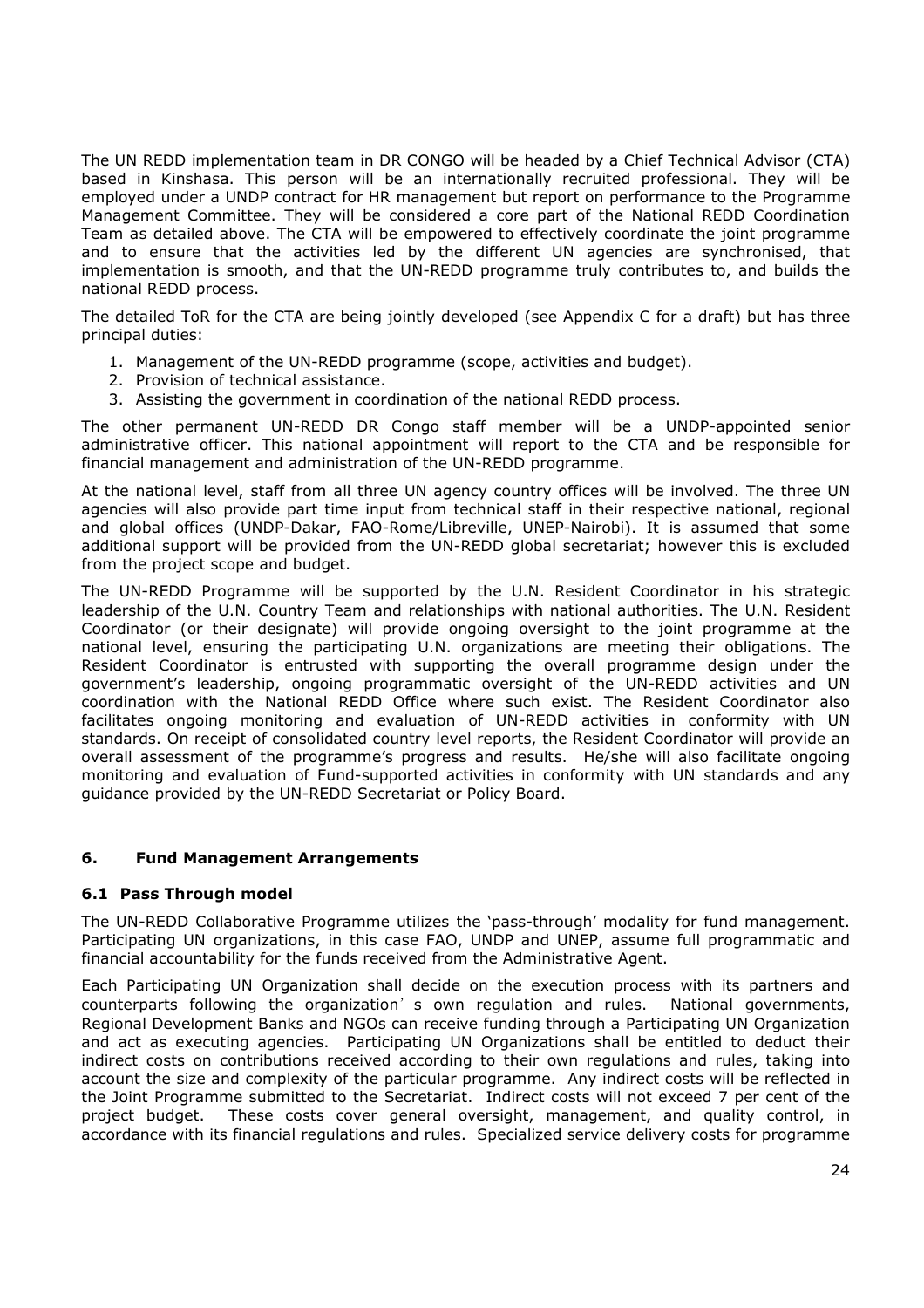and project implementation may be recovered directly, in accordance with the respective Participating UN Organizations' policies.

Each Participating UN Organization will use the funds disbursed to it by the Administrative Agent from the UN-REDD Programme MDTF to carry out the activities for which it is responsible as set out in this document as well as for its indirect costs. The Participating UN Organizations will commence and continue to conduct operations for the UN-REDD Programme as set out in the UN-REDD MOU or as instructed by the UN-REDD Policy Board. The Participating UN Organizations will not make any commitments above the approved budgets, as amended from time to time by the Policy Board. If there is a need to exceed the budgeted amounts, the Participating UN Organization concerned will submit a supplementary budget request to the UN-REDD Policy Board, through the Secretariat.

The Administrative Agent will ensure consistency of the approved Joint Programme with the applicable provisions of the Standard Administrative Arrangements (SAA) entered between donors and the Administrative Agent, and the MOU between the Participating UN Organizations and the Administrative Agent.

Funds will be released in accordance with the UN-REDD Programme Rules of Procedure. These procedures require the Secretariat to submit the following to the Administrative Agent:

- Copy of the signed NJP document with the approved budget
- Submission Form, signed by the Chair of the Policy Board.

Upon receipt of the necessary documentation, the Administrative Agent shall release funds to the Participating UN Organizations as set out in Section II of the Memorandum of Understanding for the Multi-Donor Trust Fund (available at www.undp.org/mdtf/UN-REDD/overview.shtml). The Administrative Agent shall notify the Participating UN Organizations and the UN Resident Coordinator when the funds have been transferred. Each Participating UN Organization shall establish a separate ledger account for the receipt and administration of the funds disbursed to it by the Administrative Agent.

**Figure 2: Flow of Funds for National Joint Programmes** 

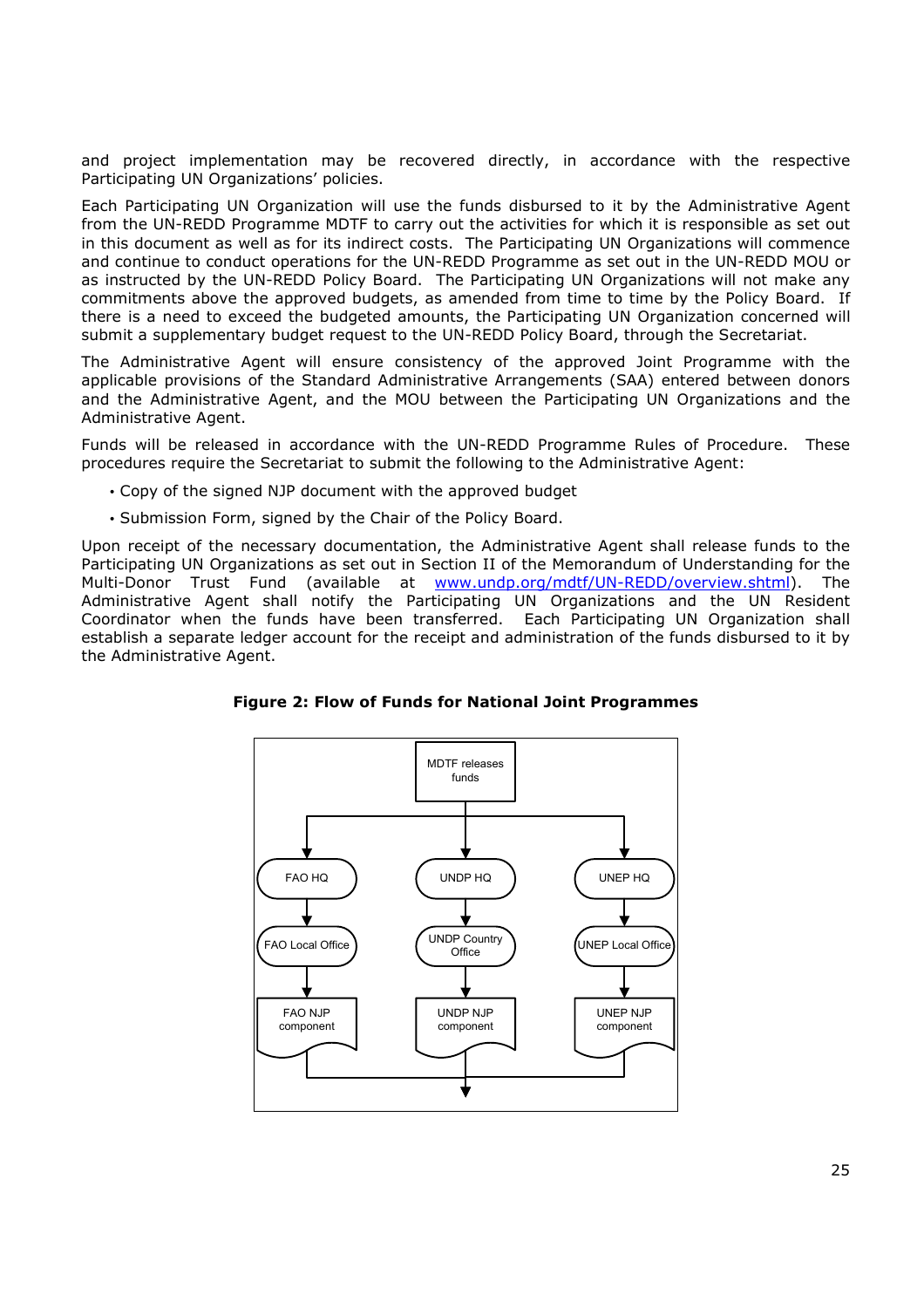The specific cash transfer modalities for the participating U.N. Organizations are:

- **FAO**: Funds will be managed according to FAO financial rules and regulations
- **UNDP**: Funds will be transferred from UNDP/BDP/EEG to the UNDP Country Office. Fund utilization will be according to the U.N. Harmonized Approach to Cash Transfers. The payment will take the form of "direct cash transfer", "direct payment" or "reimbursement". Funds will be managed in accordance with UNDP financial rules and regulations
- **UNEP**: The UNEP DEPI Nairobi Office shall manage its programme funds in accordance with UNEP's financial rules and regulations. Accountable advances will be transferred to the selected partners in this Joint Programme, following the designated modalities outlined in the agreements and/or subcontracts with UNEP.

### **7. Monitoring, Evaluation and Reporting**

#### **7.1 Monitoring, Evaluation and Reporting Structure**

The project has three levels of oversight and monitoring:

- 1. At the global level, DR Congo is one of nine countries selected as U.N. REDD pilots. All pilot projects will be overseen by the UN-REDD global team headed by the Secretariat. The Secretariat has the responsibility for UN-REDD coordination and the development and provision of standards, guidance and tools. As such it is expected to be in regular contact with the DR Congo UN-REDD team.
- 2. At the national level, the UN-REDD programme is part of, and supports the National REDD office and the development of the national REDD strategy. As such it will be under constant monitoring by both the Government, the National REDD Committee and a range of other stakeholders that are part of the REDD process.
- 3. At the U.N. Country Team level, as set out in Section 6, the program's Chief Technical Advisor reports on performance to the four person UN-REDD Programme Management Committee, consisting of the national heads of agency/country directors for UNEP, UNDP and FAO and the Resident Coordinator (or delegate).

The MER will also follow the mentioned REDD principles already agreed by stakeholders in DRC, namely: one national REDD process, participation, transparency, technical quality and integration with the regional REDD process.

### **7.2 Evaluation and reporting**

The project will deliver formal progress reports at month 6 of implementation, and an interim completion report at month 12 (by the independent external evaluation). A final financial closure report will be delivered on month 16 or earlier.

The project scope and budget includes for an independent external evaluation to be conducted at month 12 by an independent consultant/organisation.

The Joint Programme Monitoring Framework is compiled in Table 2 below.

A risk management matrix has been prepared and is presented in Table 3 below.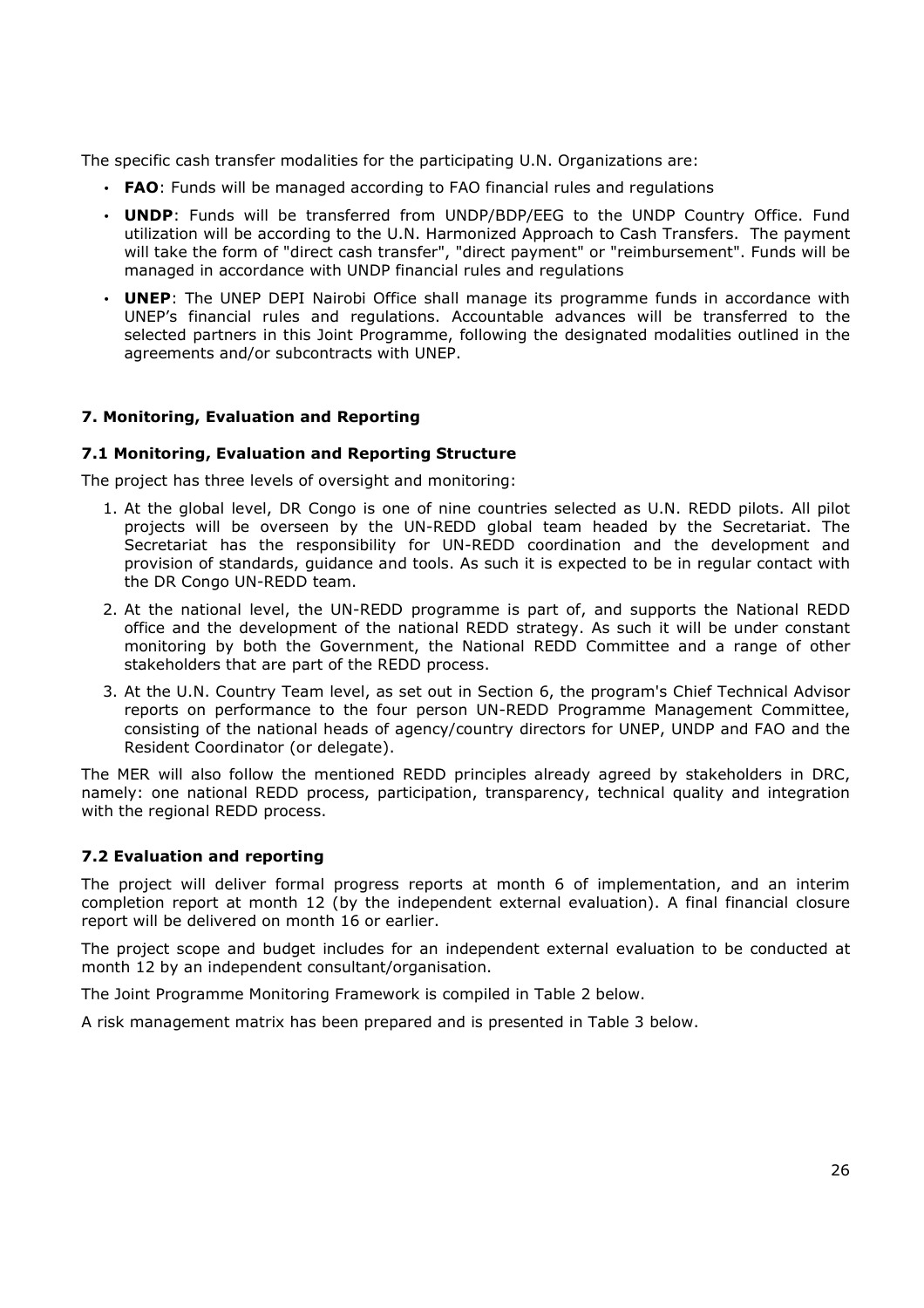# **Table 2: Joint Programme Monitoring Framework (JPMF)**

| <b>Expected Results</b>                                                                                                                   | <b>Indicators</b>                                                                                                                                                        | Means of<br>verification                                                                             | <b>Collection methods</b><br>and timeframe              | <b>Responsibilities</b> | <b>Risks &amp; assumptions</b>                                                                                                                   |
|-------------------------------------------------------------------------------------------------------------------------------------------|--------------------------------------------------------------------------------------------------------------------------------------------------------------------------|------------------------------------------------------------------------------------------------------|---------------------------------------------------------|-------------------------|--------------------------------------------------------------------------------------------------------------------------------------------------|
| NJP outcome: Enabling<br>conditions for a REDD<br>strategy are in place.                                                                  | National REDD<br>Committee meets<br>quarterly and keeps a<br>multi-stakeholder and<br>participatory dynamic                                                              | National REDD<br>Committee<br>reports; Surveys<br>to committee<br>members                            | NJP independent<br>evaluation by the end<br>of Phase 1. | <b>UNDP</b>             | The National REDD<br>Committee is established<br>with an equal membership<br>between governmental and<br>non-governmental parties                |
| Output 1: Readiness-<br>Plan (R-Plan) is<br>prepared with a<br>participatory and multi-<br>stakeholder approach                           | R-Plan is validated by<br>the National REDD<br>Committee                                                                                                                 | <b>FCPF Board's</b><br>report approving<br>the R-Plan                                                | Likely in early 2010,<br>and by the end of<br>Phase 1.  | UNDP, UNEP              | National REDD office is<br>established and functional<br>soon;<br>FCPF and UN-REDD funds<br>flow without much delays                             |
| Output 2: Key<br>stakeholders of the<br>REDD process are<br>informed and trained in<br>order to actively<br>participate in the<br>process | 30 governmental and<br>non-governmental<br>stakeholders are well<br>trained on REDD;<br>DRC shows the REDD<br>participatory process in<br>the UNFCCC CoP<br>(Copenhagen) | Training reports;<br>surveys;<br>publications on<br>REDD by<br>national<br>stakeholders              | NJP independent<br>evaluation, by end of<br>phase 1.    | <b>UNDP</b>             | Qualitative trainers and<br>implementing partners are<br>available and engaged                                                                   |
| Output 3: The technical<br>foundations for REDD<br>are defined and initiated                                                              | Drivers of deforestation<br>are well identified and<br>agreed by both<br>qovernmental and non-<br>governmental                                                           | Technical<br>reports;<br>approval of<br>technical reports<br>by National<br><b>REDD</b><br>Committee | NJP independent<br>evaluation, by end of<br>phase 1.    | FAO, UNEP               | ToR for studies are well<br>prepared and stakeholders<br>have trust in the<br>independence and quality of<br>the technical and research<br>teams |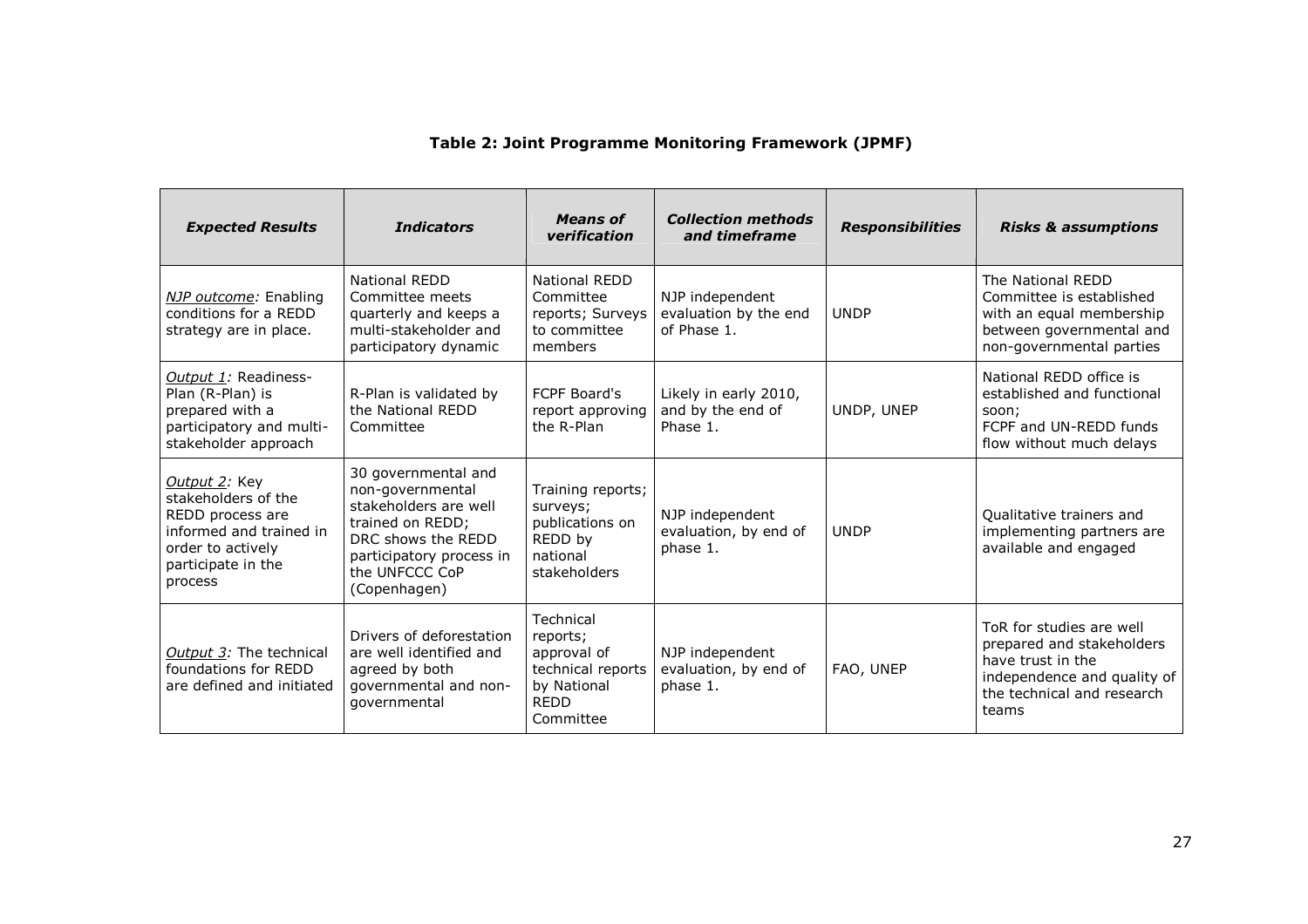# **Table 3. Risk management matrix**

| Risks & assumptions (from JPMF - table 2 above)                                                                                         | <b>Prevention or mitigation measures</b>                                                                                                                                                                                                                                                                                                                                                                                                                                                                                                                                                                                                                                                                                                                                                  |
|-----------------------------------------------------------------------------------------------------------------------------------------|-------------------------------------------------------------------------------------------------------------------------------------------------------------------------------------------------------------------------------------------------------------------------------------------------------------------------------------------------------------------------------------------------------------------------------------------------------------------------------------------------------------------------------------------------------------------------------------------------------------------------------------------------------------------------------------------------------------------------------------------------------------------------------------------|
| The National REDD Committee is established with an<br>equal membership between governmental and non-<br>governmental parties            | Government has already prepared a REDD decree with due consultation. The REDD<br>decree is about to be issued and it contains a parity between governmental and non-<br>governmental parties. Participation is one of the core REDD principles agreed during the<br>multi-stakeholder REDD mission in January 2009.                                                                                                                                                                                                                                                                                                                                                                                                                                                                       |
| National REDD office is established and functional soon                                                                                 | Government has assumed the need to establish a national REDD office. ToR for the<br>National REDD Coordinator has been already prepared (see appendix B) and this post if<br>about to be recruited (FCPF funds are available t finance it, if needed). The UN-REDD<br>programme has planned to finance equipment, logistics and functioning of the national<br>REDD office, as well as 2 or 3 staff (UN-REDD's CTA, UN-REDD's admin-finance officer,<br>and probably a IEC officer).                                                                                                                                                                                                                                                                                                      |
| FCPF and UN-REDD funds flow without much delays                                                                                         | FCPF is already approved and it is designed as a Government-implemented grant: funds<br>are practically ready for use. Although UN-REDD fund flow is more complex, UN-REDD<br>agencies are aware and ready for a fast implementation in line with the "quick-start"<br>spirit of the UN-REDD programme.                                                                                                                                                                                                                                                                                                                                                                                                                                                                                   |
| Qualitative trainers and implementing partners are<br>available and engaged                                                             | The forest sector in DRC has already a number of stakeholders involved. Both national<br>and international NGOs are present in this domain and show much interest in actively<br>participating in the REDD process. The REDD process in DRC has already engaged a<br>number of CSOs, such as WHRC, WWF, Rainforest Foundation, RRN and Dinamiche<br>Autochtone. UN-REDD agencies has also a number of partners that can be mobilised for a<br>qualitative support. Although REDD expertise is more limited in the country, a rich pool of<br>experts and organisations is growing globally and UN-REDD should be able to mobilise<br>them to support the national REDD process in DR Congo (hence the budget that foresees<br>many consultancies and the use of "implementing partners"). |
| ToR for studies are well prepared and stakeholders<br>have trust in the independence and quality of the<br>technical and research teams | ToR will be reviewed by multi-stakeholder teams (Government, UN-REDD and FCPF<br>agencies, civil society experts) and the most "delicate" among them will be cleared by the<br>National REDD Committee (a multi-stakeholder and participatory structure). "Technical<br>quality" is one of the agreed principles of the REDD process in DRC. After the multi-<br>stakeholder REDD mission (January 2009), a spirit of dialogue and consensus is meant to<br>feed the process, which includes the planning of activities (e.g. ToR) and the assessment<br>of progress (consultations and validations).                                                                                                                                                                                     |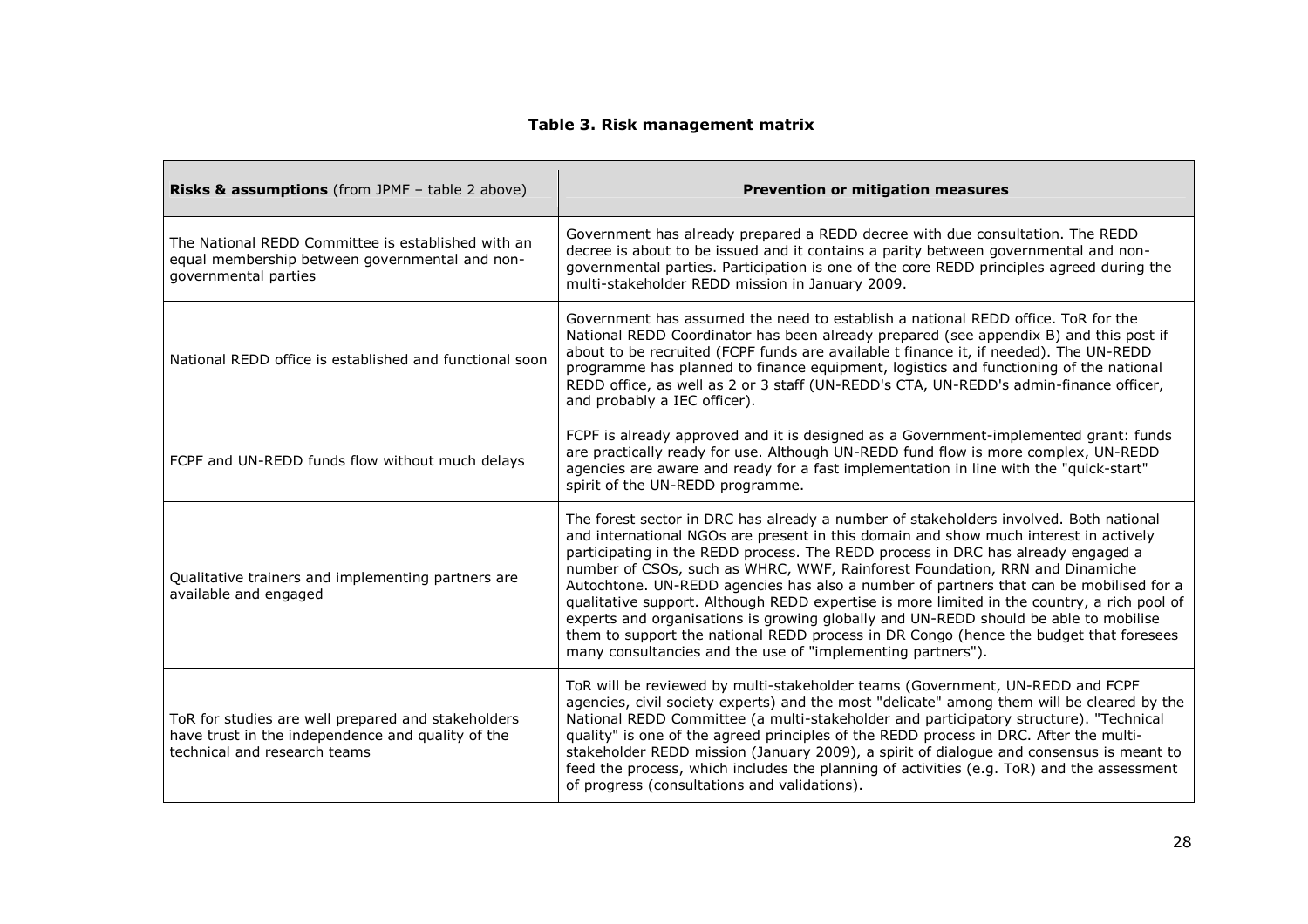At the global level, the UN-REDD Secretariat will establish an Evaluation Plan which ensures that all programmes supported by the UN-REDD Programme will undertake a final evaluation, which will assess the relevance and effectiveness of the intervention, and measure the development impact of the results achieved, on the basis of the initial analysis and indicators described at the time of programme formulation. Furthermore, the Secretariat will lead thematic reviews for all programmes.

At the national level, the Participating U.N. Organizations are required to provide and publicly disclose narrative reports on results achieved, lessons learned and the contributions made to the Joint Programme. The information shall be consolidated by the Programme Manager (i.e. the CTA) into a narrative report every 6 months, or as often as required by the UN-REDD agencies or Policy Board. The Secretariat shall provide the Policy Board with regular updates on the implementation progress of the Joint Programme, which will be based on information received from the Programme Manager. The UN Resident Coordinator will assist in ensuring the Participating UN Organizations at the country level provide the necessary information. The UN-REDD Coordination Group shall also follow-up with the relevant officers and representatives of the Participating UN Organizations.

The Administrative Agent will provide regular updates on the financial status of the MDTF to the Policy Board, for review and action as appropriate.

Participating UN Organizations in receipt of UN-REDD resources will be required to provide the Administrative Agent with the following statements and reports:

- Narrative progress reports for each twelve-month period ending 31 December, to be provided no later than two months after the end of the applicable reporting period;
- Annual financial reports as of 31 December each year with respect to the funds disbursed to it from the Joint Programme Account, to be provided no later than three months after the end of the applicable reporting period;
- A final narrative report and financial report, after the completion of all Joint Programme activities financed from the UN-REDD MDTF, to be provided no later than 30 April of the year following the financial closing of Joint Programme activities;
- A final certified financial statement, to be provided no later than 30 June of the year following the financial closing of Project activities.

The Administrative Agent shall prepare consolidated narrative progress and financial reports consisting of the reports referred to above submitted by each Participating UN Organization, and shall provide those consolidated reports to the respective Resident Coordinators and subsequently to the UN-REDD Policy Board through the Technical Secretariat.

Subsequently, in accordance with the MOU and the SAA, the Administrative Agent will submit consolidated narrative and financial reports to all UN-REDD Programme donors. Agreed standard UNDG financial and progress reporting formats will be utilised. The Administrative Agent will also submit to donors a certified annual financial statement (Source and Use of Funds).

Information given to the press, to the beneficiaries of the UN-REDD Programme, all related publicity material, official notices, reports and publications, shall acknowledge the role of the UN-REDD donors, the UN Agencies, and any other relevant parties.

Whenever possible and to the extent that it does not jeopardize the privileges and immunities of UN Agencies, and the safety and security of their staff, UN Agencies will promote donor visibility on information, project materials and at project sites, in accordance with their respective regulations, rules, policies and procedures.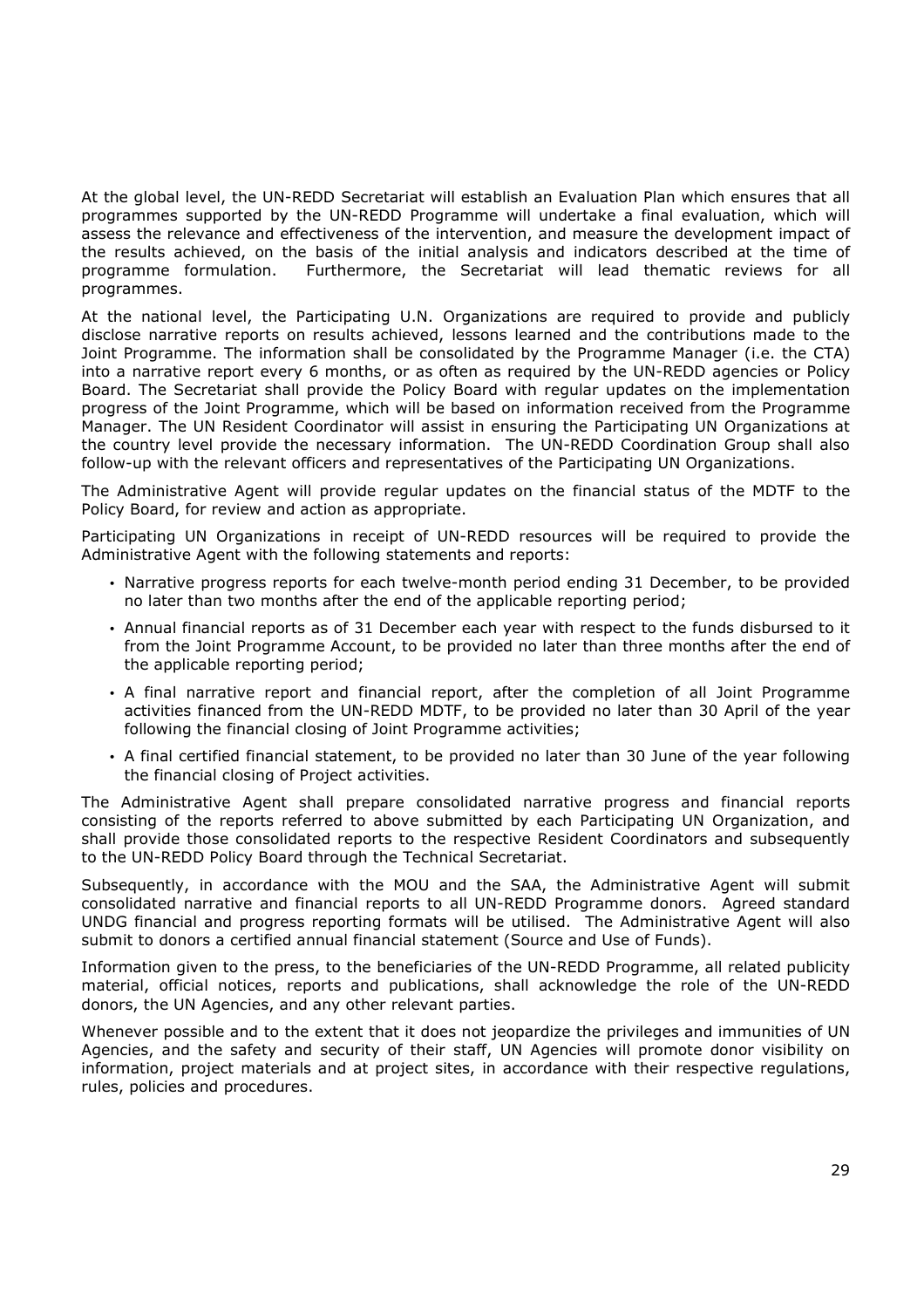# *8.* **Legal Context or Basis of Relationship**

## **8.1 Global Level context**

The Participating UN Organizations (FAO, UNDP and UNEP) have signed a Memorandum of Understanding (MOU) to implement the UN-REDD Collaborative Programme, which came into effect on 20<sup>th</sup> June 2008 and ends 20<sup>th</sup> June 2012.

This Joint Programme document is consistent with the cooperation/assistance agreements signed by the lead UN agencies involved in this programme with the Government of DR Congo. For the UNDP, this Document is pursuant to the Country Programme Action Plan and the Standard Basic Assistance Agreement (SBAA) it signed with the Government of the DR Congo. All provisions in the SBAA therefore apply to this document. Consistent with Article III of the SBAA, the responsibility for the safety and security of the implementing partner and its personnel and property, and of UNDP"s property in the implementing partner's custody, rests with the implementing partner.

The implementing partner shall:

- put in place an appropriate security plan and maintain the security plan, taking into account the security situation in the country where the project is being carried; and
- assume all risks and liabilities related to the implementing partners security, and the full implementation of the security plan.

The **UNDP** reserves the right to verify whether such a plan is in place, and to suggest modifications to the plan when necessary. Failure to maintain and implement an appropriate security plan as required hereunder shall be deemed a breach of this agreement.

On the part of the **FAO**, this document is consistent with the basic agreement with the Government of DR Congo [as indicated in the exchange of letters between the Government and FAO on 30 March 1978. The FAO Representative shall represent the Organization in the DR Congo and shall be responsible within the limits of the authority delegated to him/her, for all aspects of the Organization's activities in the country. In the effective performance of his/her functions, the FAO representative shall have access to appropriate policy and planning levels of Government in the agriculture, fishery and forestry sectors of the economy, as well as to central planning authorities. He/she shall maintain close liaison with the Government's coordinating agency for external assistance and thereby serve to keep all the appropriate Government agencies fully informed on all aspects of the policies and procedures of FAO's programme in the country.

For **UNEP**, this document is consistent with the basic agreement the Government of DR Congo as indicated in the exchange of letters between the government and UNEP on  $3<sup>rd</sup>$  July 2008.

The Participating UN Organizations agree to undertake all reasonable efforts to ensure that none of the funds received pursuant to UN-REDD are used to provide support to individuals or entities associated with terrorism and that the recipients of any amounts provided by Participating UN Organizations do not appear on the list maintained by the Security Council Committee established pursuant to resolution 1267 (1999). The list can be accessed via http://www.un.org/Docs/sc/committees/1267/1267ListEng.htm. This provision must be included in all sub-contracts or sub-agreements entered into under this programme document.

# **9. Work plans and budgets**

The Policy Board may approve national Joint Programmes with budgets that identify the allocation of the programme and indirect costs to each Participating UN Organization. However, before funds may be released each Joint Programme must include a budget using the 2006 UNDG harmonized budget categories for each Participating UN Organization's portion of the programme.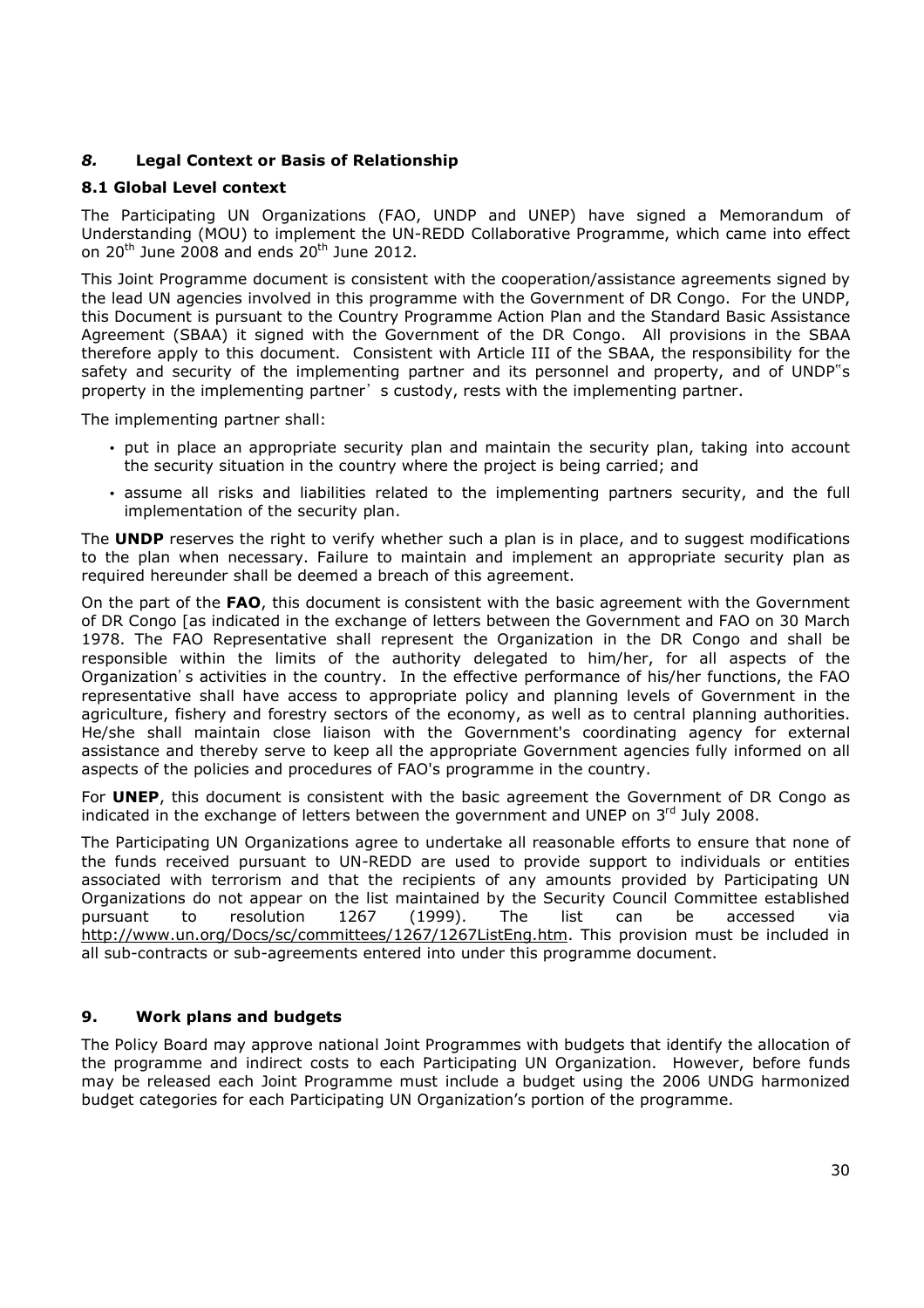The work plan and budget of this Joint Programme have been developed jointly by the three Participating UN Organizations and the Government of DR Congo. The work plan details the expected outcomes, outputs and activities to be carried out within the programme, the implementing partners, timeframes and planned inputs from the Participating UN Organizations. An annual work plan and budget will be produced each year for each Participating UN Organization, subsequent to the decisions of the annual/regular reviews. Each work plan will be approved by the UN-REDD Secretariat.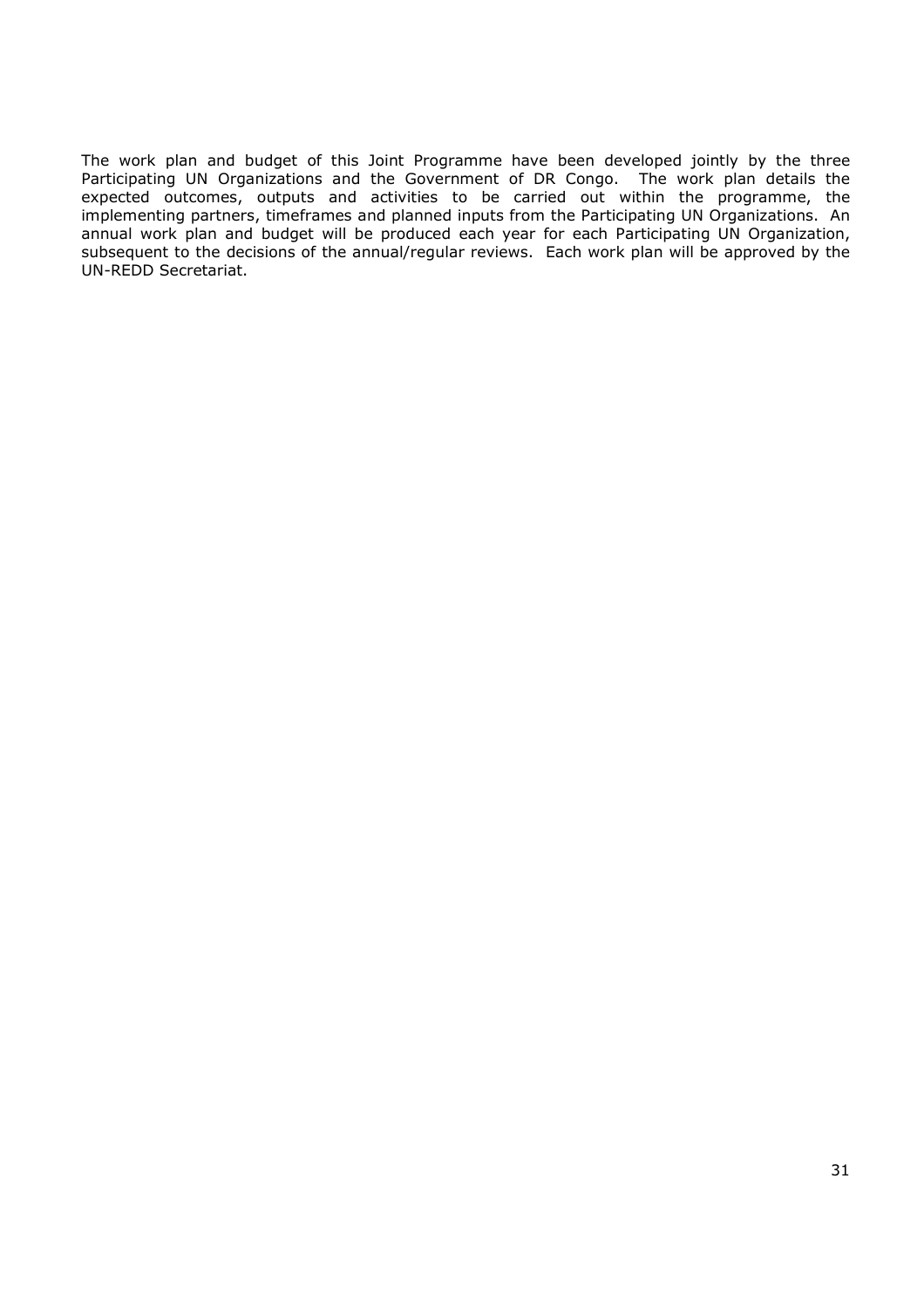# **APPENDIX A**

# **Work Plan for UN REDD DR Congo Quick Start Programme (Phase I) Period (tentative): June 2009 – May 2010**

|                        |                                                                                                                             | <b>Activities</b>                                       |                                       | <b>PLANNED BUDGET</b> |                                                             |                         |  |
|------------------------|-----------------------------------------------------------------------------------------------------------------------------|---------------------------------------------------------|---------------------------------------|-----------------------|-------------------------------------------------------------|-------------------------|--|
|                        | <b>Outputs</b>                                                                                                              |                                                         | <b>Implementing</b><br>partners $(*)$ | <b>Source</b>         | <b>Description</b>                                          | <b>Amount</b><br>(US\$) |  |
|                        |                                                                                                                             | National REDD office                                    | MECNT, WB                             | <b>UNDP</b>           | Office rental, equipment,<br>travel, logistics, consultants | 145,000                 |  |
|                        |                                                                                                                             | <b>REDD</b> committees                                  | <b>MECNT</b>                          | <b>UNDP</b>           | Meetings, travel                                            | 25,000                  |  |
|                        |                                                                                                                             | <b>UN-REDD Chief Technical Advisor</b>                  |                                       | <b>UNDP</b>           | Salary                                                      | 180,000                 |  |
| coordination           | REDD coordination and<br>management                                                                                         | UN-REDD Admin-Finance officer                           |                                       | <b>UNDP</b>           | Salary                                                      | 35,000                  |  |
|                        |                                                                                                                             | IEC specialist                                          | MECNT, WB                             | <b>UNDP</b>           | Salary                                                      | 25,000                  |  |
|                        |                                                                                                                             | R-Plan advise and drafting                              | MECNT, WB                             | <b>UNDP</b>           | Consultants                                                 | 40,000                  |  |
| and                    |                                                                                                                             | Support to negotiations                                 | Government                            | <b>UNDP</b>           | Consultants/advisors, travel,<br>technical assistance       | 50,000                  |  |
|                        |                                                                                                                             | Civil society's Working Group                           | <b>CSO<sub>s</sub></b>                | <b>UNDP</b>           | Meetings, publications                                      | 20,000                  |  |
| Planning<br>$\ddot{ }$ | Civil society preparedness for<br>REDD decision-making                                                                      | Participation in DRC delegations                        | CSOs                                  | <b>UNDP</b>           | Travel                                                      | 30,000                  |  |
|                        |                                                                                                                             | Consultations (national/provincial levels)              | <b>CSO<sub>s</sub></b>                | <b>UNDP</b>           | Workshops, travel                                           | 50,000                  |  |
|                        | Cooperation with COMIFAC on<br>REDD methodologies and<br>lessons-learnt                                                     | DRC-COMIFAC working group                               | COMIFAC, MECNT                        | <b>UNEP</b>           | Meetings, travel                                            | 15,000                  |  |
|                        |                                                                                                                             | Joint technical workshops on REDD                       | COMIFAC, SPIAF                        | <b>UNEP</b>           | Workshops, travel                                           | 35,000                  |  |
|                        |                                                                                                                             | Study and UNEP technical inputs' mission                |                                       | <b>UNEP</b>           | Technical assistance,<br>consultancy, travel                | 30,000                  |  |
|                        | Capacity building plan                                                                                                      | Needs assessment and plan on REDD capacity-<br>building | MECNT, WHRC, CSOs                     | <b>UNDP</b>           | Consultants                                                 | 10,000                  |  |
| building               |                                                                                                                             | <b>IEC</b> materials                                    | CSOs                                  | <b>UNDP</b>           | Consultants, publications                                   | 35,000                  |  |
| Capacity<br>N          | REDD communication action                                                                                                   | Communication events                                    |                                       | <b>UNDP</b>           | Consultants, media, events                                  | 25,000                  |  |
|                        | Capacity-building (general)                                                                                                 | Training, workshops, meetings                           | MECNT, CSOs, WHRC                     | <b>UNDP</b>           | Events, travel, technical<br>assistance                     | 120,000                 |  |
|                        | Specialised technical training; Support to REDD<br>Capacity-building (specialised)<br>data collection partners; Study tours |                                                         | SPIAF, RRN, WHRC                      | <b>UNDP</b>           | Training, meetings,<br>equipment, travel                    | 75,000                  |  |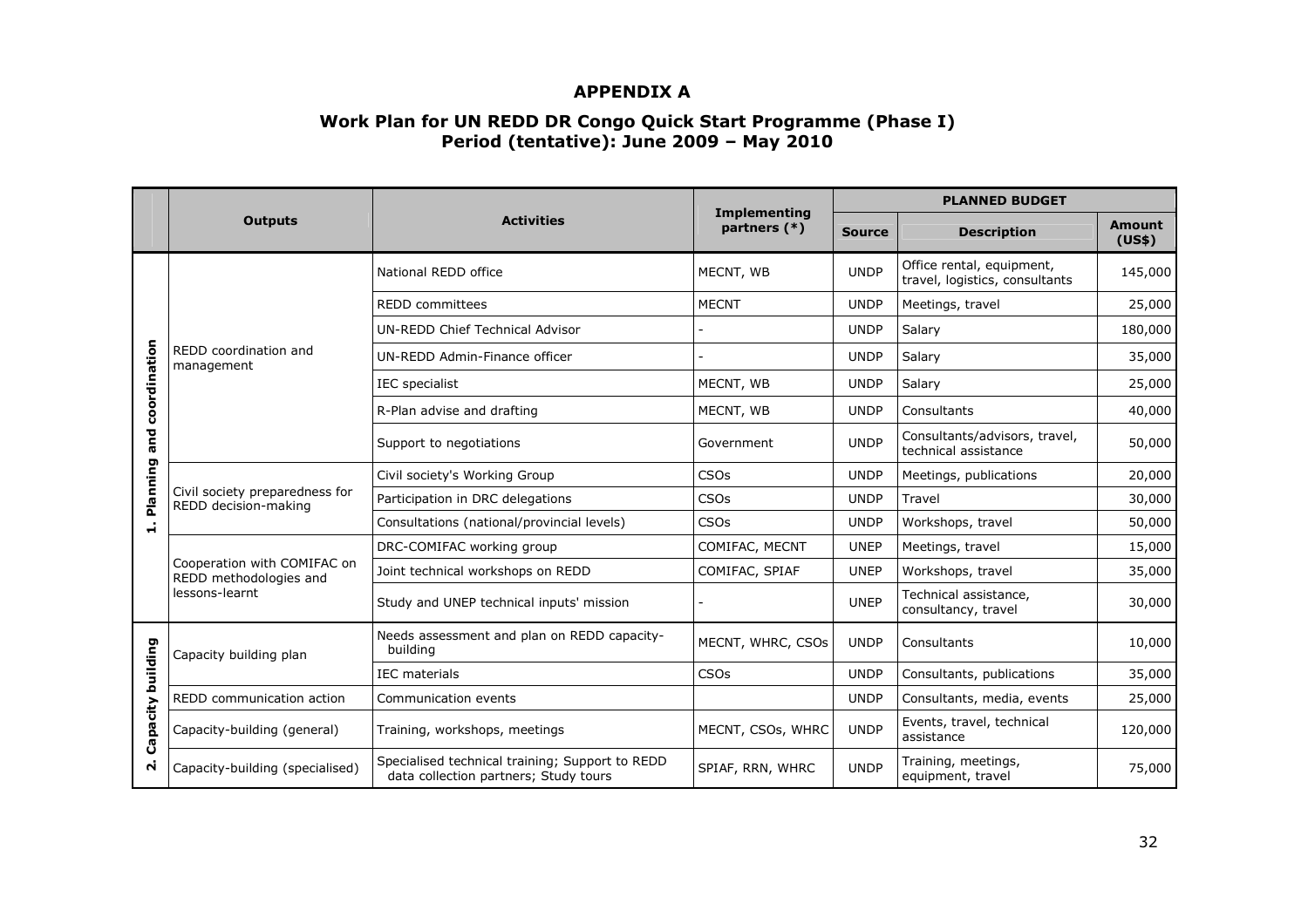|                             | <b>Outputs</b>                                                                                        | <b>Activities</b>                                                                                                          | <b>Implementing</b><br>partners (*)             | <b>PLANNED BUDGET</b> |                                                                               |           |
|-----------------------------|-------------------------------------------------------------------------------------------------------|----------------------------------------------------------------------------------------------------------------------------|-------------------------------------------------|-----------------------|-------------------------------------------------------------------------------|-----------|
|                             | Policy framework                                                                                      | Policy note on REDD and policy review for REDD                                                                             | DED/DDD,<br>FCPF (co-financing)                 | <b>FAO</b>            | Study, field visits, consultation                                             | 20,000    |
|                             | Development of measurement<br>protocols and sampling design<br>for a national forest Carbon<br>survey | Scoping study and Stratification/definition of<br>different forest types for Carbon content                                | SPIAF, OFAC                                     | <b>FAO</b>            | Study, technical assistance                                                   | 40,000    |
|                             |                                                                                                       | Sampling design for each forest type                                                                                       | SPIAF, OFAC                                     | <b>FAO</b>            | Technical assistance, travel                                                  | 10,000    |
|                             |                                                                                                       | Development of C inventory/measurement<br>protocols                                                                        | SPIAF, OFAC                                     | <b>FAO</b>            | Technical assistance, travel                                                  | 20,000    |
|                             |                                                                                                       | Staff training for C inventory/measurement                                                                                 | SPIAF, OFAC,<br>ERAIFT, Kisangani<br>University | <b>FAO</b>            | Technical assistance, training<br>events, logistics, travel                   | 60,000    |
|                             |                                                                                                       | Test C inventory/measurement in one forest type                                                                            | SPIAF, OFAC,<br>Kisangani University            | <b>FAO</b>            | Technical assistance, logistics,<br>travel                                    | 190,000   |
| <b>Technical dimensions</b> | Studies and assessment for a<br>better grasp of key issues<br>relevant for building a REDD<br>regime  | Assessment of successful forest conservation<br>experiences.<br>Analysis and development of REDD project-design<br>models. | MECNT, CSOs,<br>PCEA project (co-<br>financing) | <b>UNEP</b>           | Consultancies, fieldwork,<br>workshops, technical<br>assistance, publications | 100,000   |
|                             |                                                                                                       | Environmental and social assessment of REDD                                                                                |                                                 | <b>UNEP</b>           | Technical assistance,<br>consultancies                                        | 120,000   |
|                             |                                                                                                       | Studies on "drivers of deforestation" and on "land<br>tenure and forests"                                                  | FCPF (co-financing),<br>Government, CSOs        | <b>FAO</b>            | Studies, field visits,<br>consultations                                       | 25,000    |
|                             |                                                                                                       | Study on revenue distribution on natural resources<br>(current practice and options for REDD)                              | MECNT, Min.<br>Finance, WB, CSOs                | <b>UNEP</b>           | Consultancy                                                                   | 50,000    |
|                             |                                                                                                       | Studies and consultations on Reference Scenario<br>options                                                                 | DDD, OFAC,<br>FCPF (co-financing)               | <b>FAO</b>            | Technical assistance, travel,<br>expert meeting                               | 60,000    |
|                             | Development of methods for<br>reporting and verification at<br>sub-national level                     | Assessments, field visits, studies, consultations<br>and report drafting                                                   | DDD, SPIAF, OFAC                                | <b>FAO</b>            | Technical assistance, travel,<br>consultants, logistics                       | 120,000   |
|                             |                                                                                                       | FAO - 7% of implemented budget                                                                                             | $\overline{a}$                                  | <b>FAO</b>            | Implementation support                                                        | 38,150    |
|                             | Indirect costs (**)                                                                                   | UNDP - 7% of implemented budget                                                                                            |                                                 | <b>UNDP</b>           | Implementation support                                                        | 60,550    |
|                             |                                                                                                       | UNEP - 7% of implemented budget                                                                                            | $\overline{a}$                                  | <b>UNEP</b>           | Implementation support                                                        | 24,500    |
| <b>TOTAL</b>                |                                                                                                       |                                                                                                                            |                                                 |                       |                                                                               | 1,883,200 |

(\*) "Implementing partners" are tentative partners: they will be selected and confirmed during implementation on the basis of competences and expertise. Some of the<br>activities will be co-financed and thus co-implemented wi

 (\*\*) Indirect support costs of 7% are required as per rules of the UN-REDD Multi-donor Trust Fund and they are detailed per agency in accordance with the pass-through modality. They serve for oversight and administration functions.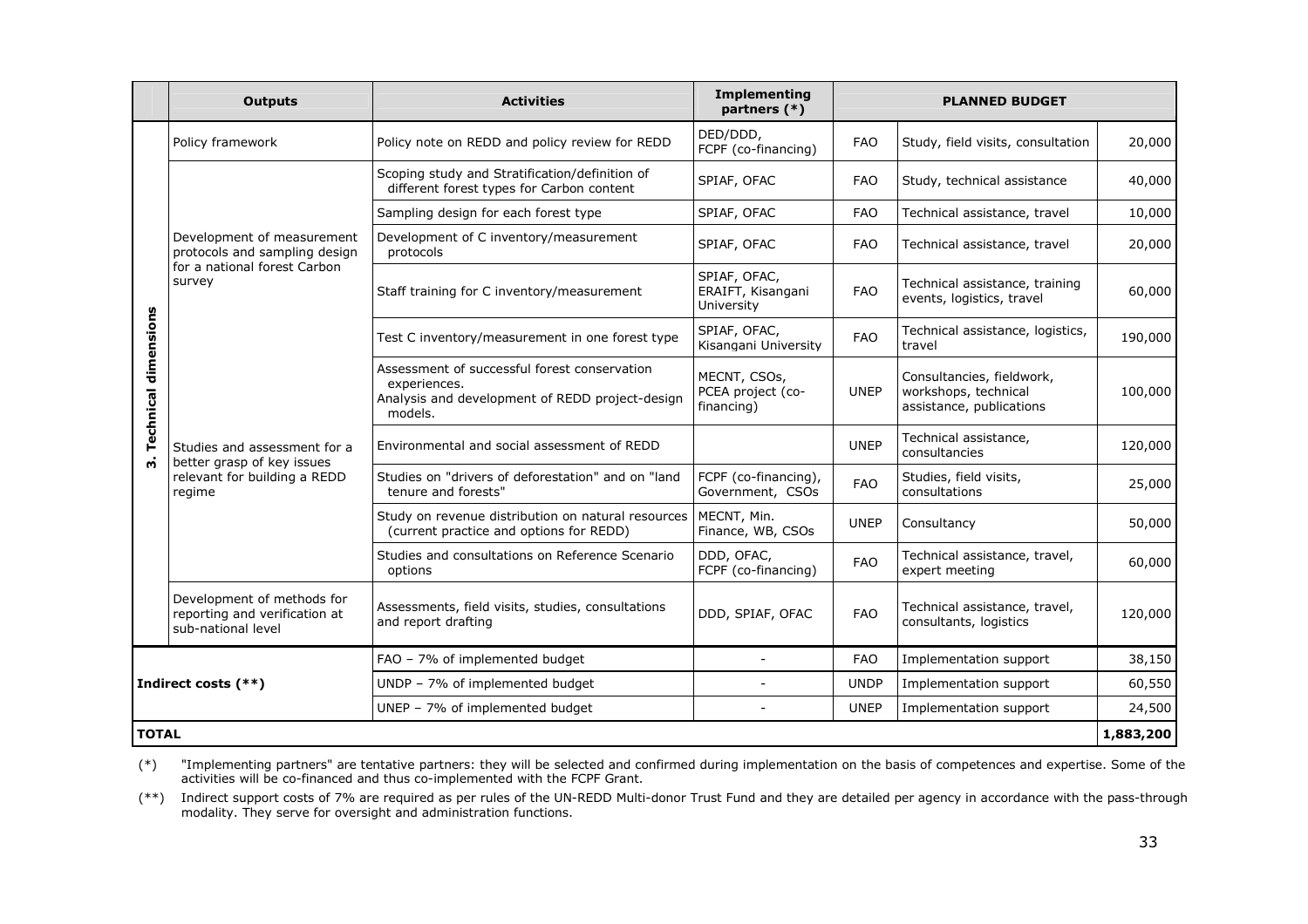## **APPENDIX B**

## **Draft Terms of Reference for the National REDD Coordinator**

− post nominated or recruited by Government (*French version available only) −* 

Dans le cadre du processus national REDD en RDC (y compris les programmes UN-REDD et FCPF), un Coordonnateur National/REDD sera recruté pour la gestion quotidienne de la Coordination Nationale (unité chargée du processus REDD) et des projets et initiatives qui le sont assignés. Il sera placé sous la supervision directe du Ministre de l'Environnement, Conservation de la Nature et Tourisme (MECNT) et du Secrétaire Général à l'Environnement et Conservation de la Nature. Le Directeur du Développement Durable est le Point Focal/REDD.

Le Coordonnateur National REDD sera assisté par un conseiller technique principal (chargée de la partie UN-REDD) et un conseiller en information, éducation et communication (IEC), tous deux recrutés de commun accord entre UN-REDD et MECNT, ainsi que d'autres consultants et d'assistants administrative-financiers selon besoins.

### Tâches:

Sous la supervision technique de la Direction du Développement Durable, le Coordonnateur National/REDD aura pour tâches de:

- Préparer et exécuter le Plan Annuel de travail du processus REDD en RDC, des rapports périodiques (techniques et financiers) dans un format qui est en adéquation avec les procédures en matière d'élaboration des rapports, la budgétisation, les procédures de suivi-évaluation du Gouvernement et les Directives de la Banque Mondiale et du PNUD ainsi que sur la base du document de projet et en collaboration étroite avec le Comité national et le Comite interministériel ;
- Assurer la gestion journalière de la Coordination nationale REDD et suivre les activités prévues dans le Plan de travail annuel afin qu'elles aboutissent aux résultats attendus ;
- Organiser des ateliers d'information et de discussion du processus REDD en RDC en vue de présenter et de revoir le Plan de Travail et l'arrangement institutionnel de mise en œuvre du processus ;
- Coordonner l'élaboration des termes de référence de différentes parties contractantes ou consultants dans le cadre des projets REDD ;
- Fournir l'assistance et l'encadrement nécessaires aux consultants et parties contractantes au projet chargés de l'élaboration du R-PLAN et des études thématiques REDD ;
- Fournir la fonction de Secrétariat du Comité National REDD et du Comité Interministériel REDD ;
- Préparer des notes techniques pour informer le Gouvernement, le Comité National, le Comité interministériel, la société civile et d'autres partenaires au développement sur le déroulement du processus REDD ;
- Assurer la revue des documents produits par les consultants et s'assurer de leur diffusion aux différents membres du Comité national et du Comité interministériel ;
- Assurer la coordination et la synergie des activités REDD en RDC avec les autres initiatives gouvernementales et des bailleurs dans le domaine forestier, y compris les liens avec le PNFoCo, le groupe thématique des forêts ainsi que le processus régional REDD de la COMIFAC ;
- Travailler avec les consultants à faire clairement la distinction entre les données de référence et les autres stratégies, politiques et mesures en rapport avec le REDD ;
- Inciter et assurer d'une démarche participative du processus REDD par l'implication et la consultation de différentes parties prenantes, notamment les communautés forestières et les peuples autochtones dans un esprit de coopération et de dialogue.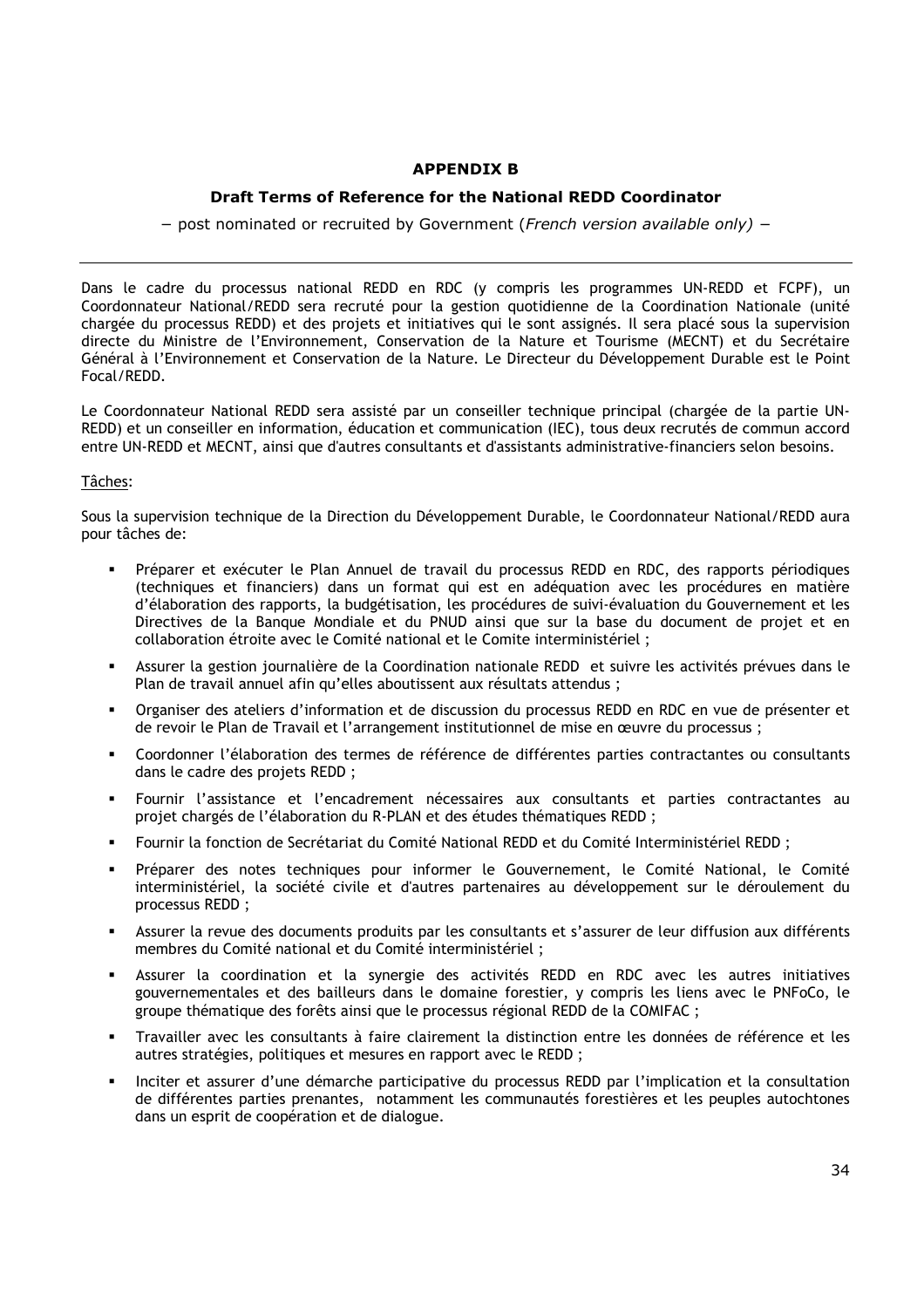#### Qualifications:

- Être de nationalité Congolaise ;
- Niveau universitaire dans un des domaines pertinents aux objectifs du projet ;
- Au moins 10 années d'expérience opérative dans le domaine de l'environnement et/ou développement durable ainsi que dans la gestion des projets ;
- Avoir une bonne connaissance du processus REDD ;
- Avoir une bonne connaissance des institutions et acteurs locaux impliqués dans le processus REDD;
- Avoir une bonne capacité de pensée stratégique et de planification ;
- Parfaite maîtrise du français ;
- Bonne capacité de rédaction et de communication ;
- Bonne maîtrise de l'outil informatique ;
- Avoir la capacité de superviser et de motiver une équipe de consultants (internationaux et locaux) pour accomplir les tâches définies;
- Avoir des connaissances des procédures de la BM et du PNUD pour la mise en œuvre des projets, y compris l'acquisition des matériels, décaissements, reportage et suivi.

#### Durée de mission

Le Coordinateur National REDD sera engagé pour la durée des projets REDD.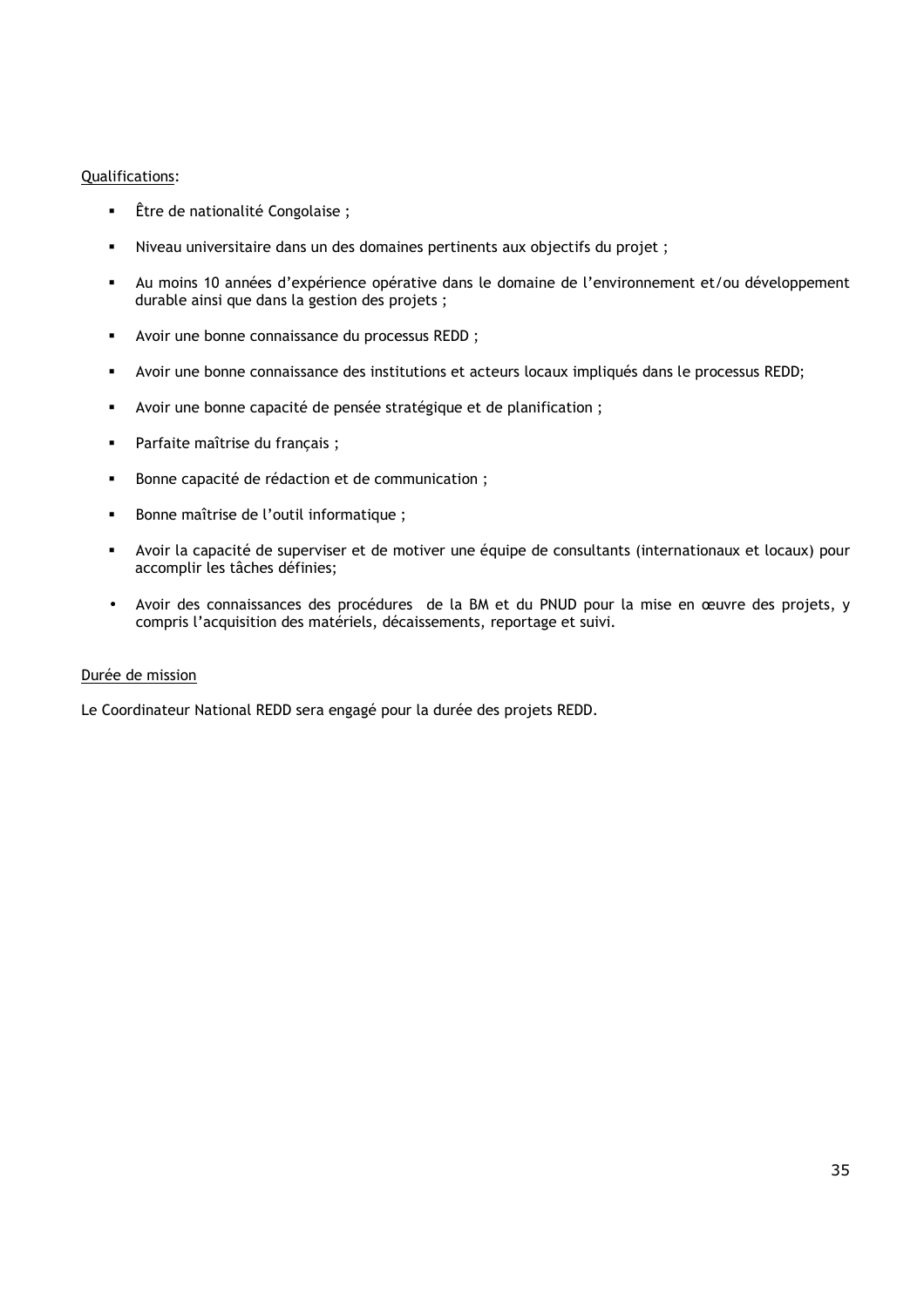## **APPENDIX C**

# **Draft Terms of Reference for the UN-REDD Chief Technical Advisor (CTA)**

− post to be financed by UN-REDD programme and recruited competitively following U.N. rules −

#### **Background**

The UN-REDD programme in DRC represents a comprehensive support of the United Nations to the Government and civil society stakeholders to reach REDD readiness in the country by 2012, when a REDD regime may become an internationally recognised and agreed instrument for climate change mitigation in the post-Kyoto context. The UN-REDD programme in DRC has a tentative budget of US\$ 4.3 million for a period of 2-3 years and will be implemented by 3 U.N. agencies (FAO, UNDP and UNEP) in a concerted way. Phase 1 of the programme has a budget of US\$ 1.88 for about one year (2009-2010) and has been approved by the UN-REDD Policy Board. A Chief Technical Advisor (CTA) is needed to lead the day-to-day implementation of this programme, ensuring that the implementation truly serves to catalysing the national REDD process and to building national capacities for a REDD regime.

#### **Key duties and responsibilities**

The CTA will play 3 inter-related functions: management, technical assistance and coordination support. They are detailed as follows:

- 1. **Management of the UN-REDD programme**: The CTA will manage the UN-REDD programme in DRC, including: planning of activities, elaborating Terms of Reference (together with the National REDD Coordinator and relevant stakeholders), administrating contracts, overseeing the UN-REDD budget, monitoring activities, ensuring due consultation and participation of civil society and REDD stakeholders, and representing UN-REDD in key REDD events, among others as required. The CTA will ensure that the agreed principles of the REDD process are respected and realised (see Endnote 1). The CTA will be in charge of ensuring that the activities to be implemented by each UN agency (FAO, UNDP and UNEP) are fully in synergy, and will take a proactive role to ensure that.
- 2. **Technical assistance on REDD**: The CTA will be a professional with technical competence relevant for the REDD process and, therefore, will provide technical assistance and policy advice to Government, the REDD team/committees and civil society stakeholders on REDD affairs. This will serve to build capacities, ensure technical quality of the process, ease understanding of key data and results, and craft consensus among key stakeholders. In essence, the CTA represents an international-level advisor for the national REDD process.
- 3. **REDD coordination support**: The CTA will support the coordination and advancement of the national REDD process, ensuring that the UN-REDD programme truly contributes to the national process. The CTA will assist in the harmonisation between the different technical, financial and operational efforts around REDD in the country and in the region, to the extent possible.

#### **Required skills, competencies and experience**

The main required skills, competencies and experience are summarised next:

- Masters degree or equivalent in natural sciences, economics or a development-related discipline.
- A minimum of 7 years of professional experience in development, including at least 5 years of experience in project/programme management.
- Experience in policy support and/or project implementation in Africa.